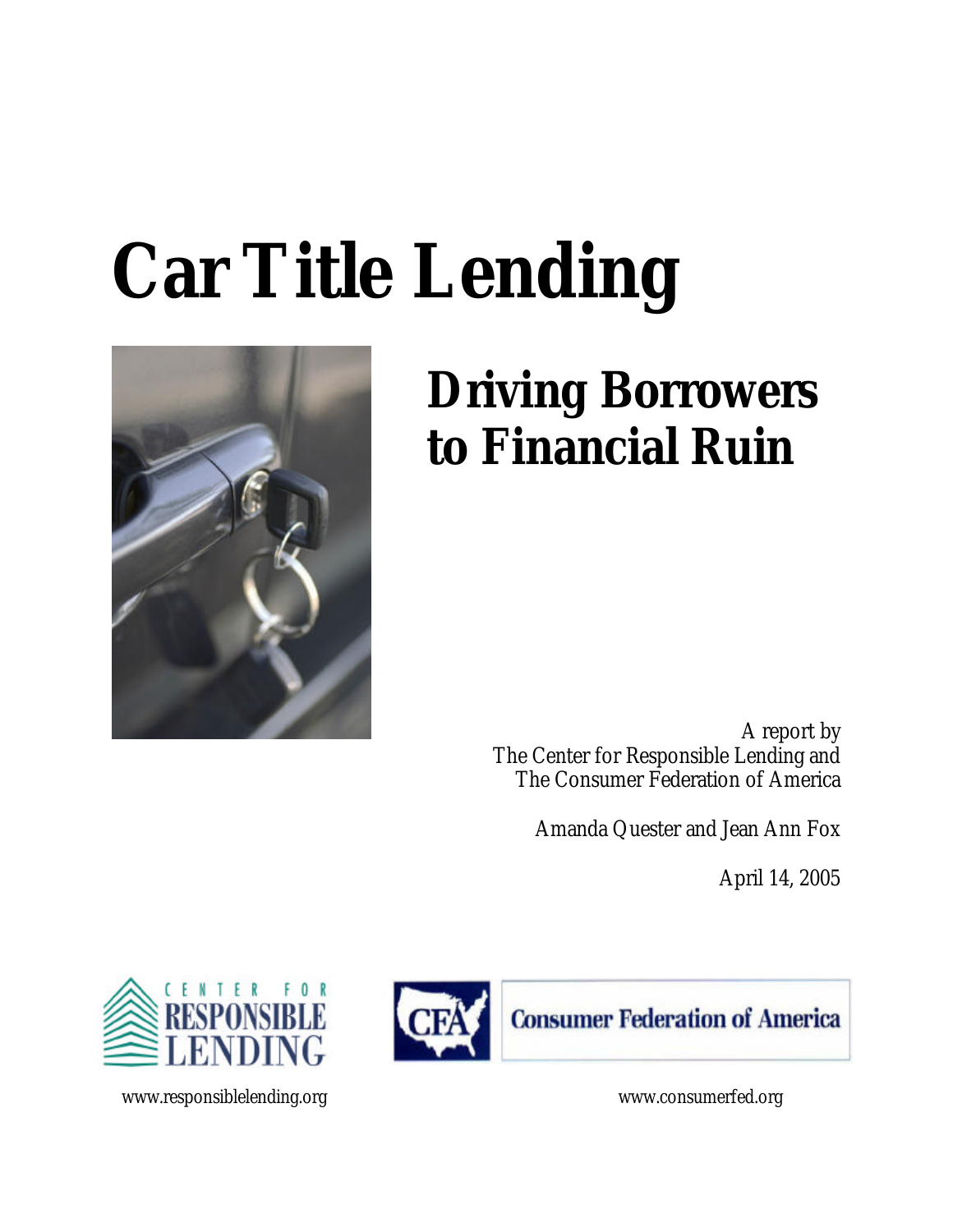## Table of Contents

| Title Lenders Have Lobbied Hard for Laws Favorable to the Industry10<br>Title Lenders Circumvent Existing Consumer Protections By Disguising the True |  |
|-------------------------------------------------------------------------------------------------------------------------------------------------------|--|
|                                                                                                                                                       |  |
|                                                                                                                                                       |  |
|                                                                                                                                                       |  |
|                                                                                                                                                       |  |
| Monitoring Lenders through Licensing, Examination, Bonding, and Reporting                                                                             |  |
|                                                                                                                                                       |  |
|                                                                                                                                                       |  |
| Appendix A: Table of Existing Laws that Expressly Permit Title Lending32                                                                              |  |
|                                                                                                                                                       |  |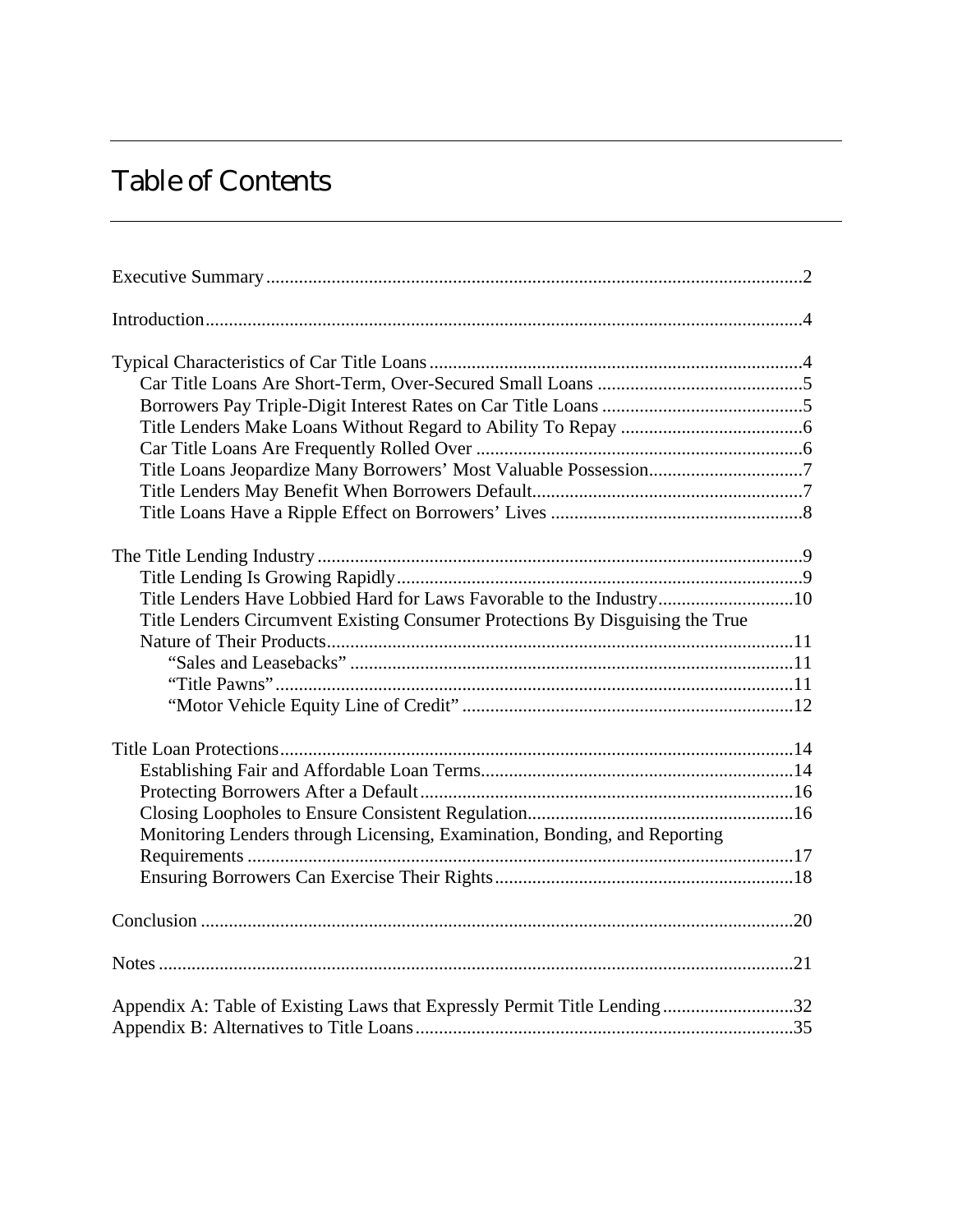## Executive Summary

Like payday loans, car title loans are marketed as small emergency loans, but in reality these loans trap borrowers in a cycle of debt. Car title loans put at high risk an asset that is essential to the well-being of working families—their vehicle.

A typical car title loan has a triple-digit annual interest rate, requires repayment within one month, and is made for much less than the value of the car. Title loans are typically made without regard to borrowers' ability to repay. Because the loans are structured to be repaid as a single balloon payment after a very short term, borrowers frequently cannot pay the full amount due on the maturity date and instead find themselves extending or "rolling over" the loan repeatedly. In this way, many borrowers pay fees well in excess of the amount they originally borrowed. If the borrower fails to keep up with these recurring payments, the lender may summarily repossess the car, often stripping borrowers of their most valuable possession and only means of transportation.

Although high-priced title loans are illegal in most states, the title lending industry has grown tremendously in recent years in states that have failed to take adequate steps to protect borrowers. Title lenders have made generous campaign contributions, and industry-friendly laws have passed in some states at breakneck speed. In other states, title lenders have sought to hide the true nature of their products in order to exploit loopholes in existing laws – pretending, for example, that their abusive loans are "sales and leasebacks" or "pawns" when in fact that is not the case.

In light of the title lending industry's history of evasions and abusive practices, states that permit small loans to be secured by the title to the borrower's vehicle should enact strict legal requirements to ensure that borrowers are well protected, including the following:

- **Establishing Fair and Affordable Loan Terms.** Title loans should have a longer loan term and provide borrowers an affordable installment repayment schedule rather than requiring one massive lump sum payment shortly after the loan is made. Rates should be limited, and lenders should consider their customer's ability to repay before making a title loan. Borrowers should also have a right to cancel loans within a reasonable time after obtaining them and a right to prepay loans without penalty at any time.
- **Protecting Borrowers After a Default.** States should provide borrowers with protections in the event of default, since the car is often the borrower's largest asset and essential to the borrower being able to retain employment and access to services. These post-default protections should include reasonable repossession procedures, a right to redeem, commercially reasonable sales, return of surplus after sale, and a prohibition on personal liability after repossession.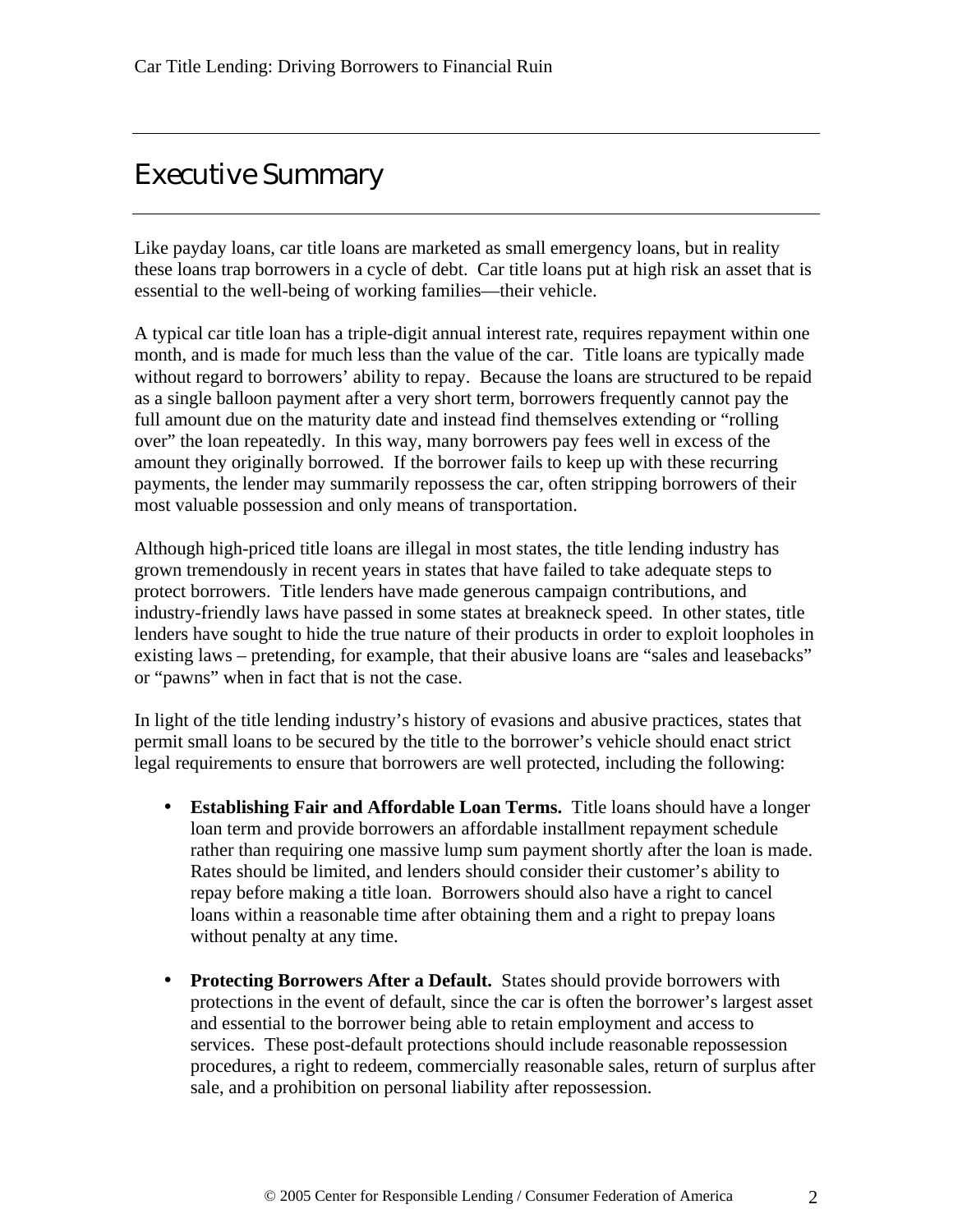- **Closing Loopholes to Ensure Consistent Regulation.** States that permit title lending should close loopholes regarding what loans are covered and ensure that laws apply to all lenders, including those that operate interstate.
- **Monitoring Lenders Through Licensing, Bonding, Reporting, and Examination Requirements.** States with active title lenders should enact strong licensing, bonding, reporting, and examination requirements to ensure that the lenders are closely monitored.
- **Ensuring Borrowers Can Exercise Their Rights.** Borrowers should have a private right of action and a right to void contracts that lenders enter into in violation of the statutory requirements, so that they can exercise and enforce their rights. Binding mandatory arbitration clauses that operate to deny borrowers a fair chance to challenge abuses in court should also be eradicated from title lending agreements.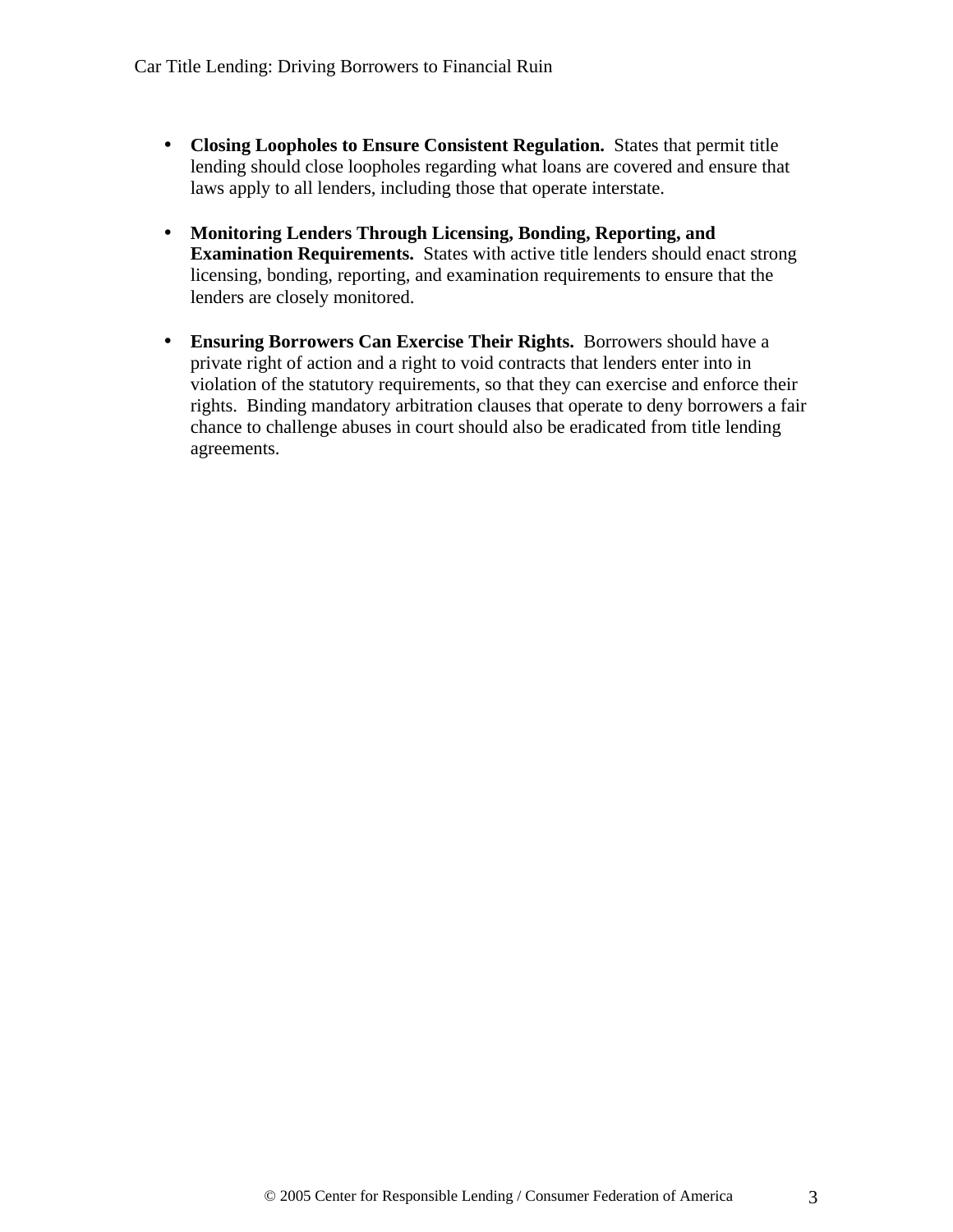## Introduction

Car title loans are small loans secured by a borrower's vehicle that typically have tripledigit interest rates. In an effort to sidestep usury laws and other protections, title lenders sometimes refer to such loans as "sales and leasebacks," "title pawns," or "motor vehicle equity lines of credit."<sup>1</sup> Title loans drag low- and moderate-income borrowers into a cycle of debt that results in tremendous expenses and can strip borrowers of their most valuable possession. Losing a car because of a title loan can make it impossible for borrowers to keep a job, attend school, or obtain health care. Newspapers across the country have recounted borrowers' wrenching experiences with these high-cost balloon loans, including the following:

- Gregory Dotson, a Tennessee sanitation worker, took out a \$200 loan from Golden Title Loans secured by his 1989 Chrysler New Yorker in order to make a downpayment on a house.<sup>2</sup> Mr. Dotson paid \$329 over seven months and then lost the car to Golden Title Loans.<sup>3</sup>
- Amparo Lopez borrowed \$1,500 from a title lender in New Mexico in August  $2003$ , using her 1996 Chevrolet Tahoe as security.<sup>4</sup> By January 2005, she had paid \$5,000 in interest – over three times the amount borrowed – and still owed the full  $$1,500.<sup>5</sup>$
- Felicia Scrubb, a 26-year-old single mother, obtained a \$450 loan from Atlanta Title Loans in July 2004 to pay rent and utilities.<sup>6</sup> Each month, she had to pay \$112.50 in interest on the loan.<sup>7</sup> When she was unable to pay the full interest amount in November 2004, her car was repossessed in the middle of the night.<sup>8</sup> Without her own vehicle, she was unable to make it to work.<sup>9</sup> Ms. Scrubb finally got her car back in January, but not until a reporter from the Atlanta Journal-Constitution contacted the title lender.<sup>10</sup>

## Typical Characteristics of Car Title Loans

Car title loans<sup>11</sup> are short-term, high-interest loans secured by title to a used car. The borrower generally keeps possession of the car during the term of the loan, but leaves the title with the lender as security for repayment of the loan. The lender may also demand a copy of the keys to facilitate repossession in the event of default. If the borrower is unable to repay the loan at maturity, the lender frequently renews the loan while tacking on additional charges. If the borrower is unable to keep up with this debt treadmill, the lender may repossess the car. Lenders also often insert binding mandatory arbitration clauses in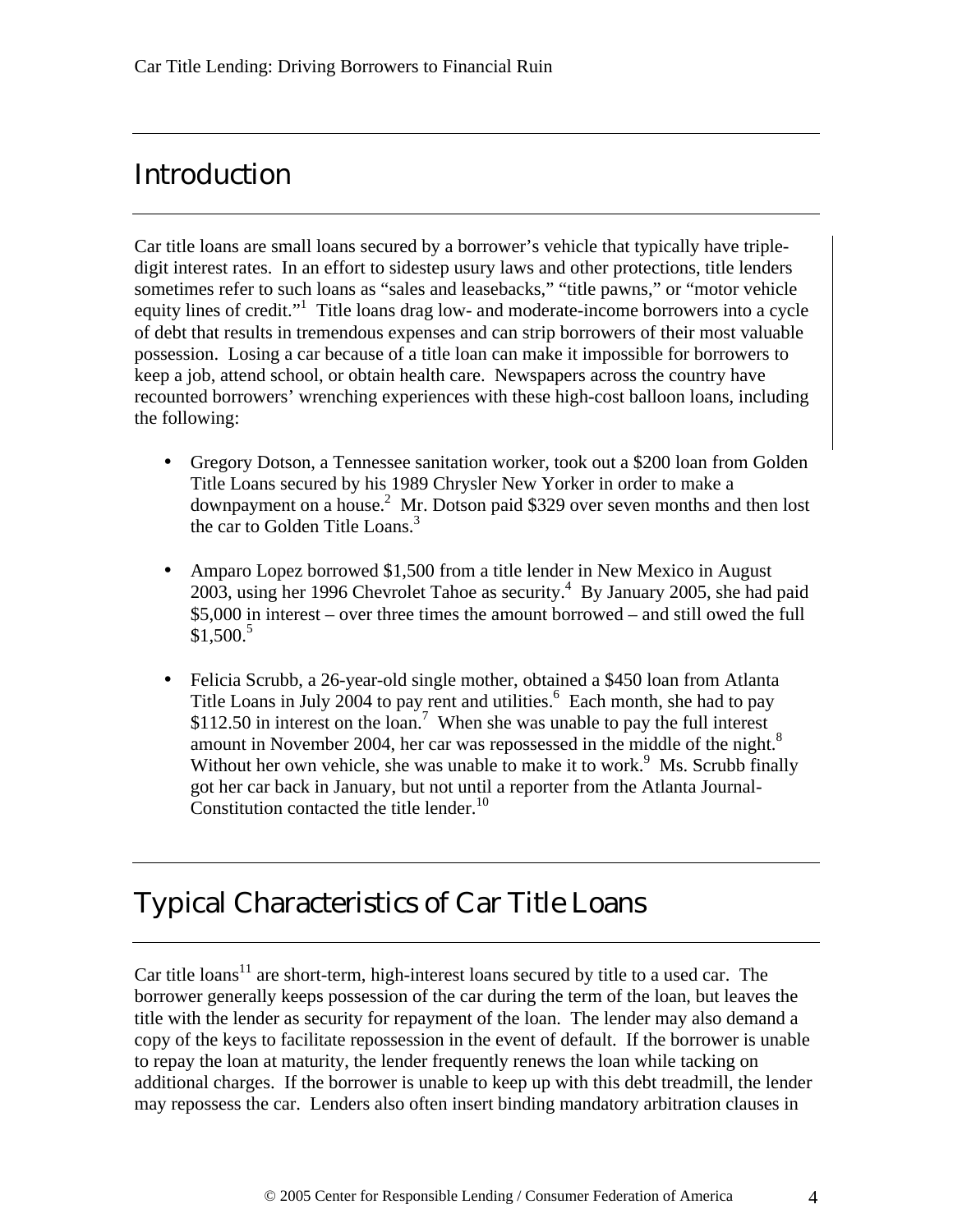car title loan contracts to prevent borrowers from challenging the lenders' actions in court or through a class action.<sup>12</sup>

#### **Car Title Loans Are Short-Term, Over-Secured Small Loans**

Title loans are usually made for a short period, such as thirty days, with a lump sum payment due at the end of the term.<sup>13</sup> The loans are generally made for relatively small amounts. According to a 2001 report by the Missouri Office of the State Auditor on its audit of the regulation of the instant-loan industry, the typical title loan was just \$350.<sup>14</sup>

Most title loans are also made for much less than the value of the car that secures the loan. The amount extended is usually based on how much the car is worth and typically does not exceed 33% of the car's value.<sup>15</sup> Car title lenders generally require prospective borrowers to have free and clear title to the car before obtaining a loan.<sup>16</sup> Thus, the loan-to-value ratio of a title loan is rarely greater than 33%, in marked contrast to the loan-to-value ratio on finance companies' used car loans as tracked by the Federal Reserve Board. The average loan-to-value ratio on those loans is close to 100%.<sup>17</sup> Because car title loans are so well secured, the lender is protected even if the borrower defaults. As the then-Attorney General of Florida explained in the year 2000, "[t]he most secure loan in the state of Florida is a title loan." $18$ 

#### **Borrowers Pay Triple-Digit Interest Rates on Car Title Loans**

Even though title loans are over-secured, title lenders routinely charge extremely high interest rates.<sup>19</sup> Title lending surveys have found triple-digit annual interest rates to be typical absent effective legislative caps, which means that borrowers pay back more in interest than they received in principal in less than a year. For example, the Missouri State Auditor's 2001 report found that annual fees on title loans ranged from 183% to 377%.<sup>20</sup> Common fees charged by a Missouri title lender on a \$500 loan were 25% per month or  $300\%$  annually.<sup>21</sup> A 1999 survey by the Illinois Department of Financial Institutions similarly found an average annual percentage rate of 290% for Illinois title loan companies. $^{22}$  In the late 1990s, before Florida amended its title lending laws, Florida PIRG found that Florida title loan companies were charging, on average, an annual percentage rate of  $273\%$ .<sup>23</sup> In states without rate caps, borrowers have reported rates of  $800\%$  or more.<sup>24</sup>

Reported rates may well be understated when charges for unnecessary or bogus services are packed onto car title loans. The Legal Aid Society of Milwaukee, Inc. filed a putative class action last year charging among other things that Wisconsin Auto Title Loans, Inc. told consumers that they were required to purchase car club memberships to obtain a title loan.<sup>25</sup> According to the complaint, the 300% APR that Wisconsin Auto Title Loans, Inc. disclosed to borrowers was much lower than the real APR for the loans because the company failed to include the \$15 monthly car club membership fees in calculating the finance charge. $^{26}$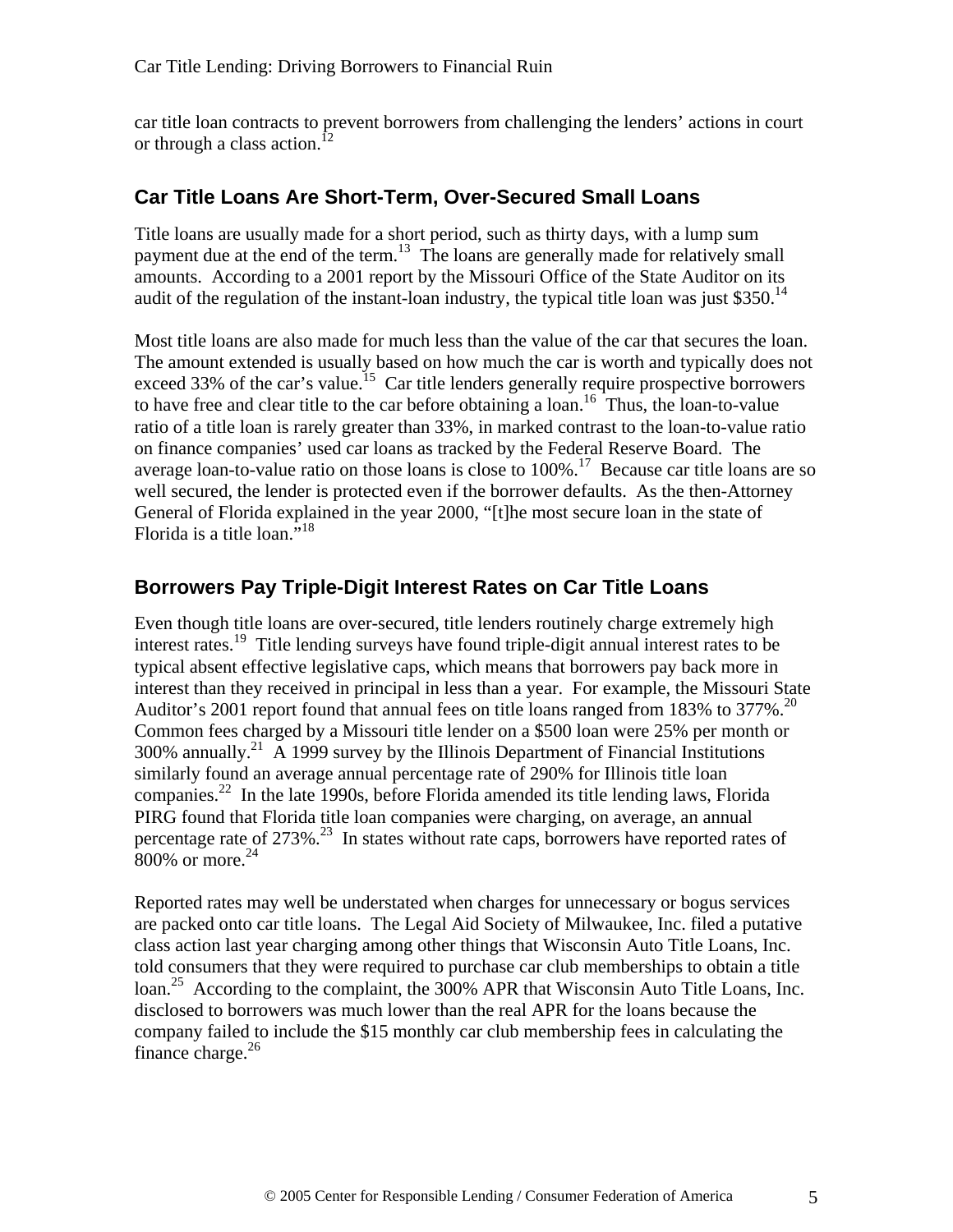#### **Title Lenders Make Loans Without Regard to Ability To Repay**

Title lenders often make their short-term, high-interest loans with little or no regard to their borrowers' ability to repay the loans.<sup>27</sup> Because a car secures each loan, the lender is protected even if the borrower defaults. Lenders frequently advertise that they do not perform credit checks, that loans can be completed on the spot, and that the application will take only a few minutes.<sup>28</sup> For instance, a recent online advertisement stated: "If you own a car, you qualify!"<sup>29</sup>

Unfortunately, title lenders also often target borrowers who can ill afford such high-cost short-term balloon loans, virtually guaranteeing that many of the loans will fail. Lowincome individuals are frequent borrowers of title loans. Title and payday lenders surveyed in the Missouri audit estimated that 70% of their borrowers earned less than \$25,000 per year.<sup>30</sup> The 1999 Illinois survey found that the average salary of Illinois title loan borrowers was less than  $$20,000$ .<sup>31</sup> Like payday lenders, title lenders also target people living on fixed incomes, who are particularly vulnerable to title loans because they have no means to make large irregular, lump-sum payments.<sup>32</sup> Military servicemembers are another target for car title loans.<sup>33</sup> Military officials have raised concerns that the nation's military preparedness has been adversely affected because young servicemembers are worried that their cars will be repossessed due to title loans.<sup>34</sup>

#### **Car Title Loans Are Frequently Rolled Over**

The short term and high rates of car title loans make it very difficult for borrowers to repay their loans at the end of the term. Confronted with a large lump sum pay-off amount, borrowers are often forced to roll their title loans over several times.<sup>35</sup> Rather than making the full payment at the end of the loan term, many borrowers pay only the accrued interest charges while rolling over the principal amount into a new loan with additional exorbitant fees.

Borrowers across the country find themselves sucked into a spiral of debt, paying more and more fees while the principal on the loan remains largely unchanged. A woman in Gallup, New Mexico, for example, took out a \$300 loan for two weeks, rolled it over ten times, and, all told, paid \$881 on the loan.<sup>36</sup> Fifteen months after taking out a \$300 loan, Tennessee borrower Marius Hodges had paid \$864 in interest and fees and had only reduced the principal balance on his loan by  $$5<sup>37</sup>$ 

Burdened by medical expenses, Barbara Toll of Boise, Idaho took out a \$516 title loan from Northwest Title Loans in September 2003.<sup>38</sup> The loan was secured by Ms. Toll's 1991 Isuzu Trooper, which she needed for her job.<sup>39</sup> The loan was a thirty-day loan, with interest of \$30 for every \$100 borrowed, and was renewed month after month.<sup>40</sup> By August 2004, Ms. Toll had paid \$1,551.44 in interest on the loan over eleven months, while cutting the principal by only  $$50<sup>41</sup>$ 

The statistics that are available on title loan rollovers show that these borrowers' experiences are far from isolated instances. In Oregon, 19% of title loans that were paid off in May 2002 had been renewed *six* times prior to payoff.<sup>42</sup> The Missouri Auditor found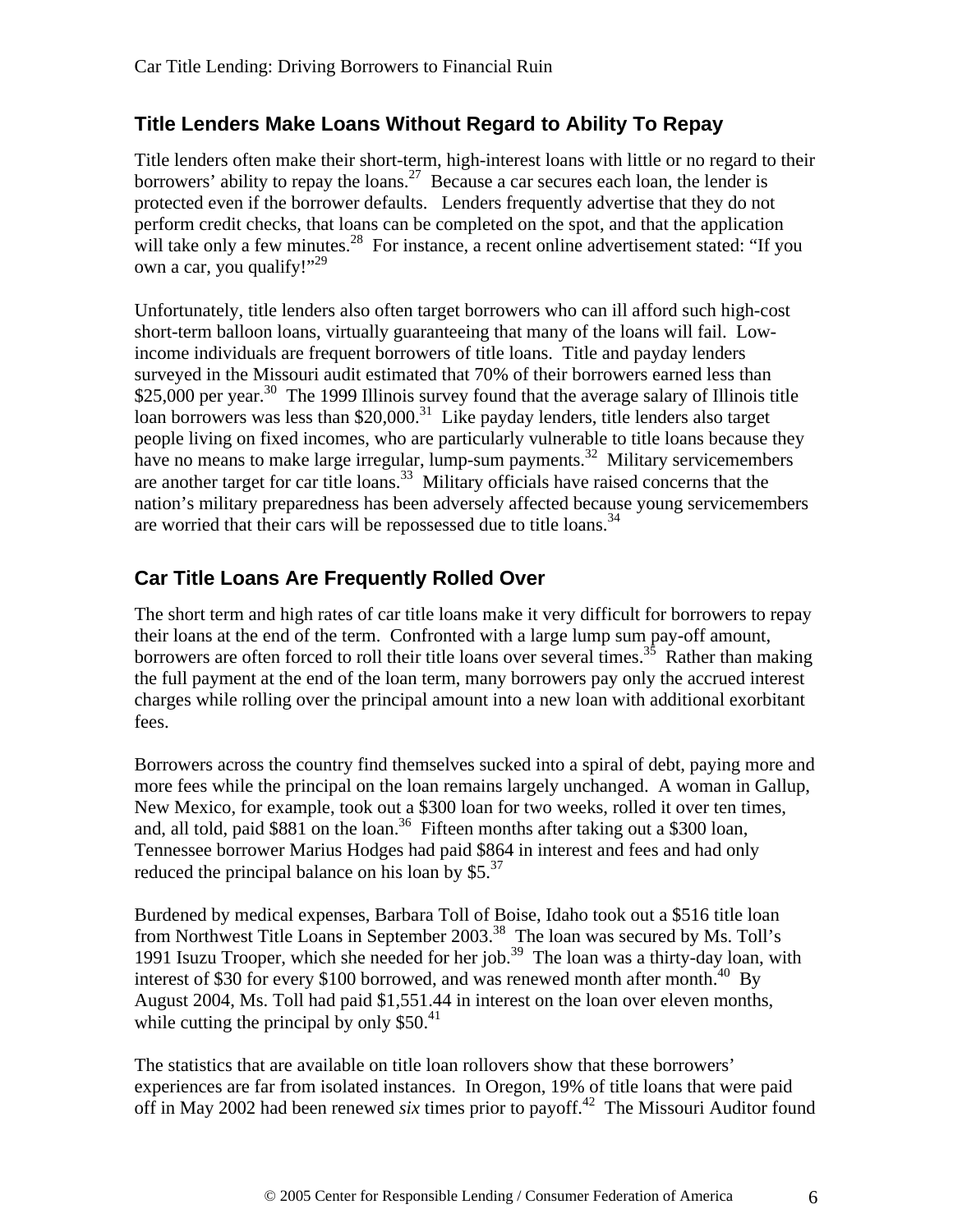that "on average, title and payday lenders make 3.5 times more renewal loans than new loans each month."<sup>43</sup> The Illinois Department of Financial Institutions concluded in 1999 that "title loans are rarely paid off within the initial term of the loan" but were instead rolled over repeatedly.<sup>44</sup> As the Department noted at the end of its report:

*Industry members… have referred to their customers as average citizens who encounter unexpected financial hardships. What they have failed to mention was that the financial strains placed on consumers were rarely short-lived. Customers playing catch-up with their expenses do not have the ability to overcome unexpected financial hardships because their budgets are usually limited. The high expense of a short term loan depletes the customer's ability to catch-up, therefore making the customer "captive" to the lender.<sup>45</sup>*

#### **Title Loans Jeopardize Many Borrowers' Most Valuable Possession**

As high as car title loan charges are, they do not represent the full cost of the loan for those borrowers who, after paying as much as they can month after month, in the end lose their cars. One Tennessee borrower, Kerry Jones, took out a \$300 title loan from Golden Title Loans, paid over \$1,900 on the loan over the course of two years, but lost his 1984 Cadillac after he missed one payment.<sup>46</sup>

Little data has been published regarding title loan repossessions, but it is clear that like Mr. Jones, many borrowers lose their cars in title loan transactions. Although title lenders did not set up shop in Iowa until May 2004, $47$  at least 150 cars have already been repossessed from one eastern Iowa car title loan shop.<sup>48</sup> An Arizona Court found in 2000 that about 18% of the customers of a title lender named Sal Leasing, Inc. had forfeited cars they had owned free of liens before doing business with the company.<sup>49</sup> Community Loans of America, the largest title lender in the country, has stated publicly that it has about a 4-6% repossession rate.<sup>50</sup> It is unclear whether this number reflects a percentage of borrowers, loans, or rollovers. Community Loans of America acknowledges that for most title loan customers, the vehicle at stake in the title loan is in fact the customer's biggest asset.<sup>51</sup>

#### **Title Lenders May Benefit When Borrowers Default**

The excruciating experience of losing a car that represents both a means of transportation and a key asset is exacerbated in many cases by title lenders' actions in summarily repossessing and selling off the vehicles. In some cases, after selling the vehicle, lenders have not returned the difference between the sales price and the amount the borrower owed.<sup>52</sup> This surplus can be sizeable because the loans are so over-secured, as Willie Hampton learned after he took out a loan from a Georgia title lender named E Pawn in December 2002.<sup>53</sup> According to the Atlanta Journal-Constitution, the \$3,000 loan was secured by Mr. Hampton's 2000 Cadillac Escalade, which had a wholesale value of  $$21,600<sup>54</sup>$  Mr. Hampton made payments for six months totaling \$2,332, but could not keep up after tools he used in his yardwork business were stolen.<sup>55</sup> At the time of his default, Mr. Hampton owed \$4,303.<sup>56</sup> E Pawn repossessed his Cadillac, but did not return any of the surplus to him after selling off the vehicle.<sup>57</sup>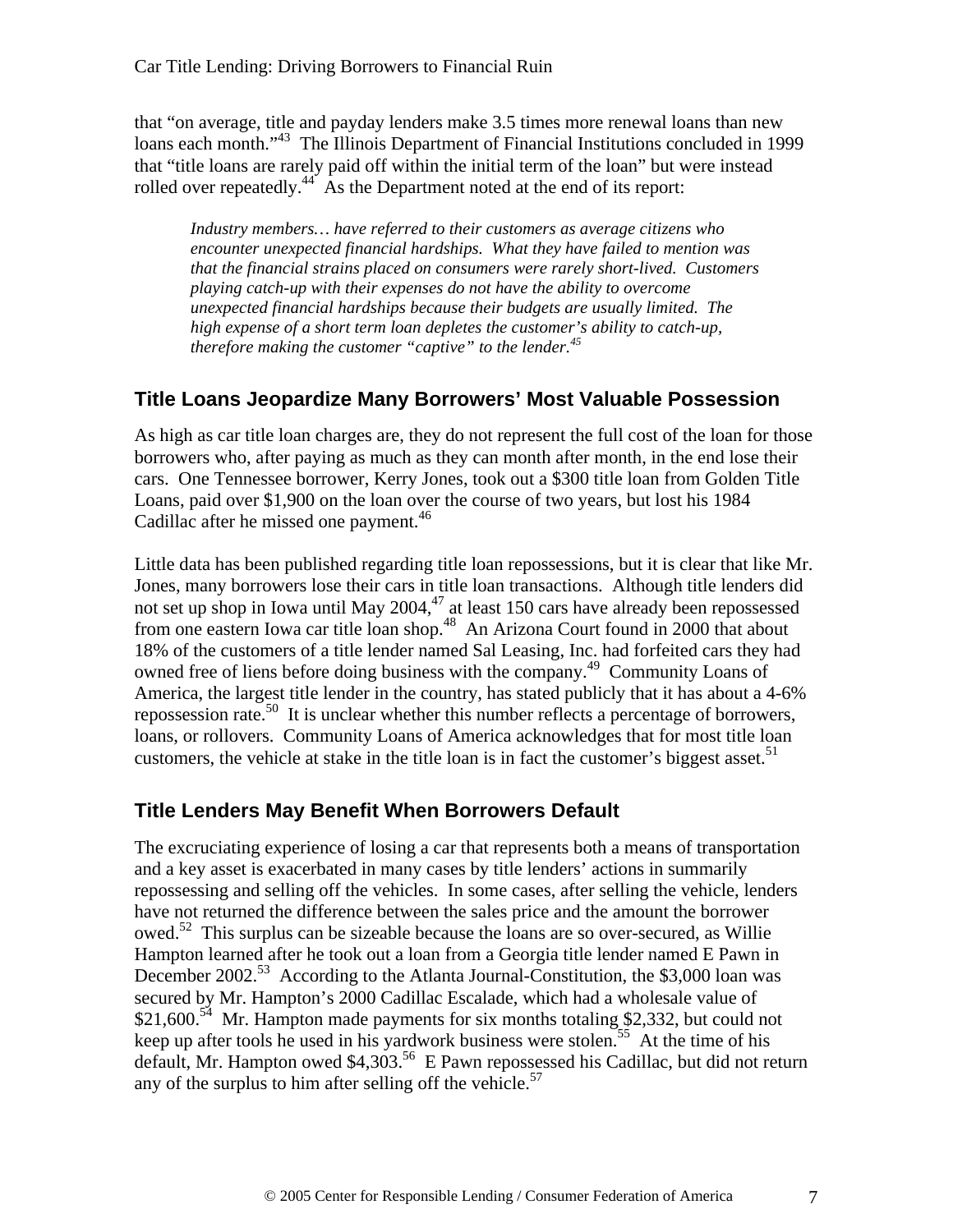Title lenders have even sought in some instances to hold borrowers personally liable for additional amounts after taking their vehicles. Keith Rush, a Belleville, Illinois snow cone stand owner, took out a title loan from Midwest Title Loans in 2002 after his five-year-old daughter had heart surgery.<sup>58</sup> The \$200 loan was secured by a 1988 Chevrolet Cavalier, worth approximately \$800 according to Mr. Rush.<sup>59</sup> After he fell behind on his payments, Midwest Title Loans repossessed the car.<sup>60</sup> In November 2003, Mr. Rush received a letter demanding an additional \$1,200 on the loan.<sup>61</sup> The \$200 loan ultimately cost Mr. Rush  $$2,000.<sup>62</sup>$ 

#### **Title Loans Have a Ripple Effect on Borrowers' Lives**

Above and beyond the massive direct monetary costs of car title loans are the ripple effects that such loans can have on borrowers' lives. For borrowers of limited means, losing a car can make it impossible to keep a job, attend school, or obtain health care. Lack of transportation is widely recognized as one of the most significant barriers to obtaining and maintaining employment, and for many title loan borrowers, public transportation is simply not available or not an acceptable substitute for a private vehicle. In 2001, only about half of all Americans reported that they had public transportation service.<sup>63</sup> Moreover, as Congress has recognized, "two-thirds of all new jobs are in the suburbs, whereas three-quarters of welfare recipients live in rural areas or central cities," and "even in metropolitan areas with excellent public transit systems, less than half of the jobs are accessible by transit."<sup>64</sup> Study after study has confirmed what is intuitively obvious: having a car can be essential to maintaining employment and obtaining access to critical life services.<sup>65</sup>

The disastrous effects of title loans are, of course, not limited to the borrowers who ultimately lose their cars. Even those who ultimately manage to keep their cars live from month-to-month fearing that they will lose their most valuable possession and often pay much more than they can afford to ensure that that does not happen.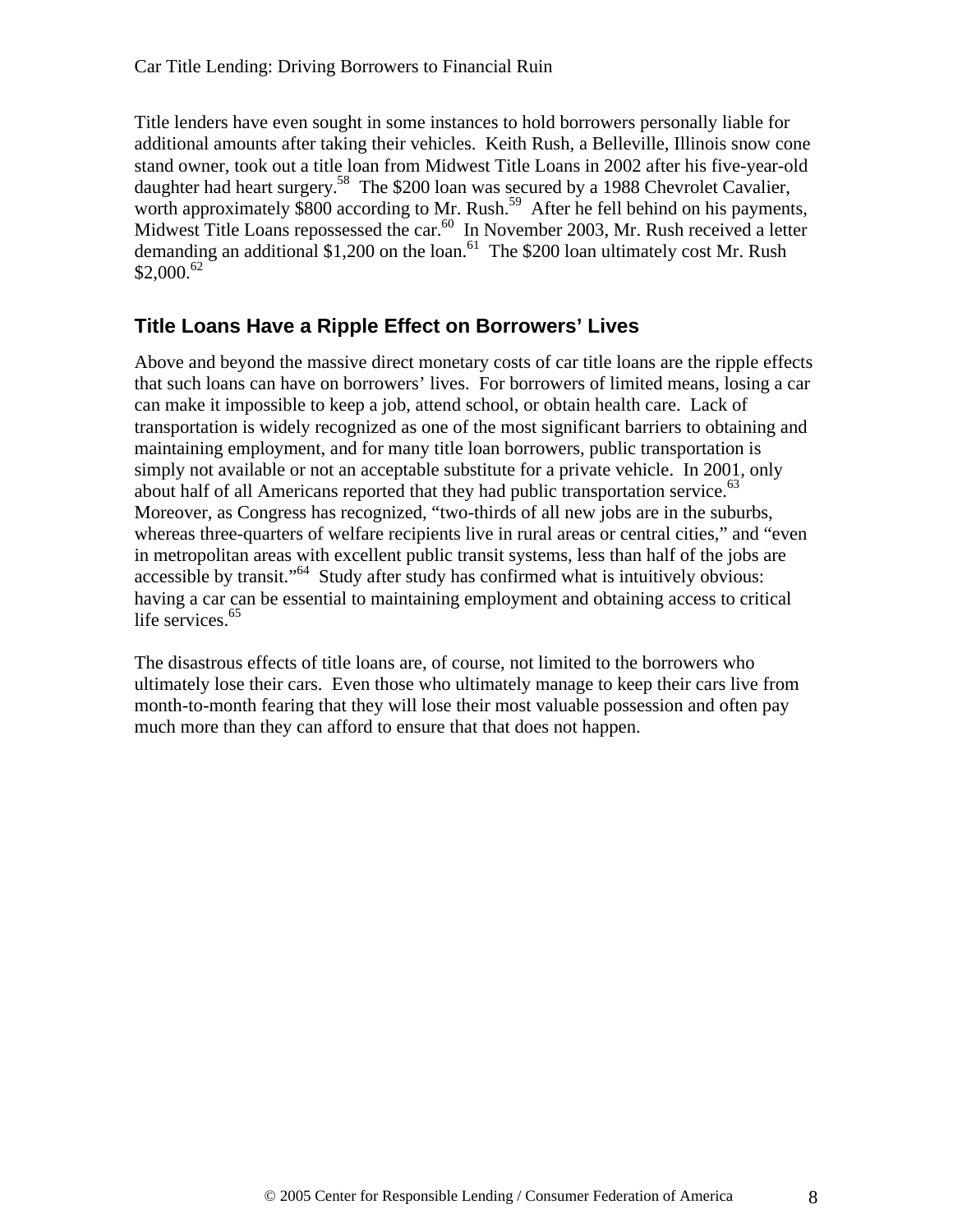## The Title Lending Industry

#### **Title Lending Is Growing Rapidly**

Although high-priced title loans are illegal in most states, the title lending industry has grown tremendously in recent years in states that have failed to take adequate steps to protect borrowers. $66$  Although no comprehensive statistics are available, some of the data that has been compiled demonstrates how widespread title lending has become:

- Alabama has over 900 licensed pawnshops, most of which engage in title lending, according to Arise Citizens' Policy Project.<sup>67</sup>
- One lender has estimated that car title loans now represent a \$20 million industry in California.<sup>68</sup>
- According to the Mississippi Department of Banking and Consumer Finance, there were 272 title pledge licensees in the state at the end of 2003, which conducted 54,016 transactions in 2003 and had over \$24,602,704 in loans outstanding as of December 31, 2003.<sup>69</sup>
- As of late 2004, Missouri had licensed over 230 title loan locations under its title loan statute.<sup>70</sup>
- The number of licensed title lenders in Montana increased from 21 in the year 2000 to 45 in April 2004.<sup>71</sup> These numbers do not include pawnshops that offer title loans.<sup>72</sup> Licensed title lenders in Montana made nearly 16,000 loans in 2002.<sup>73</sup>
- As of last year, one Tennessee county alone had 116 title loan offices.<sup>74</sup>

Title lending has also spread to a number of states not listed above.<sup>75</sup> Community Loans of America, previously known as Title Loans of America, is reportedly the nation's largest title lender and has extended its operations into at least nineteen states.<sup>76</sup> Like many companies that engage in title lending, Community Loans of America also makes payday loans.<sup>77</sup> The company has hundreds of lending offices across the country.<sup>78</sup>

Another major title lender, Select Management Resources, is run by a former partner in Title Loans of America who has opened approximately 150 title loan stores in about eighteen states under the names Atlanta Title Loans, Loan Max, and North American Title Loans.<sup>79</sup> These stores make about 250,000 loans each year.<sup>80</sup> In addition to Community Loans of America, Select Management Resources, and their affiliates and subsidiaries, many other title lenders run smaller storefront operations, sometimes advertising on television and radio.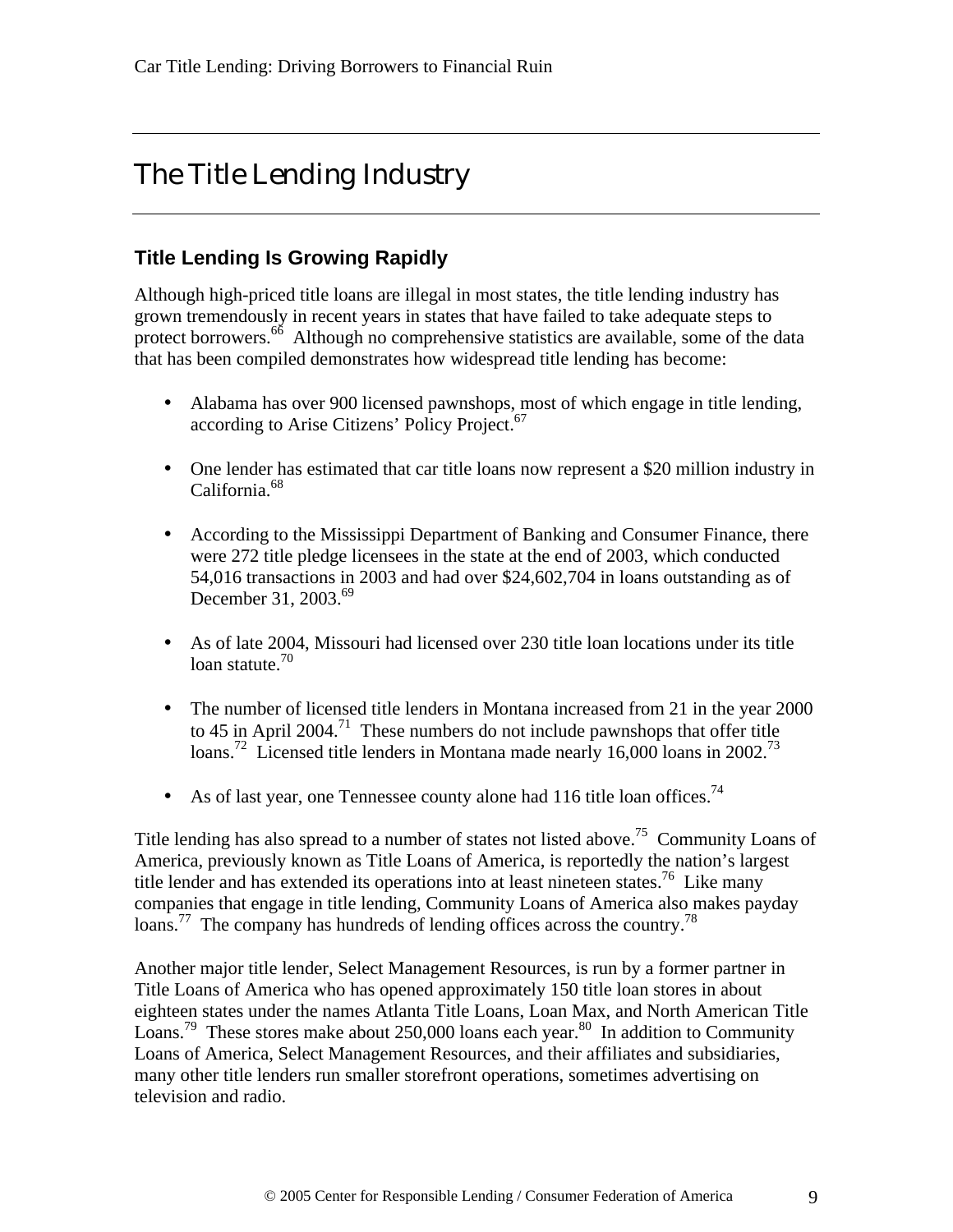In recent years, some title lenders have broadened their market base by offering loans on the Internet.<sup>81</sup> Websites tout title loans "in one hour"<sup>82</sup> or a "2 minute application"<sup>83</sup> and promise to deposit funds directly into borrowers' bank accounts.<sup>84</sup>

Many of these Internet lenders are located in states that have permissive laws and no applicable rate cap. Some pretend that Internet transactions with borrowers in other states take place at their offices, despite the reality that the borrower resides, completes the application, receives the loan proceeds, and maintains the titled property in another state. One such company, Equity1Auto, charges 260% APR and asserts in legal disclosures on its website that:

*All applications, transactions, and credit decisions will be deemed to have taken place in New Mexico, regardless of where you may be viewing or accessing this site. . . . Our transactions are governed by laws of the state of New Mexico.<sup>85</sup>*

#### **Title Lenders Have Lobbied Hard for Laws Favorable to the Industry**

As they have grown in size and number, title lenders have made substantial campaign contributions and have succeeded in forwarding their legislative agenda in a number of states. Title lending giant Rod Aycox, a former partner in Title Loans of America and the creator of Select Management Resources, has contributed to political campaigns throughout the country and was reportedly the largest individual contributor in the 1998 Tennessee state elections.<sup>86</sup> The Atlanta Journal-Constitution recently reported that Mr. Aycox, his companies, and his close relatives had donated over \$300,000 to 130 state and federal candidates and political committees in 10 states since the year 2000.<sup>87</sup>

In several of these states, the title lending industry has succeeded in obtaining laws favorable to it at sometimes astounding speed. Some laws, such as the Tennessee Title Pledge Act and a 1995 Florida act, have passed so rapidly that even the legislators did not fully understand the terms of the legislation at the time of enactment.<sup>88</sup> In 2000, Florida's Attorney General Bob Butterworth described the 1995 Florida act as "the worst piece of legislation ever passed by the Florida legislature."<sup>89</sup>

Some states have resisted the car title lenders' lobbying efforts or have managed to repeal laws pushed through by the lenders. It took Florida five years to replace its 1995 law, which permitted title lenders to charge up to 264% APR, but in 2000 the legislature passed a title lending law designed to protect borrowers that limits interest rates to 30% per year for loans of  $\S2,000$  or less.<sup>90</sup> In Kentucky, as many as 100 companies were making title loans until the legislature rejected an industry-backed bill that would have legalized the industry and instead enacted a law that protects borrowers.<sup>91</sup> The 1998 statute limits rollovers to three additional 30-day periods and subjects title lenders to the rate limits in Kentucky's consumer loan law, including a 36% annual cap on charges for loans of \$1,000 or less.<sup>92</sup> Other states, including Arizona, California, and Oklahoma, have also refused to pass bills pushed by title lenders.<sup>93</sup>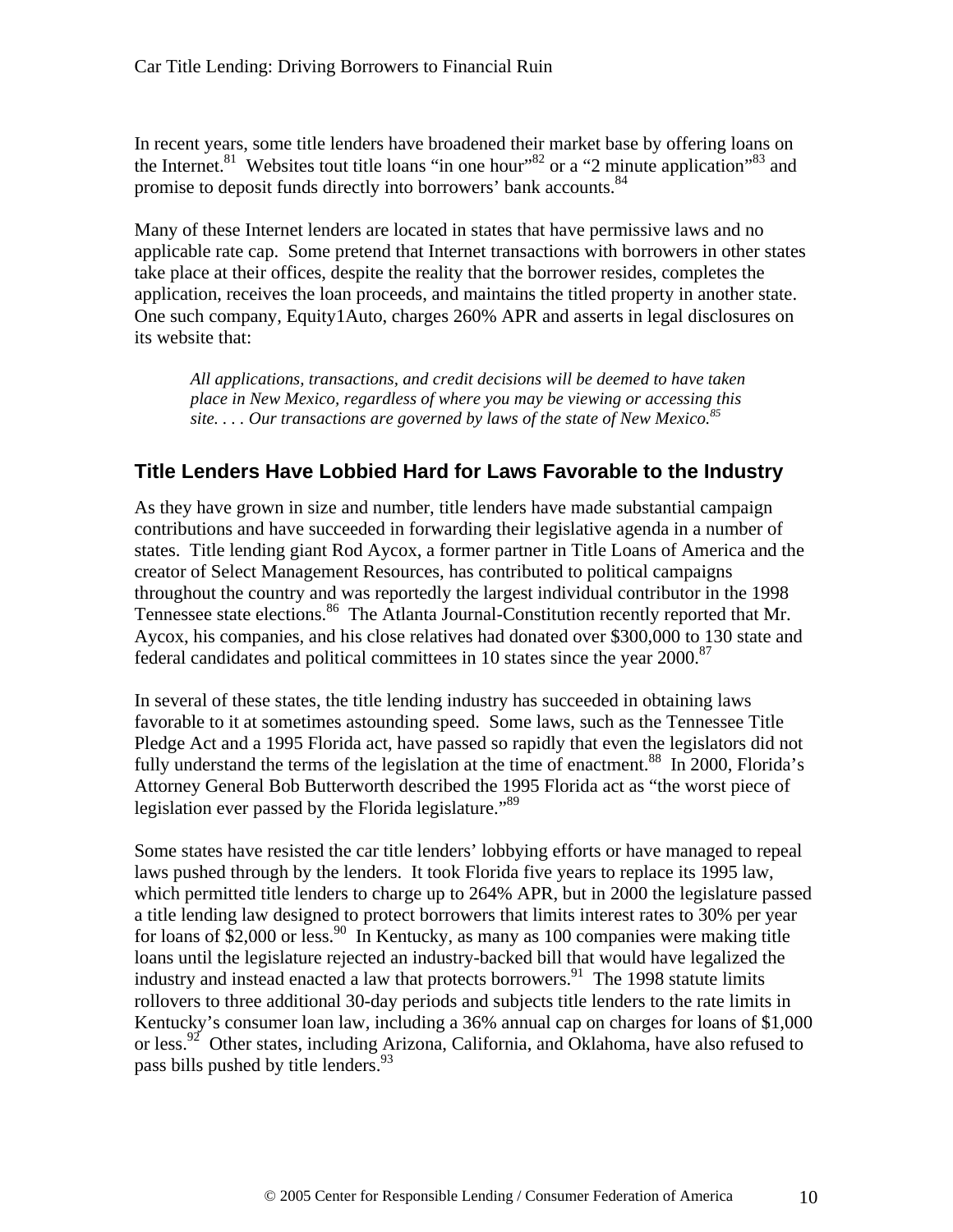#### **Title Lenders Circumvent Existing Consumer Protections By Disguising the True Nature of Their Products**

In addition to lobbying for new laws, title lenders exploit exceptions in existing laws by disguising the true nature of their products. In the course of their short history, title lenders have tried to depict their loans as "sales and leasebacks," "pawn transactions," and most recently "motor vehicle equity lines of credit" in an effort to evade usury limits and other provisions designed to protect borrowers.<sup>94</sup>

#### *"Sales and Leasebacks"*

Early on, some title lenders used a pretense that the car was leased back to the borrower, so they could pretend that payments received were not interest subject to usury statutes and that other lending requirements did not apply.<sup>95</sup> Recognizing that lease-purchase contracts are often used to disguise usurious loans, courts saw through this ruse and recognized title loans for what they are – secured loans.  $96$ 

#### *"Title Pawns"*

Title lenders have also tried to characterize their loans as "pawn transactions," because in some states pawn transactions are not subject to the usury caps that apply to normal loans or other requirements.<sup>97</sup> Some courts and legislatures have proven receptive to this type of argument. The Alabama Supreme Court held in 1993 that title loans fall under the Alabama Pawnshop Act and are *not* subject to usury restrictions.<sup>98</sup> In other states including Georgia and Minnesota, legislatures have explicitly authorized "title pawns" as a type of pawn transaction.<sup>99</sup>

By contrast, courts in states such as Virginia and West Virginia have held that title loans are not pawn transactions.<sup>100</sup> Some legislatures have also categorically rejected the notion of a "title pawn" and explicitly require in their pawnbroker statutes that pawnbrokers take possession of a vehicle if it is the subject of a pawn transaction.<sup>101</sup>

These courts and legislatures have recognized that a title loan is an entirely different type of transaction than a pawn. The high value and function of the asset at stake make title loans qualitatively different from real pawns, which typically involve a household item, tool, television, musical instrument, or piece of jewelry worth much less than a car.<sup>102</sup> Title lenders also do not hold the item itself (as opposed to the title) during the term of the loan, unlike a real pawn.<sup>103</sup> The price structure set up to cover storage and insurance for pawned items simply does not fit loans secured by a title where the borrower keeps the vehicle.

Tellingly, pawnbrokers themselves have resisted title lenders' efforts to bring themselves within the scope of pawnbroker statutes.<sup>104</sup> In Indiana, current law prohibits pawnbrokers from making loans secured by a car without taking possession of the vehicle, but a Senate bill was introduced this year that would have permitted them to do so.<sup>105</sup> The stakes on the bill were high: Under Indiana's Pawnbroking Law, pawnbrokers can charge the same interest that supervised lenders can charge, *plus* an additional fee not to exceed 20% of the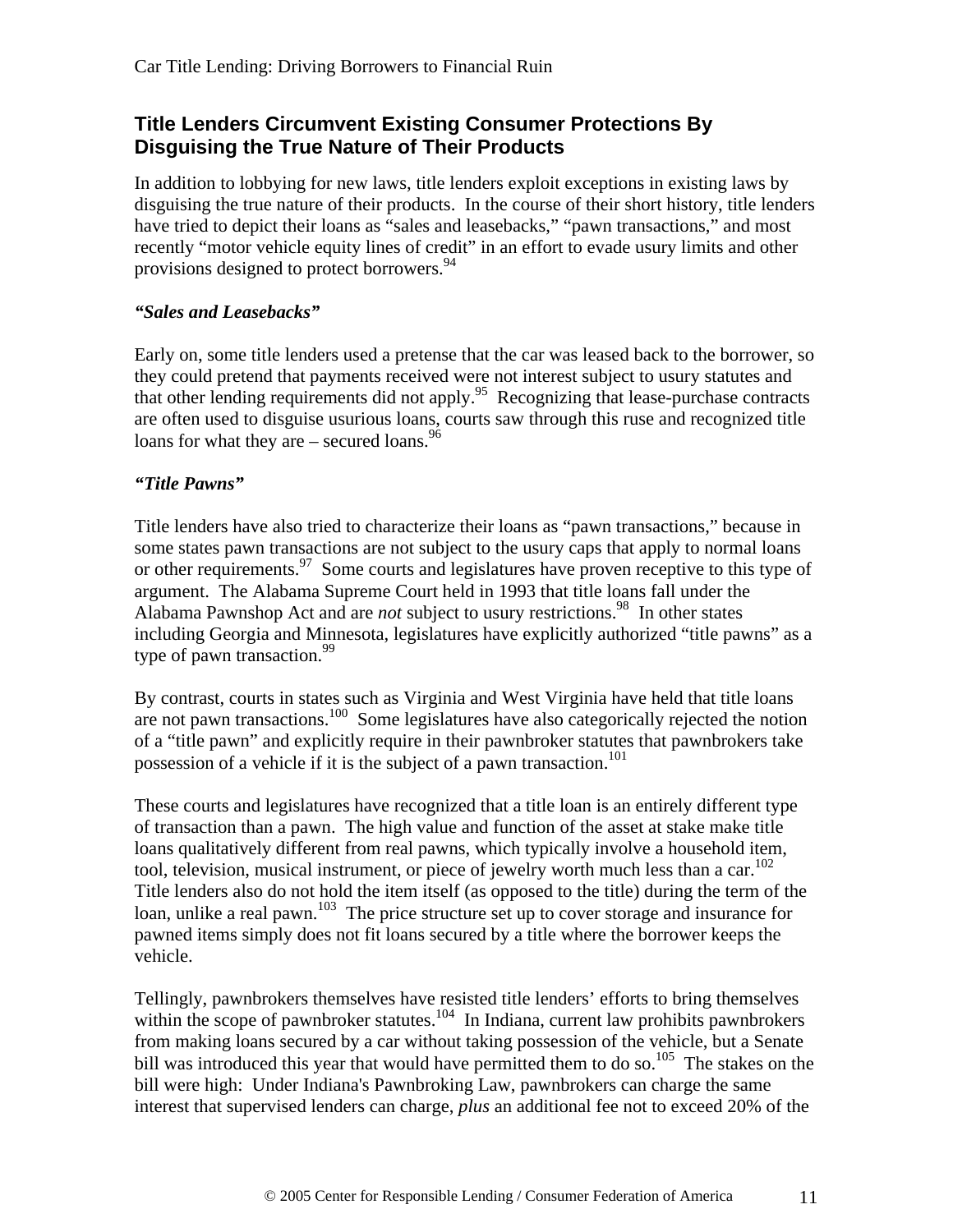principal per *month* for servicing the pledge.<sup>106</sup> The proposed bill would have authorized Indiana title loans with APRs of up to 276%, a dream result for title lenders seeking to evade Indiana's usury law. Weighing in against the bill, which was subsequently defeated, the Indiana Pawnbroker's Association explained the difference between title loans and real pawns as follows:

*Title lending and pawnbroking, both short-term credit transactions, are two entirely different products and industries. Under SB 121, a person could continue to possess and use their automobile by presenting the car's title to the pawnbroker. But by definition, a pawn transaction is the deposit of personal property made to the pawnbroker as security for a loan, not merely the presentment of the certificate of title. The proposed change completely ruins the Indiana statute designed for pawnbrokers since pawn loans are possessory collateral loans.*

*It is disturbing that [Community Loans of America] would attempt to alter the Indiana Pawnbroking Statute to bring their product to Indiana. . . . The act of pawnbroking has been a fiducial, possession based, non-recourse credit transaction for the past 3000 years. SB 121 disrupts this foundation, and opens the Pawnbroking Act up to unquestionable misconduct. Pawn services involve being responsible for, storing, insuring, protecting, and reporting pledged merchandise. For these services, our fees are commensurate. SB 121 is an effort to circumvent these expensive obligations, yet still charge for them.*<sup>107</sup>

#### *"Motor Vehicle Equity Line of Credit"*

Recently, some title lenders have moved away from the "pawn" label and have sought instead to characterize title loans as open-end credit to take advantage of exceptions in Virginia and Iowa usury law.<sup>108</sup> For instance, title lender Fast Auto Loans, Inc. offers a "Motor Vehicle Equity Line of Credit" in Virginia with an APR of  $300\%$ .<sup>109</sup> As the Virginia State Corporations Commission Bureau of Financial Institutions explains on its website:

*The Bureau of Financial Institutions has received a number of calls about a fairly new product being offered in Virginia called a "motor vehicle equity line of credit". These are generally small loans secured by your motor vehicle (a lien is recorded on your automobile title). Borrowers are required to provide the lender with a duplicate set of keys for the motor vehicle. According to the motor vehicle equity lines of credit we have seen, borrowers who fail to make required payments within ten days after the payment due date (or are otherwise in default of their agreement with the lender) could lose their car. The amount you can borrow is typically based on the value of your car (which you must own outright). Interest is calculated on the balance of the loan at a very high annual rate, often 300% to 360%! Because of the high interest rate on these loans and the risk of losing your car, consider a loan from a bank, a credit union, or a family member before obtaining a motor vehicle equity line of credit.*<sup>110</sup>

Except for the name, these loans sound like run of the mill title loans. The new name for the product – "motor vehicle equity line of credit" – seems to be driven not by any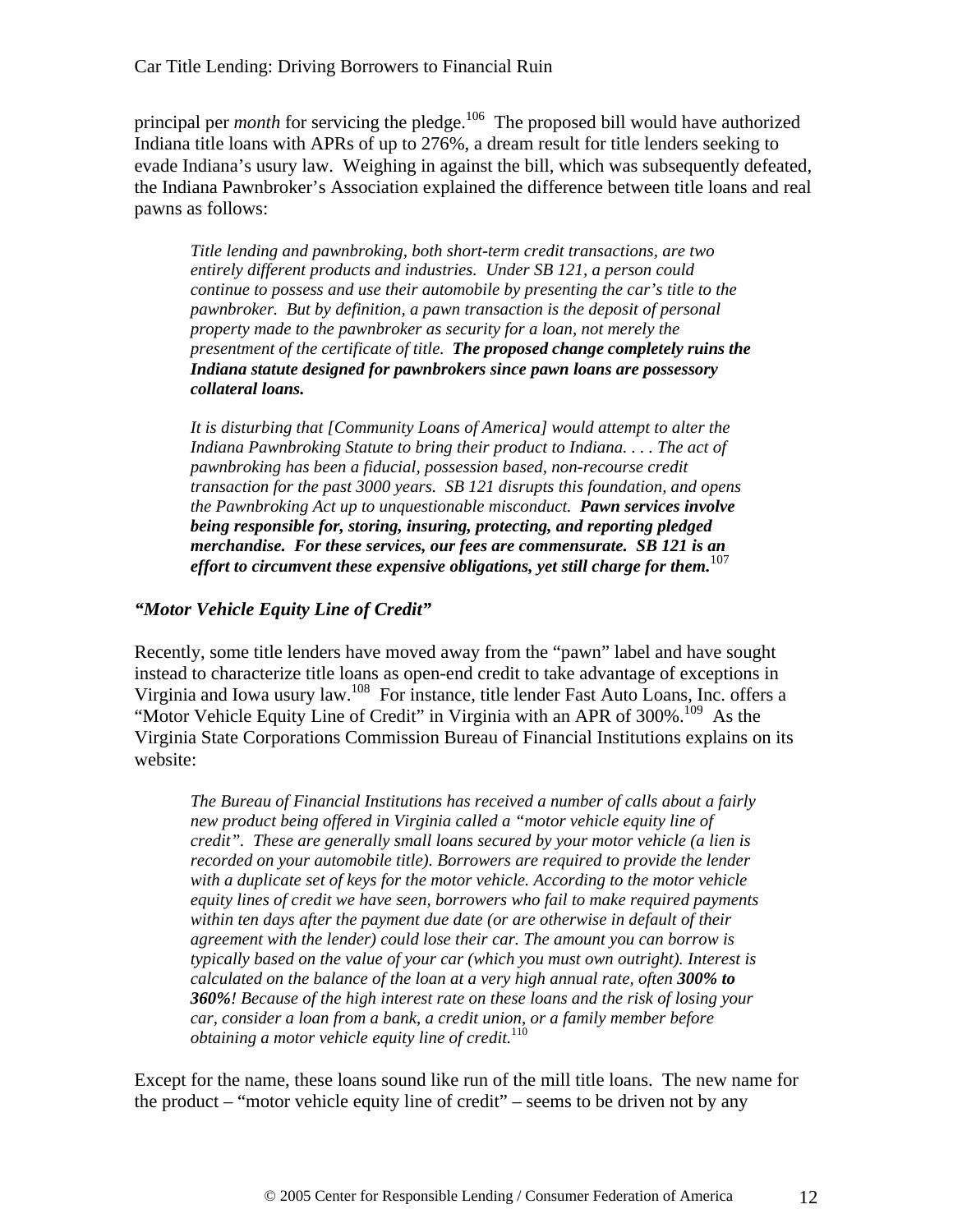significant change in the nature of the product, but by exceptions in Virginia and Iowa law that permit lenders to contract for any interest rate they want on open-end credit.<sup>111</sup> These obscure exceptions were drafted to permit credit card companies to charge the same rates nationwide when extending unsecured, revolving credit through credit cards.<sup>112</sup> Nothing could be further removed from car title loans, which are secured and, in most cases, vastly over-secured.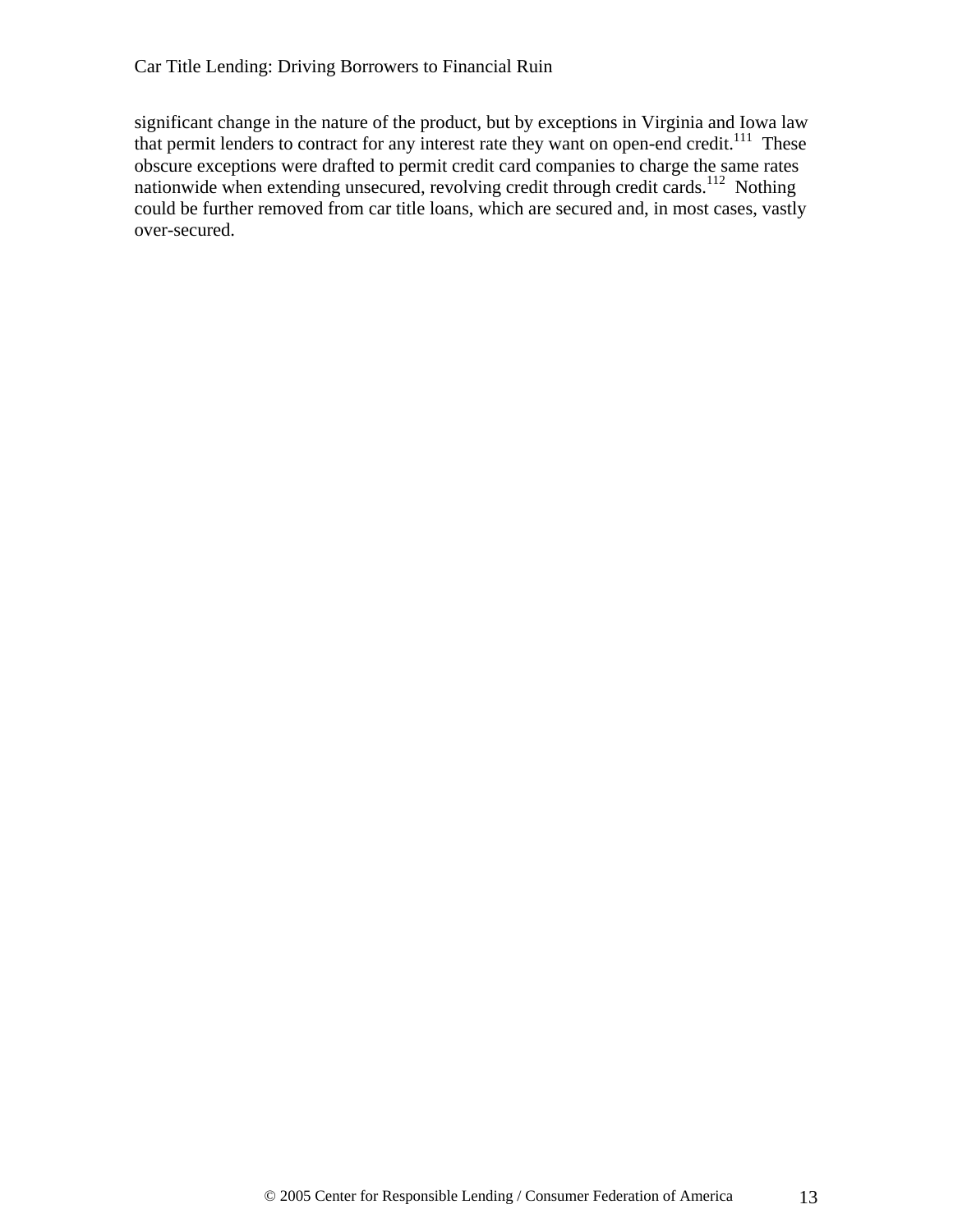## Title Loan Protections

As noted above, high-priced title loans remain illegal in most states. In light of the title lending industry's history of evasions and abusive practices, states that permit small loans to be secured by the title to the borrower's vehicle should enact strict legal requirements to ensure that borrowers are well protected. At a minimum, such states should require affordable terms and an installment repayment schedule, provide adequate post-default protections, close legal loopholes, closely monitor lenders, and ensure that borrowers can exercise their rights.

#### **Establishing Fair and Affordable Loan Terms**

Title loans must be fairly priced and provide borrowers an affordable installment repayment schedule rather than requiring one massive lump sum payment shortly after the loan is made. There are several critical elements to ensuring a feasible repayment schedule.

#### *Loans should have a longer term.*

A typical title loan at present requires repayment in a lump sum after a very short period, such as 30 days. In fact, some statutes *require* title loans to mature within 30 days or  $\text{less}$ <sup>113</sup> which guarantees that many borrowers will not be ready to pay the loan off at maturity and will instead have to pay massive fees to roll the loan over. Longer loan terms will ensure that borrowers have adequate time to make enough money to pay back the principal and accrued interest.

#### *Loans should permit repayments in installments.*

Repayment should also be in a series of manageable installments based on the size of the loan, rather than one massive lump sum. In order to escape financial emergencies, borrowers need the opportunity to whittle away at an emergency loan in a series of small payments of principal and interest.

#### *Rates should be lower.*

A key element of the title loan debt trap is, of course, triple-digit rates. A useful point of comparison is the average interest rate reported by the Federal Reserve Board on finance companies' used car loans, which is currently about 9% with an average loan-to-value ratio of close to 100%.<sup>114</sup> According to various statewide surveys, the average APR on a title loan is more than 25 times higher, despite the fact that the average loan-to-value ratio on a car title loan is much lower than a used car purchase loan!<sup>115</sup> Given that title loans are over-secured and that the rate on less-secured used car loans averages less than 10%, current title loan rates cannot be justified based on risk or cost. In comparison to state rate caps for unsecured small loans, equivalent-sized loans secured by the title to a paid-for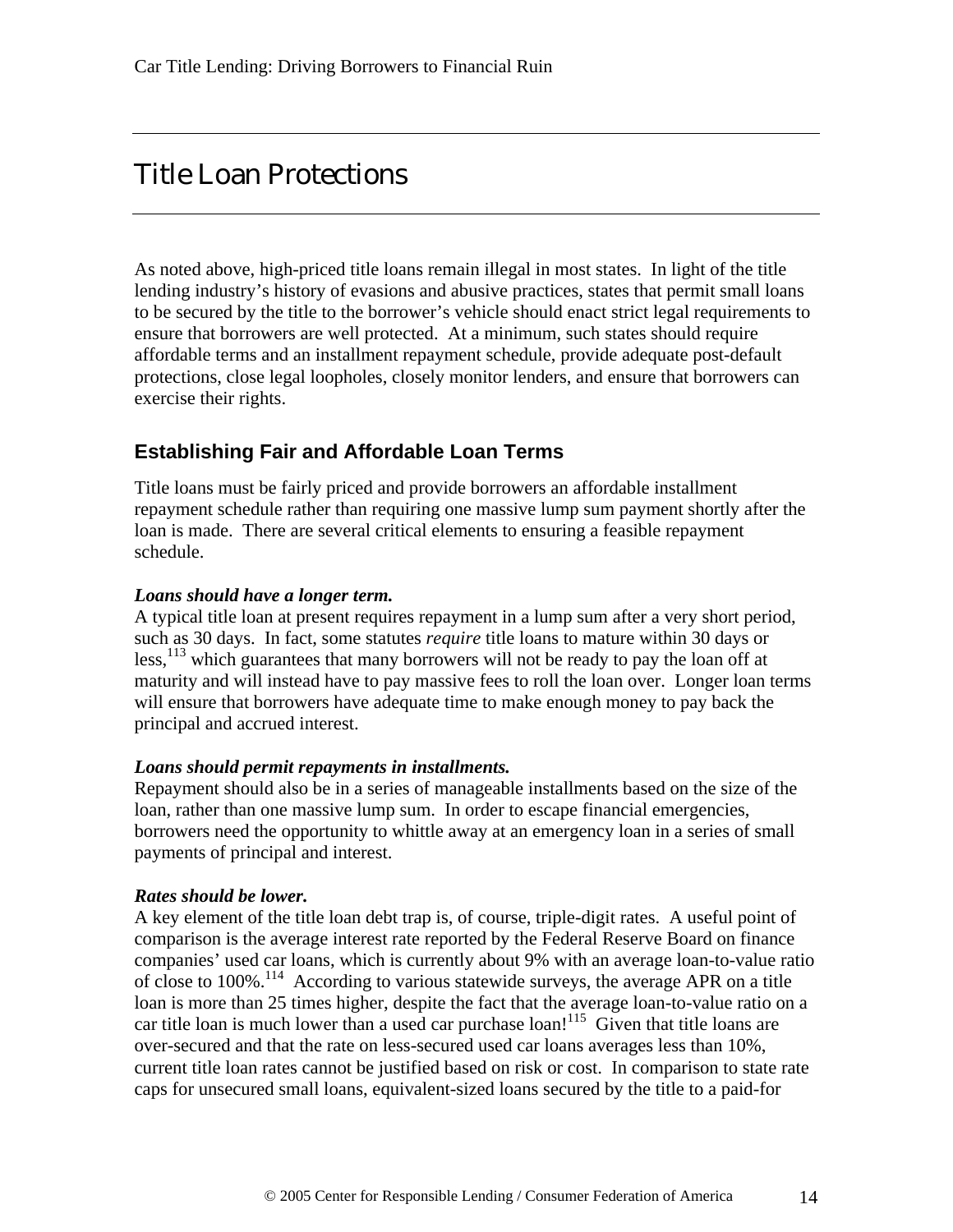vehicle should be less expensive. Typical state small loan laws cap rates at 36% annual interest rates.

A number of states, including Illinois, Missouri, New Hampshire, New Mexico, Oregon, and Utah, have no limits on the rates that title lenders can charge.<sup>116</sup> Where specific rate caps exist, they often greatly exceed the rates allowed for other small consumer loans. A 1995 Tennessee law legalized charging up to 2% monthly interest plus an additional 20% in monthly fees, which results in a  $264\%$  annual rate.<sup>117</sup> A Tennessee borrower will therefore incur more interest in five months than the entire principal amount of the loan. Several other states, including Alabama, Georgia, Mississippi, and Montana, permit charges of up to 25% per month for the first few months of the loan or, in some cases, until the loan is paid off, yielding a 300% APR.<sup>118</sup> Under its 1995 title lending act, Florida law permitted annual rates of 264% on title loans, which then-Attorney General Bob Butterworth described as "legalized loan sharking" and "flat-out stealing" because title loans were in fact the most secure loans in the state.<sup>119</sup>

Florida has since joined Kentucky in placing meaningful restrictions on title loan rates. Florida's current law limits interest to 30% per annum on the first \$2,000 of any title loan and prohibits unauthorized charges or fees.<sup>120</sup> In Kentucky, a 1998 statute provides that title loan charges may not exceed 36% per year.<sup>121</sup> There is no question that limits of this nature are necessary in the title lending market. As the Atlanta Journal Constitution recently noted, in Georgia, "[w]ith few exceptions, all title loans cost the same – the maximum allowed by law."<sup>122</sup> Georgia and other states that permit title lending should follow the lead of Florida and Kentucky and put an end to title lenders gouging their residents with triple-digit annual rates.

Title lenders also must not be allowed to circumvent applicable rate limits by requiring borrowers to purchase unnecessary or sham products or services in connection with their loans. States should take all steps necessary to prevent lenders from packing additional charges onto their loans under the guise of "car club memberships" or other "services" that the borrowers do not want or need.

#### *Lenders should consider ability to repay.*

Because title loans are well secured, lenders have little incentive to verify that borrowers will be able to repay the loan and may even profit more when borrowers default. Title lenders have acknowledged that the default rate for car title loans is as high as 30%, suggesting that almost one in three title loans may be failing.<sup>123</sup> A few states, including Missouri, Oregon, South Carolina, and Utah currently require lenders to consider ability to repay in making title loans, although it is unclear to what extent these provisions are enforced.<sup>124</sup> Other states that permit title lending should also require lenders to consider borrowers' ability to repay before making loans.

#### *Borrowers should have a right to cancel and prepay without penalty.*

Title lenders should also afford borrowers an opportunity to cancel a title loan within a reasonable time after obtaining the loan.<sup>125</sup> Such a right is analogous to the three-day right of rescission that the Truth in Lending Act provides for certain home loans.<sup>126</sup> Because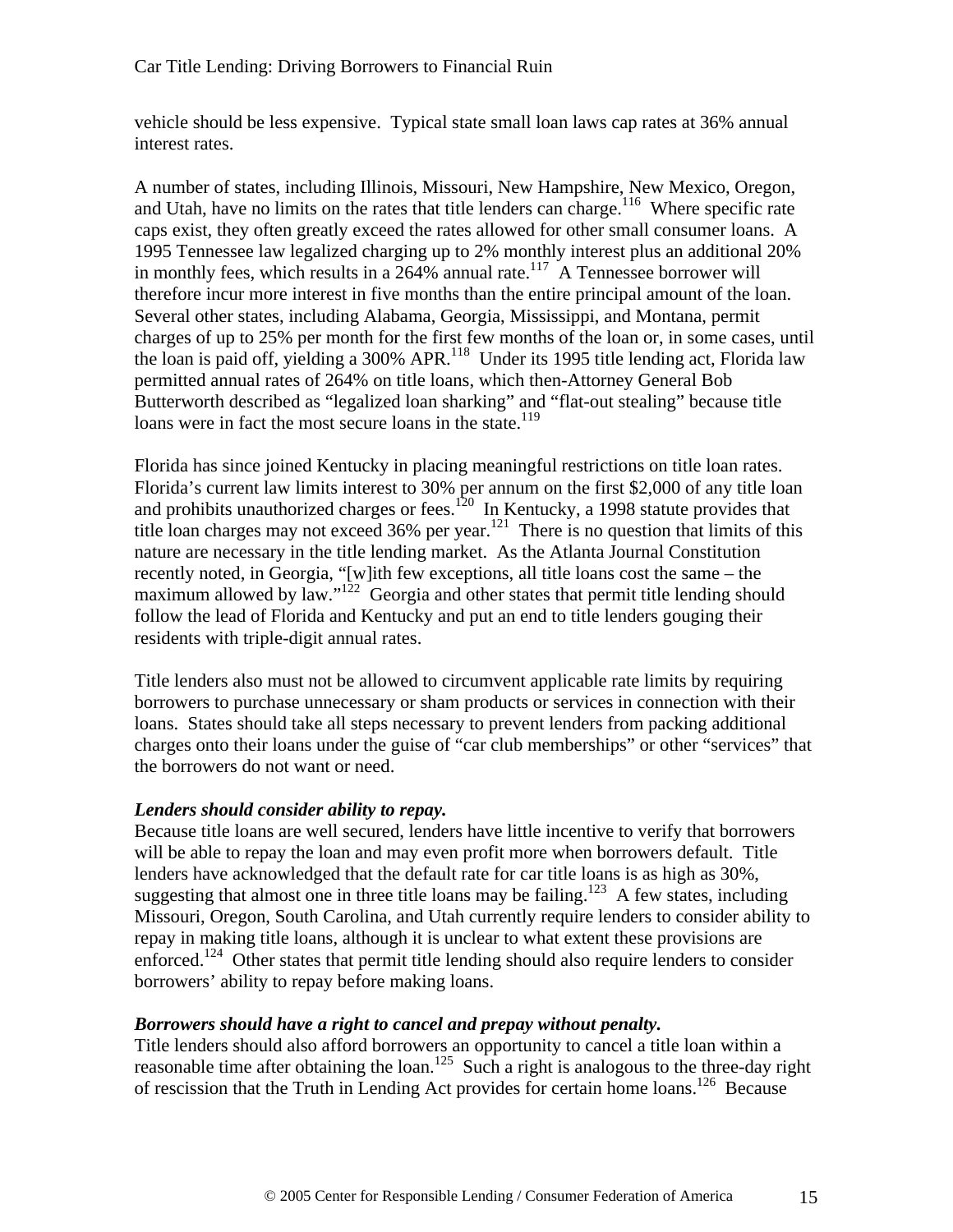title loans are often closed within a matter of hours, it is important to provide borrowers with a way out of the loan if they determine on reflection that they cannot afford the loan or do not want to risk the vehicle that may be their largest asset and primary means of transportation. For example, the South Carolina law governing short-term vehicle secured loans requires the lender to provide a right of rescission "entitling the borrower to repay the principal amount borrowed without interest or other cost at any time until the close of business on the business day following the date the original loan was executed."<sup>127</sup> Borrowers should also be permitted to repay loans at any time without incurring a prepayment penalty.<sup>128</sup>

#### **Protecting Borrowers After a Default**

Laws that permit title lending should also provide borrowers with post-default rights, including adequate notices regarding repossession and sale, a right to redeem the car, and the return of surplus from the sale proceeds. Many of these rights are found in Article 9 of the Uniform Commercial Code, which at a minimum should apply to all title lending transactions.<sup>129</sup>

#### *Lenders should follow reasonable repossession procedures.*

States should prevent repossession abuses. Among other protections, borrowers should receive adequate notices informing them of any repossession or sale of their vehicles, explaining their right to redeem, and providing a full accounting of the amount due.<sup>130</sup> Prior to any repossession, borrowers should be afforded an opportunity to make the vehicle available to the lender in a manner that is reasonably convenient to the borrower and should be permitted to remove any personal belongings from the vehicle without charge or  $\text{cost}$ <sup>131</sup>

#### *Borrowers should have a right to redeem.*

Title loan borrowers should have a right to redeem their vehicles by paying off the debt.<sup>132</sup>

#### *Sales should be conducted in a reasonable manner, any surplus must be returned, and borrowers should not be personally liable after losing their cars.*

When a lender disposes of the vehicle, the sale should be conducted in a commercially reasonable manner.<sup>133</sup> Title lenders should not be permitted to operate used car lots where they sell off the vehicles they repossess.<sup>134</sup> States should also require title lenders to return any surplus when cars are sold, to avoid an unfair windfall to lenders and a massive financial hit to borrowers.<sup>135</sup> Laws that permit lenders to keep the surplus, or even part of the surplus, should be amended. <sup>136</sup> Borrowers also should not be subject to any personal liability for a title loan after their vehicles have been repossessed and sold.<sup>137</sup>

#### **Closing Loopholes to Ensure Consistent Regulation**

#### *Loopholes regarding which loans are covered should be closed.*

In its short history, the title lending industry has deftly side-stepped laws that are plagued with exceptions regarding what loans are covered — exploiting, for example, the fact that in some states rate caps and other provisions do not apply to loans of certain sizes or to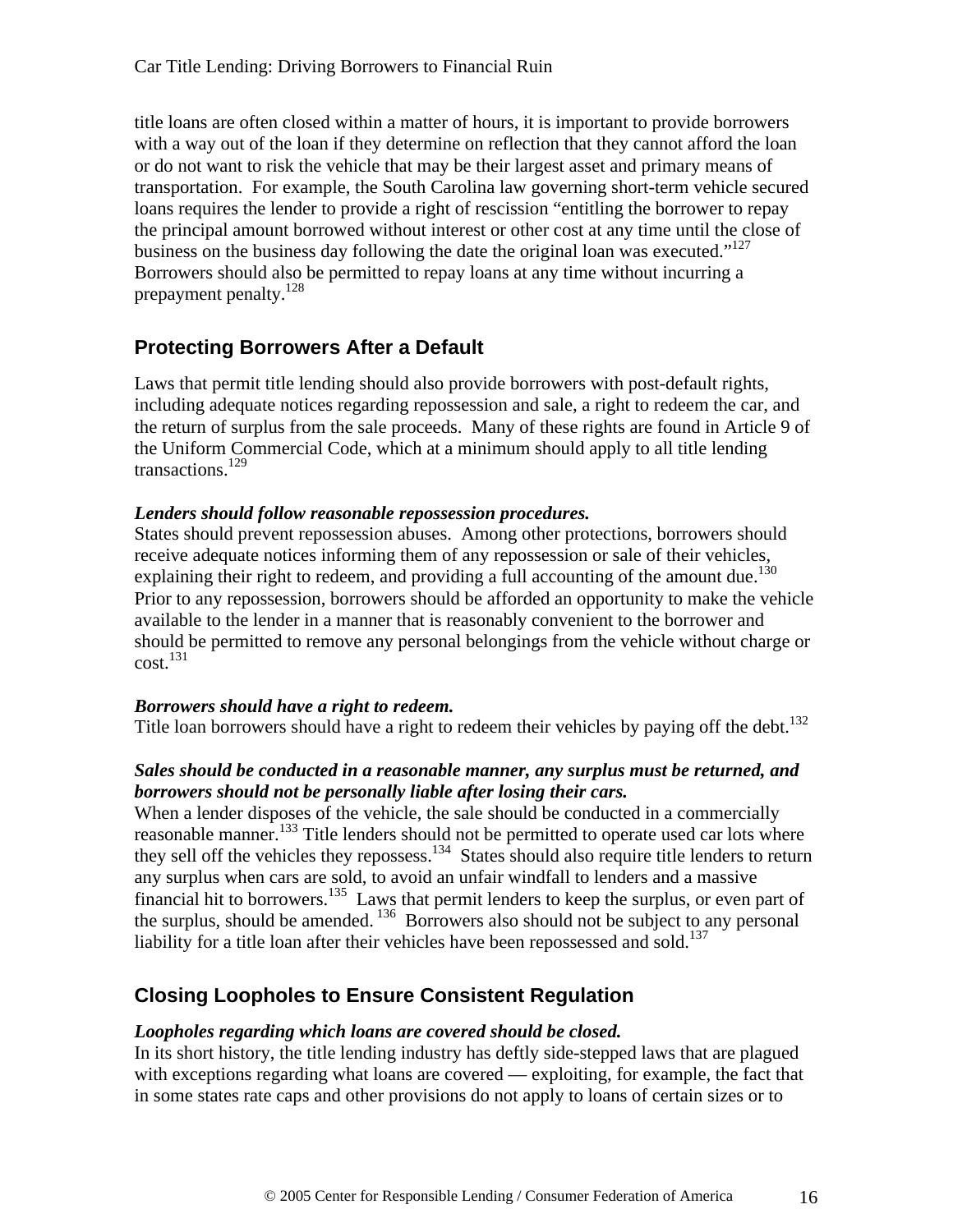loans that are classified as open-end credit.<sup>138</sup> In South Carolina, for example, title lenders make loans of \$601 or more and refer to themselves as "601 lenders" because the rates that they can charge are only limited for loans of \$600 or less.<sup>139</sup> Similarly, although the California legislature failed to pass legislation in the late 1990s that would have explicitly authorized title loans, title lenders have exploited a perceived loophole in California law to make title loans of over \$2,500 at extremely high rates of interest.<sup>140</sup> Title lenders are apparently relying on §§ 22303 and 22304 of the California Finance Lenders Law, which set out rate limits but state that the limits do not apply to loans with a bona fide principal amount of  $$2,500$  or more.<sup>141</sup> Loopholes of this nature should be closed to protect borrowers from title lenders who do not hesitate to ignore the intention of these laws.

#### *Laws should apply to all lenders, including those that operate interstate.*

Borrowers' rights in title lending transactions should not vary dramatically depending on who is making the loan. Unfortunately, title lending laws may exclude certain types of institutions from their scope or impose different types of requirements depending on who the lender is. When the Missouri auditor's office reviewed Missouri's laws in 2001, for example, it found that "[i]nstant loan companies [could] . . . pick and choose which statute serves them best without concern for consumer interests."<sup>142</sup>

Problems of this nature will only grow worse if companies are permitted to evade applicable state laws by operating across state borders.<sup>143</sup> States should take action against any title lender that makes loans to their residents in violation of their laws, even if the company maintains its physical offices out-of-state. Regulators and banks also should firmly oppose any effort to use national banks to "export" permissive laws from one state to another. Several years ago, the Office of the Comptroller of the Currency and the Office of Thrift Supervision issued guidance noting that title loan companies were approaching depository institutions urging them to enter into contractual arrangements to fund title loans and warning of the risks associated with such transactions.<sup>144</sup> Banks should continue to heed such warnings, as states that permit title lending work to close loopholes so that protections apply to all title loans made by all types of lenders, regardless of the lender's location.

#### **Monitoring Lenders through Licensing, Examination, Bonding, and Reporting Requirements**

#### *States should impose strong licensing and examination requirements.*

States that permit title lending should vigilantly monitor title loan companies' operations and pursue violations. Some states that permit title lending currently do not require title lenders to obtain a license from a state regulator. As the Atlanta Journal-Constitution recently explained, "Georgians have no way to determine how many loans are made, how many end in default, or how many borrowers lose their cars to repossession and, consequently, their jobs because they can no longer get to work. No one even knows how many title lenders exist."<sup>145</sup>

In Tennessee, licenses are issued by county clerks, who apparently exercise no substantive oversight authority over their licensees. According to an official in the Shelby County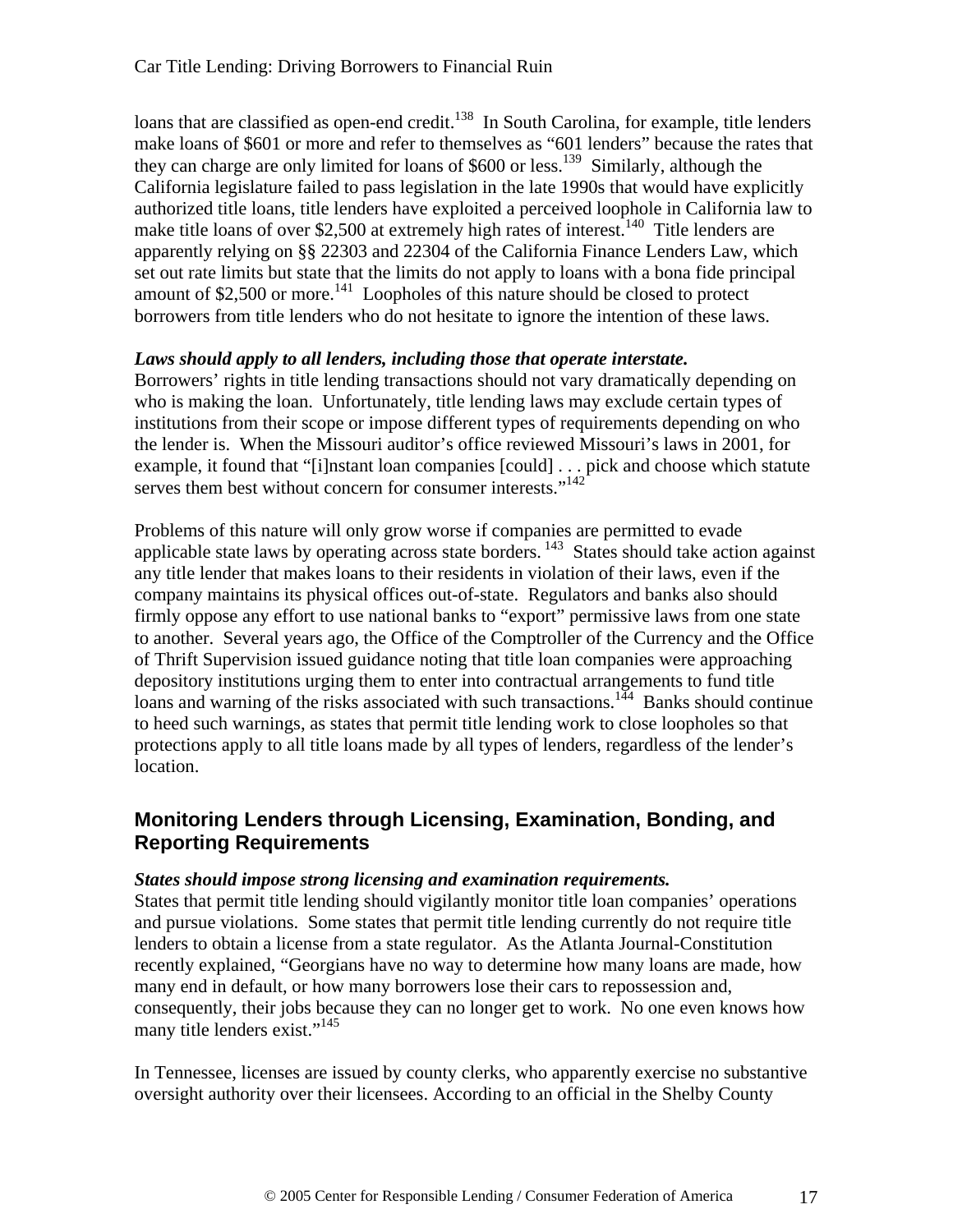Clerk's Office, which has licensed over 100 title lenders, "Once they pay that initial fee we don't look at them."<sup>146</sup> Tennessee regulators also do not conduct routine examinations of title lenders.<sup>147</sup> In fact, when regulators visit locations that engage in both title and payday lending, they only examine the payday operations.<sup>148</sup> In the words of the sheriff of Hamilton County, Tennessee, Tennessee's car title lending industry is simply "out of control."<sup>149</sup>

Even in states where state agencies issue their own licenses to title loan companies, regulators have been overwhelmed in recent years by the growth of fringe-lending institutions and have failed to enforce even the limited consumer protection provisions that are on the books.<sup>150</sup> In many places, title loan companies are examined less frequently than other types of financial institutions, even though the examination results are typically worse.<sup>151</sup> Just 21% of title loan companies in Missouri were examined in 1999, and of those, 78% received a less-than-satisfactory rating.<sup>152</sup> In the absence of vigorous state enforcement, noncompliance is rampant. For example, a 2002 survey by New Mexico PIRG found that only 25% of title loan companies were in compliance with New Mexico's disclosure requirements.<sup>153</sup> To curb this type of abuse, states should enact strong licensing<sup>154</sup> and examination<sup>155</sup> requirements and should provide regulators with adequate resources and enforcement mechanisms<sup>156</sup> to carry out their missions.

#### *Title lenders should be bonded.*

Several states now require title lenders to obtain a bond, certificate of deposit, or letter of credit before doing business, a key step towards deterring wrongdoing and ensuring that money will be available to redress borrowers when it occurs.<sup>157</sup> Bonds of this nature should be for the benefit and security of title loan borrowers.<sup>158</sup>

#### *States should implement strong reporting requirements.*

New Mexico has recently begun requiring title lenders to report on the title loans they make each year, which will assist in monitoring title lenders and informing the public regarding the industry.<sup>159</sup> Other states that permit title lending should also require lenders to provide detailed reports about their practices, including repossessions, and should ensure that this information is made available to the public. It is absolutely critical for regulators to collect and publish this type of information to shed light on industry practices, inform public policy, and prevent abusive lending practices.

#### **Ensuring Borrowers Can Exercise Their Rights**

#### *States should ensure that borrowers are able to enforce their rights by bringing private actions and voiding unlawful contracts.*

Borrowers should have a private right of action as well as the right to void transactions when title lenders fail to adhere to legal requirements.<sup>160</sup> Although disclosures are never a substitute for substantive protections, states should also require title lenders to provide clear and conspicuous disclosures that explain borrowers' rights and what borrowers can expect in a title loan transaction *before* the loan is made.<sup>161</sup>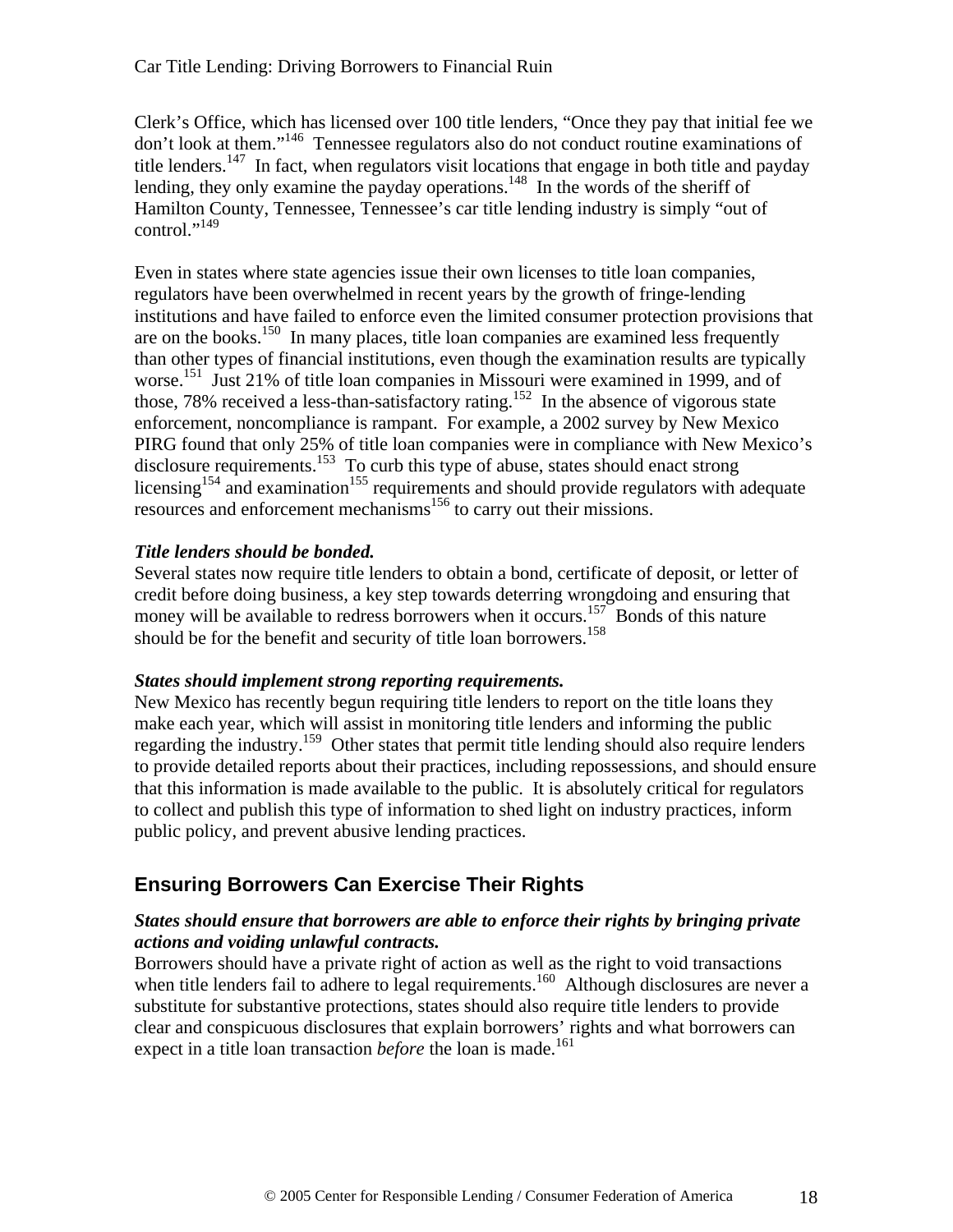#### *Binding mandatory arbitration clauses and other provisions that operate to deny borrowers a fair chance to challenge abuses in court should be banned.*

Binding mandatory arbitration clauses in title loan contracts provide lenders with substantial advantages should a dispute arise. When a title lender includes such a clause in its contracts, it means the borrower's disputes must be decided in a private legal system. Because such clauses are "binding," the borrower must abide by the decision and has no right to appeal. By entering into loan agreements that include binding mandatory arbitration clauses, many borrowers are unknowingly waiving their legal rights, including the right to present a case to a jury of their peers.

To prevent abuses of this nature, states should adopt the National Consumer Law Center's model state laws preserving individual rights and limiting mandatory arbitration, which are available on NCLC's website at

http://www.consumerlaw.org/initiatives/model/index.shtml. Among other provisions, the model laws provide that prior to a dispute, a written agreement shall not waive a party's rights to obtain relief on a class-wide basis, punitive damages, or other relief. They also render consumer arbitration agreements void and unenforceable except to the extent federal law provides for their enforceability.<sup>162</sup> Because title loans often jeopardize borrowers' most valuable asset, it is critical that borrowers retain their rights to go to court and enforce the law.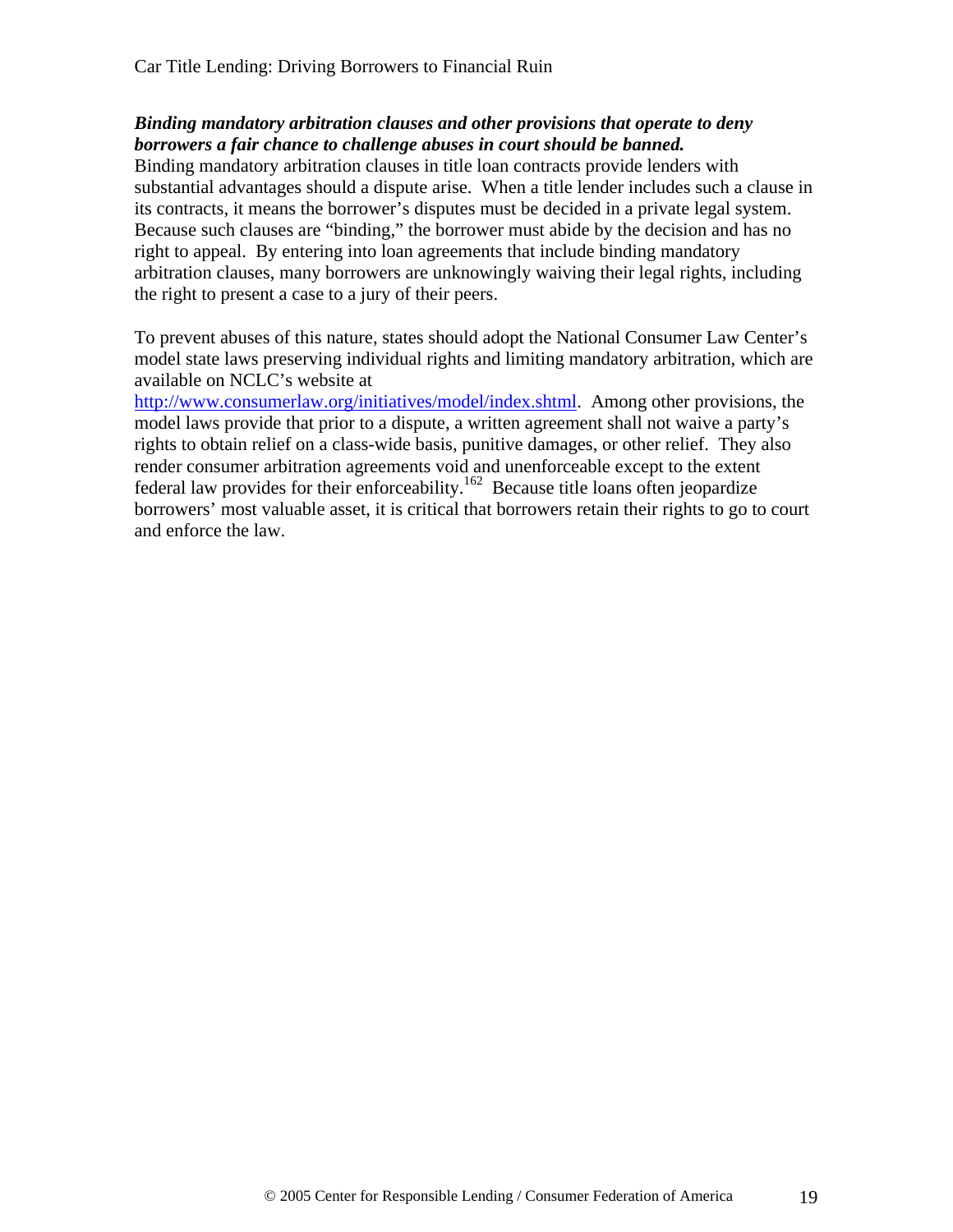## Conclusion

Car title loans trap borrowers in a cycle of debt. Title lenders often make these short-term high-cost balloon loans without regard to the borrower's ability to repay, knowing that they can take the car if the borrower defaults. Forced to roll the loans over from month to month, borrowers pay much more than they can afford in an effort to keep their cars. In many cases, the car at risk is the borrower's largest asset and only means of transportation to work, health care, education, and other services.

The car title lending industry has exploited legal loopholes and mischaracterized its oversecured loans as "pawns" and "sales and leasebacks" to charge higher rates, to trap borrowers in continuous loan flipping, and to grab borrowers' equity in paid-for vehicles. Due to generous financial contributions and misplaced faith in competition to regulate the small loan market for cash-strapped families, title lenders have won favored treatment that they do not deserve from some state legislatures. In no instance should state legislatures give loans secured by the titles to paid-for vehicles the protection of pawn laws or permit title lenders to charge rates that are higher than otherwise applicable usury laws.

If states permit small loans to be based on the title to the borrower's vehicle, they should enact strong legal requirements to make loans affordable and to safeguard borrowers' assets. The consequences for both borrowers and their communities when transportation is lost to abusive lending justify a high standard of protections.

Title lenders also should not be permitted to operate in the dark and out of the public eye. State lawmakers, regulators, and the public will benefit from closer scrutiny of the car title lending industry in all its permutations to inform policymakers about industry practices, the impact on vulnerable borrowers, and the collection tactics used.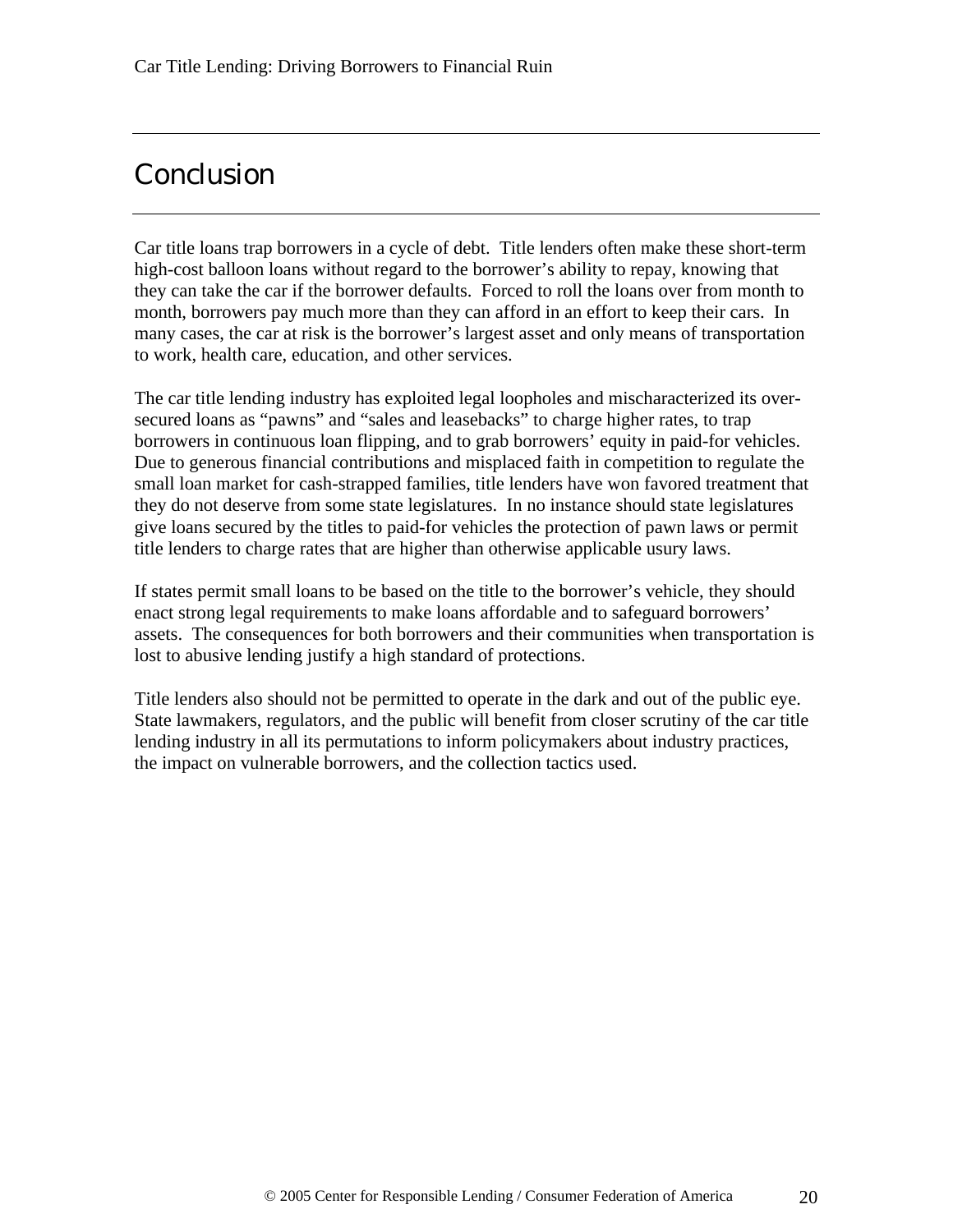## **Notes**

 $\overline{a}$ 

1 *See Sal Leasing, Inc. v. State ex rel. Napolitano,* 10 P.3d 1221, 1228 (Ariz. Ct. App. 2000) (discussing loans disguised as "sale and lease-back" transactions); *State ex rel. McGraw v. Pawn America*, 518 S.E.2d 859 (W.Va. 1998) (holding that the "licensed pawnbroker" exclusion from the West Virginia Consumer Credit and Protection Act did not apply to a pawnbroker's "title pawn" transaction); Virginia State Corporation Commission Bureau of Financial Institutions, Consumer Affairs and Information: Know the Facts About Motor Vehicle Equity Lines of Credit, available at http://www.scc.virginia.gov/division/banking/cons.htm (accessed Jan. 30, 2005) (printout on file with authors).

2 Marc Perrusquia, *Last-Resort Loans*, THE COMMERCIAL APPEAL, Jul. 11, 2004, at A1.

<sup>3</sup> Id. In addition to charging the maximum rate allowed by law, Golden Title Loans also charged Mr. Dotson extra fees when he paid late, even though his loan contract did not mention any such fees. *Id.*

4 Andrew Webb, *Payday Loans in Lawmakers' Cross Hairs Again*, ALBUQUERQUE J., Jan. 18, 2005, at A1. 5 *Id.*

6 Alan Judd, Carrie Teegardin, & Ann Hardie, *Borrower Beware: Why Georgia is a Bad Place to Borrow Money: AN AJC SPECIAL REPORT: The Cost Is So High and So Is the Risk for Borrowers Who Post Car Titles as Collateral for Quick Cash*, THE ATLANTA JOURNAL-CONSTITUTION, Jan. 31, 2005, at A1.

7 *Id.*

8 *Id.*

9 *Id.* <sup>10</sup> *Id.*

<sup>11</sup> Although this report focuses on car title loans, title loans exist for other types of titled property. *See, e.g.,* Mont. Code Ann. § 31-1-803(8), (11). Some states even permit title loans on mobile homes, although others expressly prohibit it. *Compare* Or. Rev. Stat. § 725.600(4); Utah Code Ann. § 7-24-102(3)(a), *with, e.g.,* Fla. Stat. Ann. § 537.003(10) (excluding mobile homes that are their owners' principal residence); Ky. Rev. Stat. Ann. § 368.200(5), (8) (excluding mobile homes).

<sup>12</sup> *See, e.g., Wisconsin Auto Title Loans, Inc. v. Jones*, Cir. Ct. No. 02SC013843, Appeal No. 03-2457, slip op. (Wis. Ct. App. Mar. 24, 2005) (finding an arbitration clause in a title loan agreement to be unconscionable); *Fast Auto Loans, Inc.* Motor Vehicle Equity Line of Credit Agreement – Version VA1003 (received Feb. 8, 2005, on file with authors) (including in paragraph 20 an "Arbitration Agreement Provision Including Waiver of Jury and Class Action Participation"); Equity1Auto Legal Disclosures, accessed Jan. 18, 2005 at http://equityoneauto.com/legaldisclosure.html (printout on file with authors) (including in paragraph 8 a provision requiring arbitration of all disputes).

<sup>13</sup> In its Final Report based on its 1999 survey, the Illinois Department of Financial Institutions stated that Illinois title lending companies "offer single payment loans usually for 30 days." Illinois Department of Financial Institutions, Short Term Lending: Final Report at 4, 23, available at

http://www.state.il.us/dfi/ccd/pdfs/Shorterm.pdf (hereinafter "Illinois DFI 1999 Short Term Lending Report"); *see also* Missouri Office of the State Auditor, Report No. 2001-36: Division of Finance and Regulation of the Instant Loan Industry (May 9, 2001), at 3, available at

http://www.auditor.state.mo.us/press/2001-36.htm (hereinafter "Missouri Auditor Report No. 2001-36") (noting that title loans are typically made for 30 days); Office of the Comptroller of the Currency Advisory Letter AL 2000-11 (Nov. 27, 2000) (describing the term of title loans as "typically 30 days or less").

<sup>14</sup> Missouri Auditor Report No. 2001-36, at 3; see also John J. McCloskey, Esq., Vice President & General Counsel, Community Loans of America, Inc., "Everything You Wanted to Know About 'Title Loans' (That You Could Learn in 15 Minutes)" (powerpoint presentation at National Conference of State Legislatures, Dec. 9, 2004) (copy on file with authors) (citing an average of \$500 for title loans). As explained below, California title loans are probably considerably larger than loans in other states, because the industry is exploiting a perceived loophole in California law regarding loans over \$2,500. *See infra* text accompanying notes 140-41.

<sup>15</sup> See Illinois DFI 1999 Short Term Lending Report at 4 ("The amount extended to the customer is usually based upon a percentage [of the] value of the automobile. These percentages vary amongst the licensees, but 33% seems to be the industry norm."); Joseph B. Cahill, *License to Owe: Title-Loan Firms Offer Car Owners*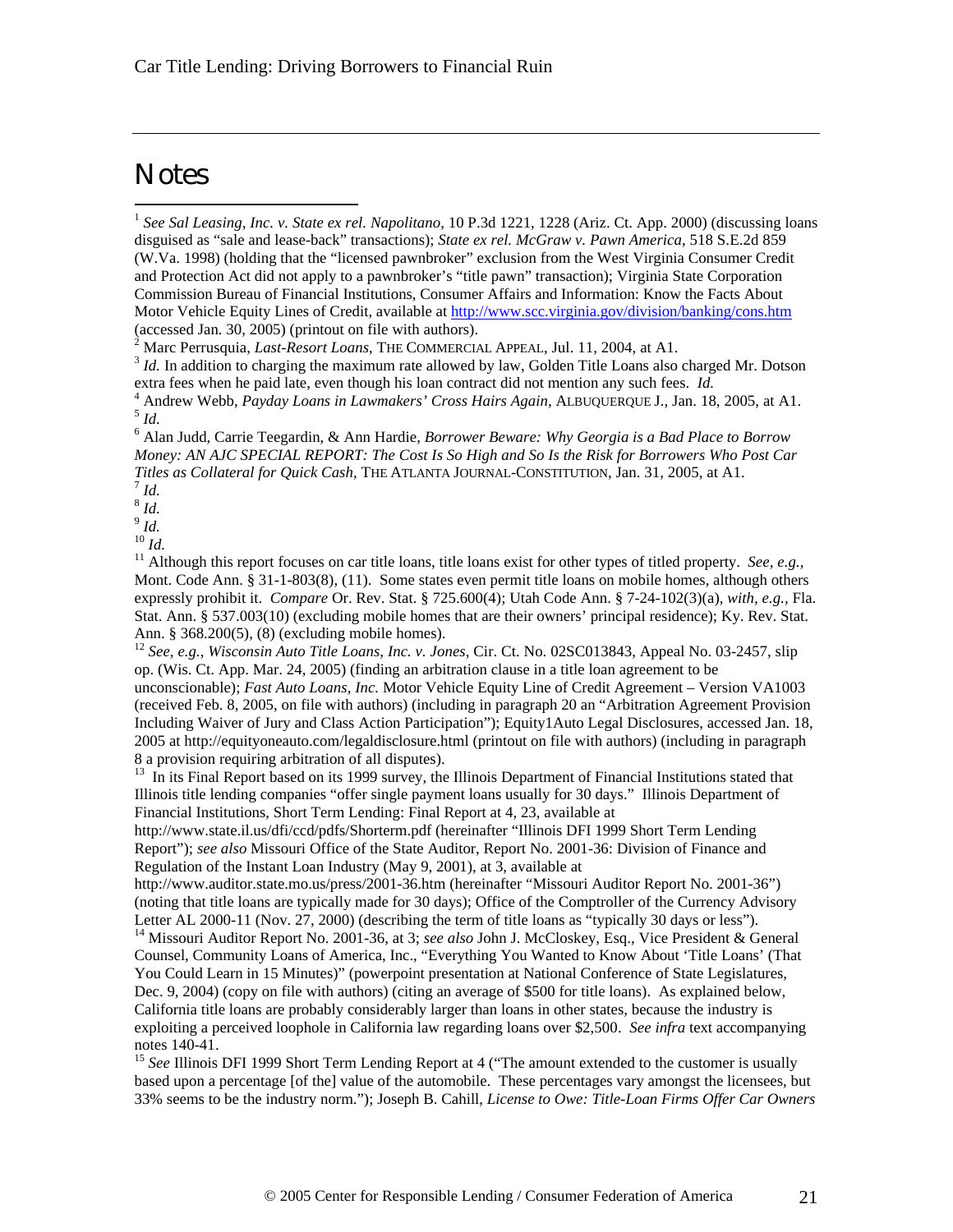*a Solution That Often Backfires*, WALL ST. J., Mar. 3, 1999, at A1 ("Title lenders usually won't lend more than about a third of the car's value.").

<sup>16</sup> *See, e.g.,* Thomas B. Pfankuch, *House Again Passes Bill to Limit Title Loan Rates*, THE FLORIDA TIMES-UNION, Apr. 20, 2000, at A-1.

 $17$  Federal Reserve Statistical Release: G.20 Finance Companies (Feb. 23, 2005), available at www.federalreserve.gov/releases/g20/.

<sup>18</sup> "Need Cash?," 60 Minutes (CBS Television Broadcast, Jan. 2, 2000) (BurrellesLuce transcript on file with authors).

<sup>19</sup> See Office of the Comptroller of the Currency Advisory Letter AL 2000-11 (Nov. 27, 2000) (noting

interest rates on title loans are often 25% or more per month); CAROLYN L. CARTER, ODETTE WILLIAMSON, & JOHN RAO, REPOSSESSIONS AND FORECLOSURES  $(5<sup>th</sup>$  ed. 2002) § 3.5.5.1 ("Generally, annual percentage rates are at least 264%.").

<sup>20</sup> Missouri Auditor Report No. 2001-36, at 5.

<sup>21</sup> *Id.*

 $\overline{a}$ 

<sup>22</sup> Illinois DFI 1999 Short Term Lending Report at 26.

<sup>23</sup> Florida PIRG, New Survey Shows Outrageous Interest Rates Charged By Florida Title Loan Companies (Mar. 31, 1998), available at http://floridapirg.org (accessed Dec. 1, 2004). The Iowa Division of Banking's finance bureau chief also recently observed that car title loans appear to have the highest interest rates of all loans in Iowa. Frank Santiago, *Senator Seeks Ban on Car Title Loans*, DES MOINES REGISTER, Jan. 28, 2005.

<sup>24</sup> *See* Deborah Baker, *Madrid to Seek Interest Cap on Small Loans*, ASSOCIATED PRESS NEWSWIRES, Oct. 1, 2004; Missouri Auditor Report No. 2001-36, at 4 (noting that one Missouri consumer complained that she was being charged 900% APR on her title loan); KATHLEEN E. KEEST & ELIZABETH RENUART, THE COST OF CREDIT: REGULATION AND LEGAL CHALLENGES (2d ed. 2000) § 7.5.2.3 (noting effective APRs as high as 900%).

<sup>25</sup> *Russell v. Wisconsin Auto Title Loans, Inc.*, No. 04CV002942 (City of Milwaukee Cir. Ct. complaint filed Mar. 29, 2004) (copy on file with authors), at  $\P$ [9, 21-22, 30.

<sup>26</sup> *Id.* at ¶¶ 13, 26, 34, 58-61.

<sup>27</sup> *See* Michael S. Barr, *Banking the Poor*, 21 YALE J. REG. 121, 166 (2004); Office of the Comptroller of the Currency Advisory Letter AL 2000-11 (Nov. 27, 2000).

<sup>28</sup> *E.g.*, Pawnshop Superstore Advertisement accessed Mar. 6, 2005 at

www.pawnshopsuperstore.com/car\_title.html (printout on file with authors).

 $29$  Equity1Auto.Com Advertisement accessed Jan. 17, 2005 at

http://www.plastics.com/cashadvance/auto\_title\_car\_equity\_loans.html (printout on file with authors). <sup>30</sup> Missouri Auditor Report No. 2001-36, at 3.

<sup>31</sup> Illinois DFI 1999 Short Term Lending Report at 26. A 1996 survey of 300 households in Atlanta, Georgia with annual incomes of \$25,000 or less found that 9.1% had had an auto title loan in the past year. John Caskey, Lower Income Americans, High Cost Financial Services at 11 & Table 2 (1997).

<sup>32</sup> See Illinois DFI 1999 Short Term Lending Report at 27 (noting that college students and people living on fixed incomes are among those targeted by short-term lenders).

 $33$  Steve Tripoli & Amy Mix, In Harm's Way – At Home: Consumer Scams and the Direct Targeting of America's Military and Veterans: A Report by the National Consumer Law Center (May 2003), at 7-9, 22- 23, 40-41, available at www.nclc.org.

<sup>34</sup> "Need Cash?," 60 Minutes (CBS Television Broadcast, Jan. 2, 2000) (BurrellesLuce transcript on file with authors).

<sup>35</sup> *See* Office of the Comptroller of the Currency Advisory Letter AL 2000-11 (Nov. 27, 2000) ("It is common that a borrower will roll over a title loan several times."); Office of Thrift Supervision

Memorandum for Chief Executive Officers Re Title Loan Programs (Nov. 27, 2000); Joseph B. Cahill,

*License to Owe: Title-Loan Firms Offer Car Owners a Solution That Often Backfires*, WALL ST. J., Mar. 3, 1999, at A1 (reporting that title loans are often extended 4 to 6 times).

<sup>36</sup> Deborah Baker, *Madrid to Seek Interest Cap on Small Loans*, ASSOCIATED PRESS NEWSWIRES, Oct. 1, 2004.

<sup>37</sup> *Lawmakers Question Oversight of 'Title Loans*,' ASSOCIATED PRESS NEWSWIRES, Jul. 19, 2004.

<sup>38</sup> Joe Estrella, *Surviving on Shrinking Paychecks: Payday Loans, Plastic Can Trap the Unwary*, THE IDAHO STATESMAN, Aug. 23, 2004.

<sup>39</sup> *Id.*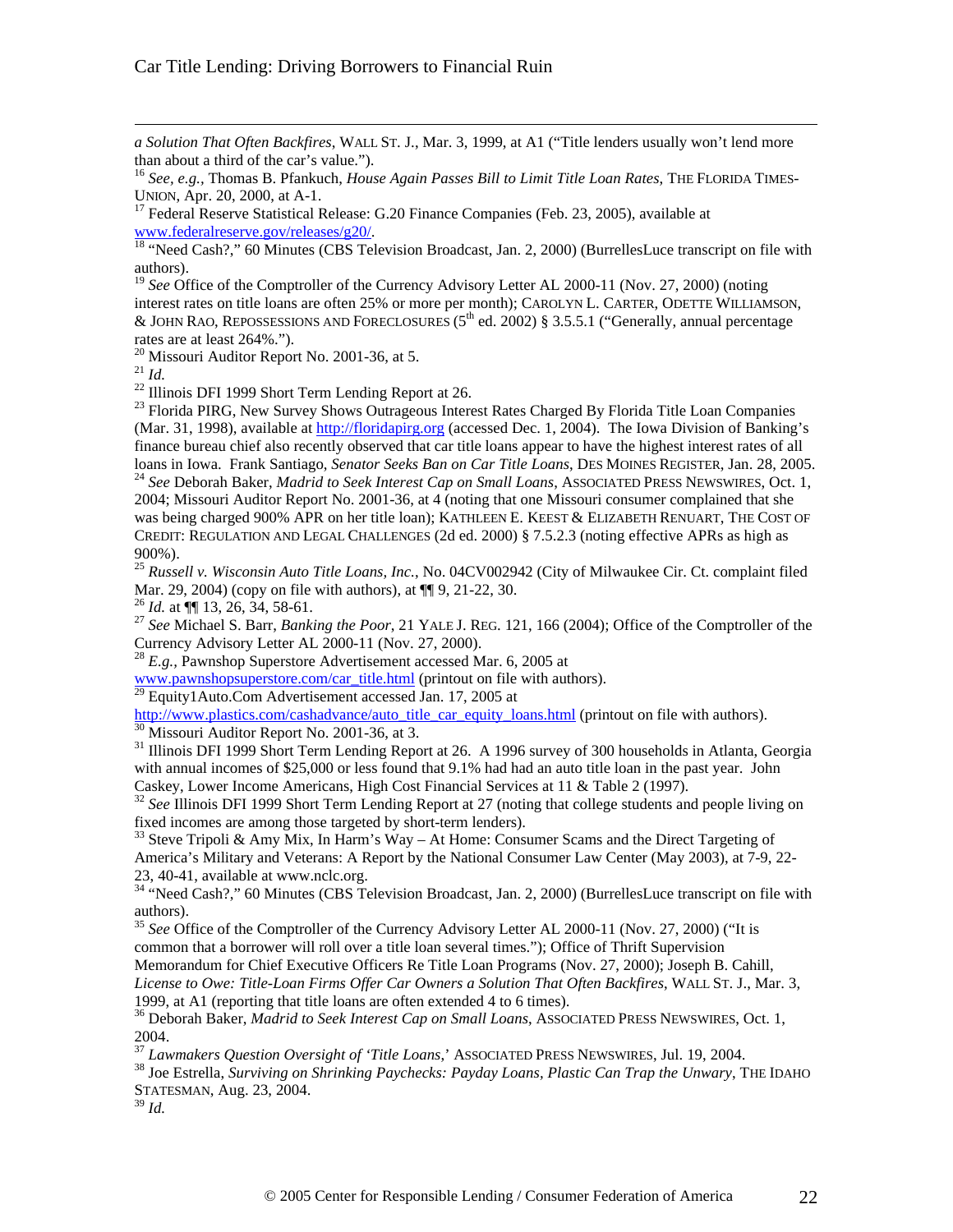#### $\overline{a}$ <sup>40</sup> *Id.*

<sup>41</sup> *Id.*

<sup>42</sup> State of Oregon Dep't of Consumer & Business Services, Division of Finance & Corporate Securities, "Consumer Finance Title Lenders Loan Renewal Activity By Month," available at

www.cbs.state.or.us/external/dfcs/activity\_reports/cf/renew2001.htm (accessed Jan. 26, 2005) (printout on file with authors).

<sup>43</sup> Missouri Auditor Report No. 2001-36, at 4.

<sup>44</sup> Illinois DFI 1999 Short Term Lending Report at 8; *see also id.* at 21 (according to data provided by Illinois Title Loan Company, the average duration of a loan, including extensions, is between 3.5 and 4.5 months, and about 46% of the company's borrowers are repeat customers).

<sup>45</sup> *Id.* at 30, quoted in part in Lynn Drysdale & Kathleen Keest, *The Two-Tiered Consumer Financial Services Marketplace: The Fringe Banking System and Its Challenge to Current Thinking About The Role of Usury Laws in Today's Society*, 51 S.C. L. REV. 589, 609 (2000).

<sup>46</sup> *Lawmakers Question Oversight of 'Title Loans*,' ASSOCIATED PRESS NEWSWIRES, Jul. 19, 2004; Marc Perrusquia, *Last-Resort Loans*, THE COMMERCIAL APPEAL, Jul. 11, 2004, at A1.

<sup>47</sup> Frank Santiago, *Senator Seeks Ban on Car Title Loans*, DES MOINES REGISTER, Jan. 28, 2005.

<sup>48</sup> Email from Joe Bolkcom to Kathleen Keest dated Feb. 22, 2005 (copy on file with authors).

<sup>49</sup> *Sal Leasing, Inc. v. State ex rel. Napolitano,* 10 P.3d 1221, 1228 (Ariz. Ct. App. 2000).

<sup>50</sup> John J. McCloskey, Esq., Vice President & General Counsel, Community Loans of America, Inc., "Everything You Wanted to Know About 'Title Loans' (That You Could Learn in 15 Minutes)" (powerpoint presentation available at http://www.ncsl.org/slides/banking/TitleLoanOverview\_jpg\_files/frame.htm) (accessed 4/3/05, printout on file with authors).

 $\frac{51}{1}$  *Id.* ("Most title loan customers don't own a home so their vehicle is their largest asset.").

<sup>52</sup> *See* Alan Judd, Carrie Teegardin, & Ann Hardie, *Borrower Beware: Why Georgia is a Bad Place to Borrow Money*, THE ATLANTA JOURNAL-CONSTITUTION, Jan. 31, 2005, at A1 (reporting that under Georgia law, title lenders can and do keep the surplus); Office of the Comptroller of the Currency Advisory Letter 2000-11 (Nov. 27, 2000); Lynn Drysdale & Kathleen Keest, *The Two-Tiered Consumer Financial Services Marketplace: The Fringe Banking System and Its Challenge to Current Thinking About The Role of Usury Laws in Today's Society*, 51 S.C. L. REV. 589, 600 & n.49 (2000).

<sup>53</sup> Alan Judd, Carrie Teegardin, & Ann Hardie, *Borrower Beware: Why Georgia is a Bad Place to Borrow Money*, THE ATLANTA JOURNAL-CONSTITUTION, Jan. 31, 2005, at A1.

- <sup>54</sup> *Id.*
- $^{55}$  *Id.*
- $^{56}$  *Id.*

<sup>57</sup> *Id.*

<sup>58</sup> Mike Fitzgerald, *Cycle of Debt: Payday and Car Title Loans*, BELLEVILLE NEWS-DEMOCRAT, Feb. 29, 2004.

<sup>59</sup> *Id.*

<sup>60</sup> *Id.*

<sup>61</sup> *Id.*

<sup>62</sup> *Id.*

<sup>63</sup> Linda Bailey, Surface Transportation Policy Project, Aging Americans: Stranded Without Options at 5 (Apr. 2004) (citing the 2001 U.S. Census Bureau American Housing Survey); *see also* Most Americans Want Improved Public Transportation and Roadways, Research Alert, Jul. 16, 2004, at 1 (noting that 91% of working Americans drive to work).

 $^{64}$  Transportation Equity Act for the 21<sup>st</sup> Century, Pub. L. No. 105-178, § 3037(a), 112 Stat. 107 (1998). <sup>65</sup> *See, e.g.,* Tami Richards & Donald Bruce, Car Access and Employment Outcomes for Tennessee Welfare Recipients: A Report to the Tennessee Department of Human Services (June 2004) (citing authorities); Paul M. Ong, *Car Access & Welfare-to-Work*, J. POLICY ANALYSIS & MANAGEMENT, Vol. 21, No. 2, 255-268 (2002); *see also* J.M. Hirsch, *Gas Stations Become Grocery Stores in 'Food Deserts*,' ASSOCIATED PRESS NEWSWIRES, Jul. 5, 2004 (describing how many Americans have difficulty accessing grocery stores).

<sup>66</sup> The proliferation of title lenders is even more startling when one considers that title lending has apparently only been around for about two decades. *See* Alan Judd, Carrie Teegardin, & Ann Hardie, *Borrower Beware: Why Georgia is a Bad Place to Borrow Money*, THE ATLANTA JOURNAL-CONSTITUTION, Jan. 31,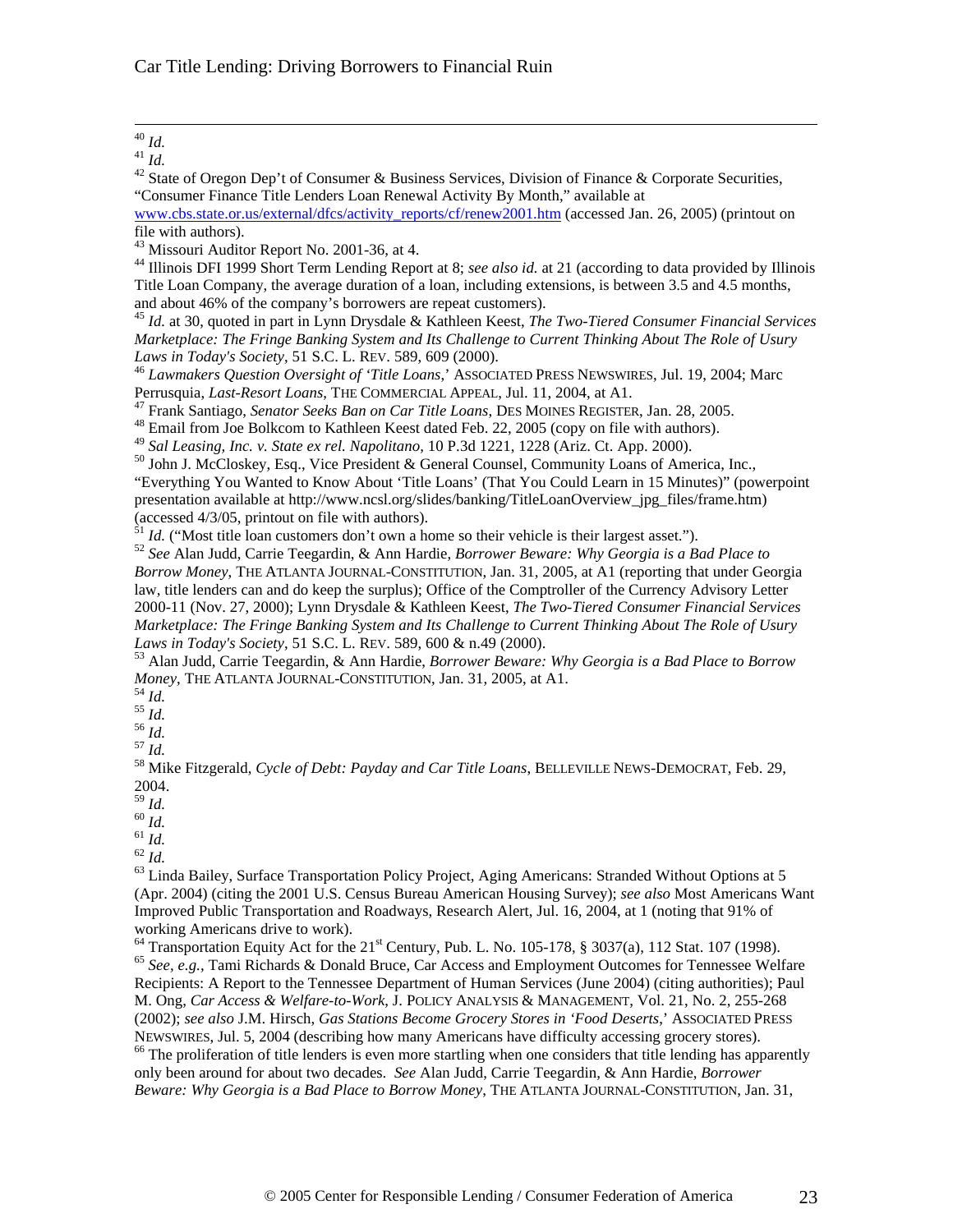2005, at A1 (explaining how Hugh Austin opened what may have been the country's first car title pawnshop in 1985).

<sup>67</sup> Arise Citizens' Policy Project, Hard Cash: Predatory Lending in Alabama (Oct. 25, 2004); *see also* State of Alabama State Banking Dep't, APA License Search, available at

http://www.bank.state.al.us/licensesearch.htm (listing 951 pawnshop licenses as of Jan. 31, 2005, including 352 with the word "Title" in their names) (accessed Jan. 31, 2005, printout on file with authors).

<sup>68</sup> David Lazarus, *Lenders Levy Up to 120% Interest – Legally*, THE SAN FRANCISCO CHRONICLE, Sep. 29, 2004, at A1.

<sup>69</sup> State of Mississippi, Department of Banking and Consumer Finance, Annual Report 2003, at 20-21, available at http://www.dbcf.state.ms.us/documents/annual-report03.pdf.

<sup>70</sup> Missouri Division of Finance, "\*Chapter 367.500, Title Loan Companies\* (Active Companies – Alpha by State/City) As of November 17, 2004," available at http://www.missouri-finance.org/pdfs/titlelenders.pdf (accessed Feb. 23, 2005).

<sup>71</sup> Joe Mahon, *Banking on the Fringe*, FEDGAZETTE, Jul. 1, 2004.

<sup>72</sup> *Id.*

 $\overline{a}$ 

<sup>73</sup> *Id.*

<sup>74</sup> Marc Perrusquia, *Car Title Loan Rules Scrutinized—Lawmakers Wonder Why Industry Largely Unregulated*, THE COMMERCIAL APPEAL, Jul. 19, 2004, at A1.

<sup>75</sup>*See, e.g.,* Tom Kertscher, *Wisconsin Loan Customers Pay 300 Percent Interest, Hand Over Car Keys*, MILWAUKEE J. SENTINEL, Jul. 15, 2002 (describing a putative class action filed by the Legal Aid Society of Milwaukee against Wisconsin Auto Title Loans, a subsidiary of Community Loans of America that has 22 offices in Wisconsin); Joseph B. Cahill, *License to Owe: Title-Loan Firms Offer Car Owners a Solution That Often Backfires*, WALL ST. J., Mar. 3, 1999, at A1 (noting that from 1997 to 1999 more than 50 title loan shops opened in Illinois and the number of title lenders in Oregon grew from 0 to 34).

<sup>76</sup> *See* Alan Judd, Carrie Teegardin, & Ann Hardie, *Borrower Beware: Why Georgia is a Bad Place to Borrow Money*, THE ATLANTA JOURNAL-CONSTITUTION, Jan. 31, 2005, at A1; Michael S. Barr, *Banking the Poor*, 21 YALE J. REG. 121, 165 (2004); Bob Sanders, *Questions Linger Over Loan License*, NEW HAMPSHIRE BUSINESS REVIEW, Feb. 8, 2002, at 1 ("Title Loans of America is a rapidly growing company that has affiliates and subsidiaries and some 278 lending offices in at least 18 other states, according to a financial statement on file at the New Hampshire Banking Department."); Tom Kertscher, *Wisconsin Loan Customers Pay 300 Percent Interest, Hand Over Car Keys*, MILWAUKEE J. SENTINEL, Jul. 15, 2002. The company is owned by Alvin Malnik, who has reportedly been linked by the New Jersey Casino Control Commission and other authorities to organized crime. *See Proliferation of Title Loan Businesses Concerns Officials*, ASSOCIATED PRESS NEWSWIRES, Sep. 7, 2004. Although Mr. Malnik has never been convicted of a crime, newspaper reports indicate that a New Jersey gaming authority reached the following conclusion in the early 1990s: "'This commission finds Alvin I. Malnik to be a person of unsuitable character and unsuitable reputation. As to his character, the evidence establishes that Mr. Malnik associated with persons engaged in organized criminal activities, and that he himself participated in transactions that were clearly illegitimate and illegal.'" Marlon Manuel, *Florida's Crackdown on Car Title Loans May Spur Georgia*, THE ATLANTA JOURNAL AND THE ATLANTA CONSTITUTION, Oct. 5, 2000; *see generally* Bob Sanders, *Loan Firm Gets New OK Despite Questionable Ties*, NEW HAMPSHIRE BUSINESS REVIEW, Apr. 19, 2002, at A1. New Jersey and FBI reports have reportedly linked Mr. Malnik to organized crime financier Meyer Lansky. *Proliferation of Title Loan Businesses Concerns Officials*, ASSOCIATED PRESS NEWSWIRES, Sep. 7, 2004. Mr. Malnik has confirmed that he acted as an attorney for Mr. Lansky, who died in 1983, but has denied any mob involvement. Marlon Manuel, *Florida's Crackdown on Car Title Loans May Spur Georgia*, THE ATLANTA JOURNAL AND THE ATLANTA CONSTITUTION, Oct. 5, 2000.

<sup>77</sup> *See* Joe Mahon, *Banking on the Fringe*, FEDGAZETTE, Jul. 1, 2004 (describing Community Loans of America as a "multistate payday and auto title lender that operates locations in Montana, South Dakota, and Wisconsin"); Hoover's Company Profiles: QC Holdings, Inc., Nov. 17, 2004 (indicating that while QC Holdings, Inc. primarily engages in payday lending, title loan fees made up 4% of its 2003 sales); Missouri Auditor Report No. 2001-36, at 8 (describing lenders in Missouri making both payday and title loans). <sup>78</sup> Bob Sanders, *Questions Linger Over Loan License*, NEW HAMPSHIRE BUSINESS REVIEW, Feb. 8, 2002, at

1; Michael S. Barr, *Banking the Poor*, 21 YALE J. REG. 121, 165 (2004).

<sup>79</sup> *See* Alan Judd, Carrie Teegardin, & Ann Hardie, *Borrower Beware: Why Georgia is a Bad Place to Borrow Money*, THE ATLANTA JOURNAL-CONSTITUTION, Jan. 31, 2005, at A1 (explaining that Select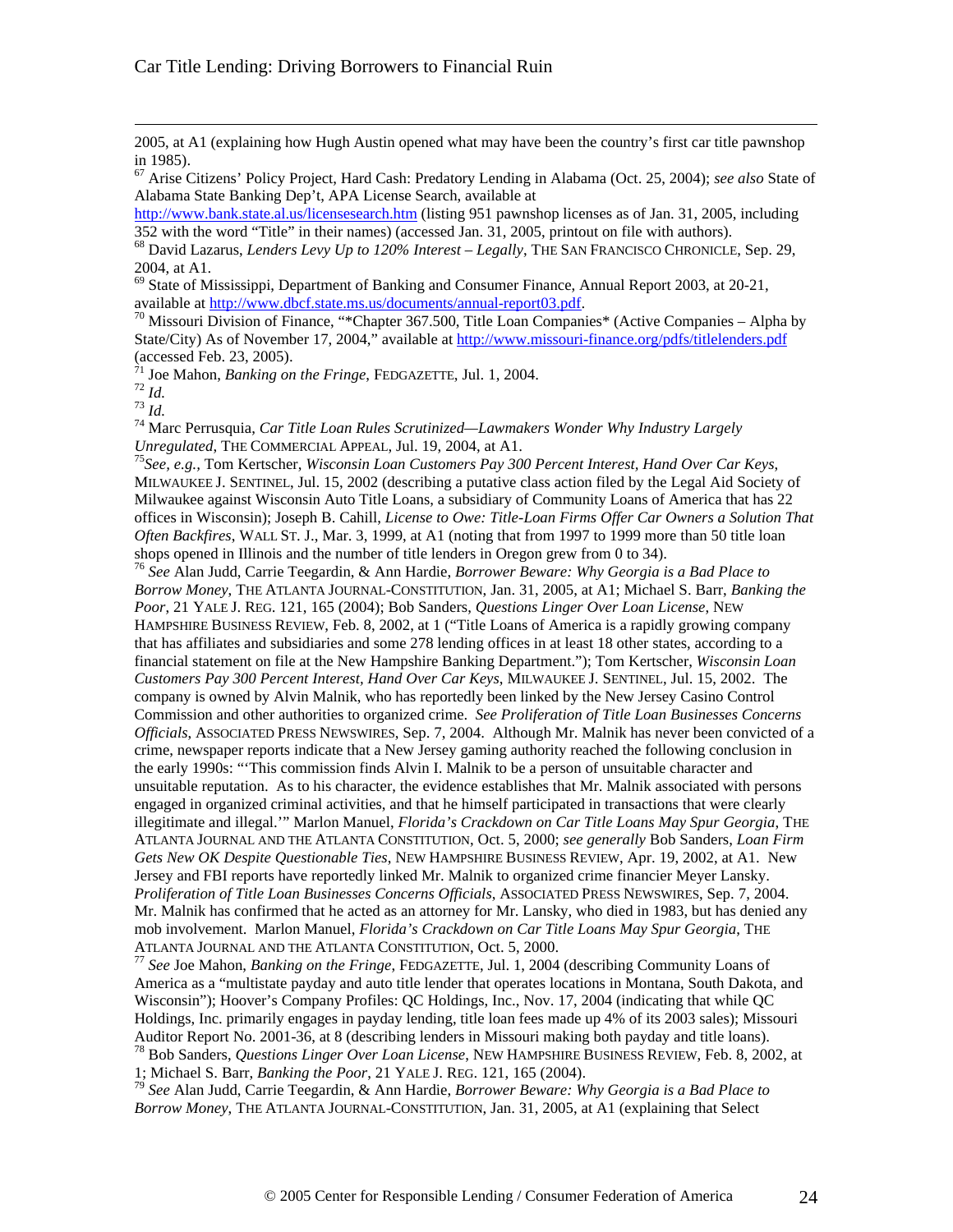$\overline{a}$ 

Management Resources' owner, Rod Aycox, was formerly a partner in Title Loans of America);

*Proliferation of Title Loan Businesses Concerns Officials*, ASSOCIATED PRESS NEWSWIRES, Sep. 7, 2004. <sup>80</sup> Alan Judd, Carrie Teegardin, & Ann Hardie, *Borrower Beware: Why Georgia is a Bad Place to Borrow Money*, THE ATLANTA JOURNAL-CONSTITUTION, Jan. 31, 2005, at A1.

<sup>81</sup> It is now even possible to refinance a title loan on the Internet. Hamden Group, Inc.'s "CashCar.com" division announced recently that it "charges half the legal rate with no pre-payment penalties" and offers title loan refinancings. *Hampden Group, Inc. Announces Profitable Guidance for 2005*, PR NEWSWIRE, Dec. 9, 2004. Hampden Group, Inc. has also stated that it "allows borrowers to convert into a conventional 24 month loan at an even lower interest rate if the loan is not paid in full after 90 days." *Hampden Group, Inc. Launches New Auto Title Loan and Refinance Program*, PR NEWSWIRE, Dec. 8, 2004.

<sup>82</sup> E.g., Trading Financial Credit, LLC Advertisement accessed Feb. 24, 2005 at

http://www.tfciloan.com/aboutus.tpl ("If you own your own car, truck or van with a minimum wholesale value of \$5,000 you can get cash in 1 hour with NO CREDIT CHECK while you keep and drive your vehicle.") (printout on file with authors).

<sup>83</sup> *E.g.,* Equity1Auto.com Advertisement accessed Jan. 17, 2005 at

http://www.plastics.com/cashadvance/auto\_title\_car\_equity\_loans.html (printout on file with authors).  $\overline{{}^{84}E}$ , *id.* 

85 *See* http://equityoneauto.com/legaldisclosure.html (accessed Jan. 18, 2005) (printout on file with authors).

<sup>86</sup> *Proliferation of Title Loan Businesses Concerns Officials*, ASSOCIATED PRESS NEWSWIRES, Sep. 7, 2004.

<sup>87</sup> Alan Judd, Carrie Teegardin, & Ann Hardie, *Borrower Beware: Why Georgia is a Bad Place to Borrow Money*, THE ATLANTA JOURNAL-CONSTITUTION, Jan. 31, 2005, at A1 (citing an analysis of databases compiled by the Center for Responsive Politics and the Institute on Money in State Politics); *see also* Lynn Drysdale & Kathleen Keest, *The Two-Tiered Consumer Financial Services Marketplace: The Fringe Banking System and Its Challenge to Current Thinking About The Role of Usury Laws in Today's Society*, 51 S.C. L. REV. 589, 654-55 & n.400 (2000); Joseph B. Cahill, *License to Owe: Title-Loan Firms Offer Car Owners a Solution That Often Backfires*, WALL ST. J., Mar. 3, 1999, at A1 (noting that Title Loans of American had contributed almost \$120,000 to Florida lawmakers as of March 1999 according to state records).

<sup>88</sup> *See* Marc Perrusquia, *Car Title Loan Rules Scrutinized—Lawmakers Wonder Why Industry Largely Unregulated*, THE COMMERCIAL APPEAL, Jul. 19, 2004, at A1 (reporting that Sen. Roy Herron, D-Dresden, "in the House when the Title Pledge Act passed, said it moved so quickly he and others didn't understand it until much later"); Lynn Drysdale & Kathleen Keest, *The Two-Tiered Consumer Financial Services Marketplace: The Fringe Banking System and Its Challenge to Current Thinking About The Role of Usury Laws in Today's Society*, 51 S.C. L. REV. 589, 655 & nn.405 & 407 (2000); "Need Cash?," 60 Minutes (CBS Television Broadcast, Jan. 2, 2000) (BurrellesLuce transcript on file with authors) (quoting Orlando Representative Bill Sublette as follows: "I think I speak for the entire Florida House at the time. And universally, without exception, each of those members had said that they had no idea what they were voting on, or what was being pushed through that day.").

<sup>89</sup> "Need Cash?," 60 Minutes (CBS Television Broadcast, Jan. 2, 2000) (BurrellesLuce transcript on file with authors).

<sup>90</sup> *See* Fla. Stat. Ann. Ch. 537; Lynn Drysdale & Kathleen Keest, *The Two-Tiered Consumer Financial Services Marketplace: The Fringe Banking System and Its Challenge to Current Thinking About The Role of Usury Laws in Today's Society*, 51 S.C. L. REV. 589, 641, 654-55 (2000).

<sup>91</sup> *See* Andrew Conte, *Car Title Loans Called 'Legalized Robbery*,' THE CINCINNATI POST, Jun. 23, 1999, at 1A; Joseph B. Cahill, *License to Owe: Title-Loan Firms Offer Car Owners a Solution That Often Backfires*, WALL ST. J., Mar. 3, 1999, at A1.

 $^{92}$  Ky. Rev. Stat. §§ 288.530(1), 368.260(1), 368.260(3).

<sup>93</sup> Joseph B. Cahill, *License to Owe: Title-Loan Firms Offer Car Owners a Solution That Often Backfires*, WALL ST. J., Mar. 3, 1999, at A1.

<sup>94</sup> *See Sal Leasing, Inc. v. State ex rel. Napolitano,* 10 P.3d 1221, 1228 (Ariz. Ct. App. 2000) (discussing loans disguised as "sale and lease-back" transactions); *State ex rel. McGraw v. Pawn America*, 518 S.E.2d 859 (W.Va. 1998) (holding that the "licensed pawnbroker" exclusion from the West Virginia Consumer Credit and Protection Act did not apply to a pawnbroker's "title pawn" transaction); Virginia State Corporation Commission Bureau of Financial Institutions, Consumer Affairs and Information: Know the Facts About Motor Vehicle Equity Lines of Credit, available at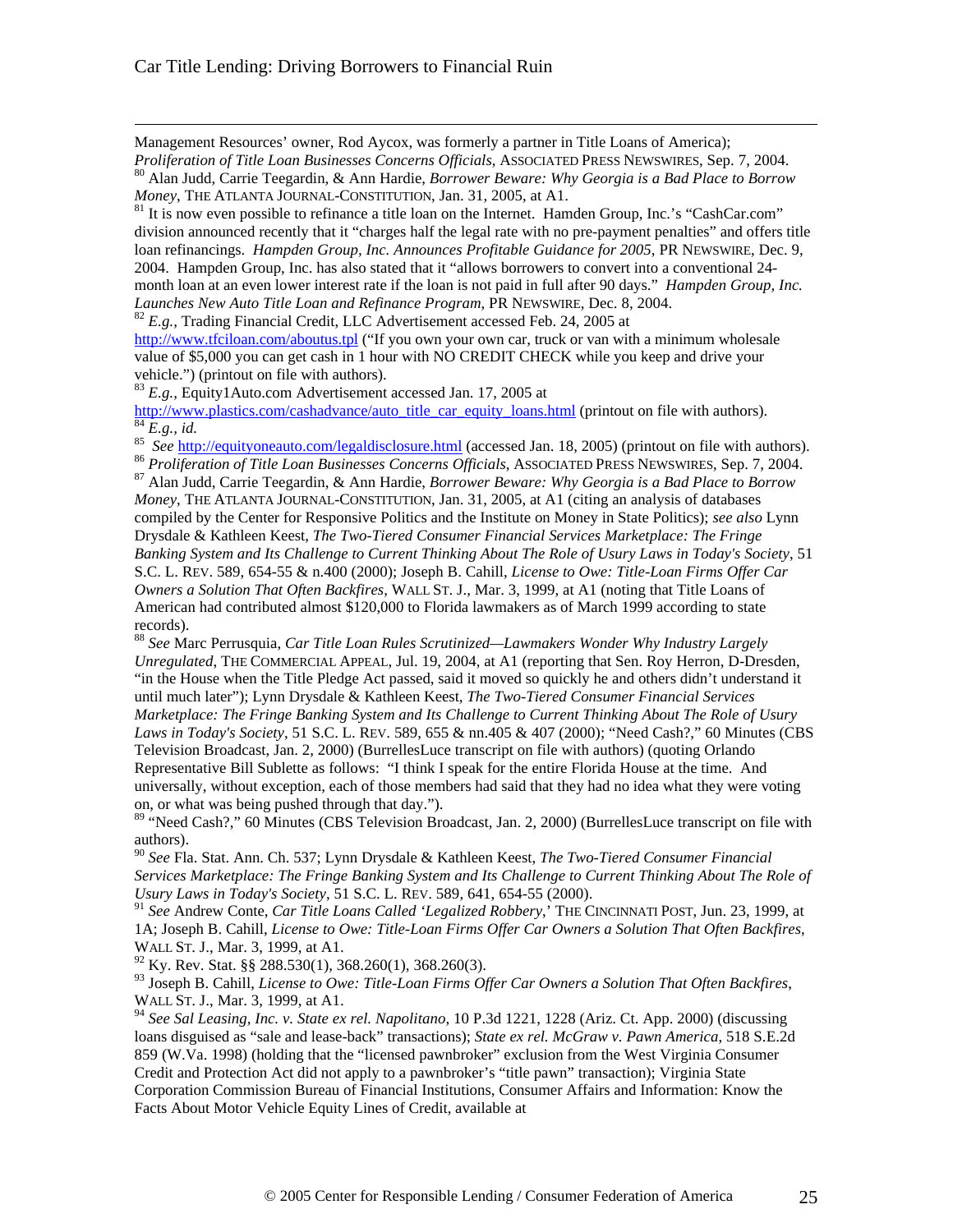$\overline{a}$ 

http://www.scc.virginia.gov/division/banking/cons.htm (accessed Jan. 30, 2005) (printout on file with authors).

<sup>95</sup> *See* ELIZABETH RENUART & CAROLYN L. CARTER, THE COST OF CREDIT: REGULATION AND LEGAL CHALLENGES (2004 Supp.) § 7.5.2.3; KATHLEEN E. KEEST & ELIZABETH RENUART, THE COST OF CREDIT: REGULATION AND LEGAL CHALLENGES (2d ed. 2000) § 7.5.2.3; Lynn Drysdale & Kathleen Keest, *The Two-Tiered Consumer Financial Services Marketplace: The Fringe Banking System and Its Challenge to Current Thinking About The Role of Usury Laws in Today's Society*, 51 S.C. L. REV. 589, 598 (2000).

<sup>96</sup> *E.g., Sal Leasing, Inc. v. State ex rel. Napolitano,* 10 P.3d 1221 (Ariz. Ct. App. 2000) & *Aple Auto Cash Express, Inc. of Okla. v. State ex rel. Oklahoma Dep't of Consumer Credit*, 78 P.3d 1231 (Okla. 2003), cited in ELIZABETH RENUART & CAROLYN L. CARTER, THE COST OF CREDIT: REGULATION AND LEGAL CHALLENGES (2004 Supp.) § 7.5.2.3.

<sup>97</sup> *See* KATHLEEN E. KEEST & ELIZABETH RENUART, THE COST OF CREDIT: REGULATION AND LEGAL CHALLENGES (2d ed. 2000) § 7.5.2.3; CAROLYN L. CARTER, ODETTE WILLIAMSON, & JOHN RAO, REPOSSESSIONS AND FORECLOSURES ( $5<sup>th</sup>$  ed. 2002) § 3.5.5.1 n.398. Fortunately, it is well established that pawn transactions are subject to the Truth in Lending Act ("TILA"), so TILA's requirements apply even in states where title loans are treated as pawns. *See* Official Staff Commentary § 226.17(c)(1)-18; 61 Fed. Reg. 14952, 14954, 14956 (1996); ELIZABETH RENUART ET AL., TRUTH IN LENDING (5<sup>th</sup> Ed. 2003) § 2.5.2. For a discussion of some TILA issues raised by title loan transactions, see ELIZABETH RENUART ET AL., TRUTH IN LENDING  $(5^{th}$  ed. 2003) §§ 3.6.4, 4.9.4.

<sup>98</sup> *Floyd v. Title Exchange & Pawn of Anniston, Inc.,* 620 So. 2d 576 (Ala. 1993) (rejecting the State Banking Department's argument that a title loan was a small loan transaction governed by Alabama's Small Loan Act rather than a "pawn transaction").

<sup>99</sup> *See* Ga. Code Ann. § 44-12-130(5) (defining "pledged goods" to include, *inter alia*, any motor vehicle certificate of title delivered into the possession of a pawnbroker in connection with a pawn transaction); Minn. Stat. §§ 325J.06(c), 325J.095. The Georgia Supreme Court has also held that Georgia's pawnbroker law trumps the criminal usury law to the extent that the two are not in harmony, paving the way for Georgia's title lenders to charge up to 300% APR. *Glinton v. And R, Inc*., 524 S.E.2d 481 (Ga. 1999).

<sup>100</sup> *E.g., State ex rel. McGraw v. Pawn America*, 518 S.E.2d 859 (W.Va. 1998) (holding that the "licensed pawnbroker" exclusion from the West Virginia Consumer Credit and Protection Act did not apply to pawnbroker's "title pawn" transaction); *Commonwealth v. Car Pawn of Virginia, Inc.*, 37 Va. Cir. 412, 416 (1995) ("Car Pawn is essentially an unlicensed finance business which violates . . . the Consumer Finance Act. Notwithstanding that Car Pawn attempts to receive pawns of automobiles, the business does not actually retain the pawned vehicles in most cases. Moreover, if redemption does not occur within the stated period, the customer may continually renew the pawn indefinitely. In form, this transaction mimics a pawn; at heart it is simply a small loan . . . with an excessive interest rate."), quoted in *McGraw*, 518 S.E.2d at 861- 62; *Commonwealth ex rel. Chandler v. Kentucky Title Loan, Inc.*, 16 S.W.3d 312 (Ky. App. 1999) (holding that Kentucky Title Loan, Inc. was not a pawnbroker as defined by Ky. Rev. Stat. § 226.010); *Lynn v. Financial Solutions Corp. (In re Lynn)*, 173 B.R. 894 (Bankr. M.D. Tenn. 1994) (interpreting Tennessee law prior to the enactment of the Tennessee Title Pledge Act); *cf*. State of Colorado Department of Law Office of the Attorney General, Administrative Interpretation No. 1.202-9401 (Aug. 31, 1994).

<sup>101</sup> See, e.g., La. Rev. Stat. Ann. § 37:1801.D. ("Under no circumstances shall the practice commonly referred to as motor vehicle 'title only' pawn transactions be allowed in this state. Every motor vehicle subject to a pawn transaction shall be stored at the business location at which the transaction occurred or at any other location in this state secured or maintained by the pawnbroker."); Me. Rev. Stat. § 30-A:3960(3) ("'Tangible personal property' includes motor vehicles, but does not include documents evidencing title to motor vehicles."); Ohio Rev. Stat. §§ 4727.01(A) (defining "pawnbroker" as a person engaged in the business of lending money on deposit or pledges of personal property other than, *inter alia*, titles), 4727.08(E) (requiring a pawnbroker to take possession of a motor vehicle, watercraft, or outboard motor if such an item is pledged for a pawn loan); S.C. Code Ann. § 40-39-10(3) (defining "pledged goods" as "tangible personal property other than [*inter alia*] title" for purposes of pawnbroker statute).

<sup>102</sup> See National Pawnbrokers Association, Frequently Asked Questions About Pawnbroking, available at http://www.nationalpawnbrokers.org/faq.htm (accessed Feb. 23, 2005) (printout on file with authors) ("Pawnbrokers lend money on items of value ranging from gold and diamond jewelry to musical instruments, televisions, tools, household items, etc.  $\dots$  A typical [pawn] loan is small, averaging \$75 to \$100.  $\dots$ Although the loan to collateral ratio varies over time across pawnshops, a loan of 30-50 percent of the resale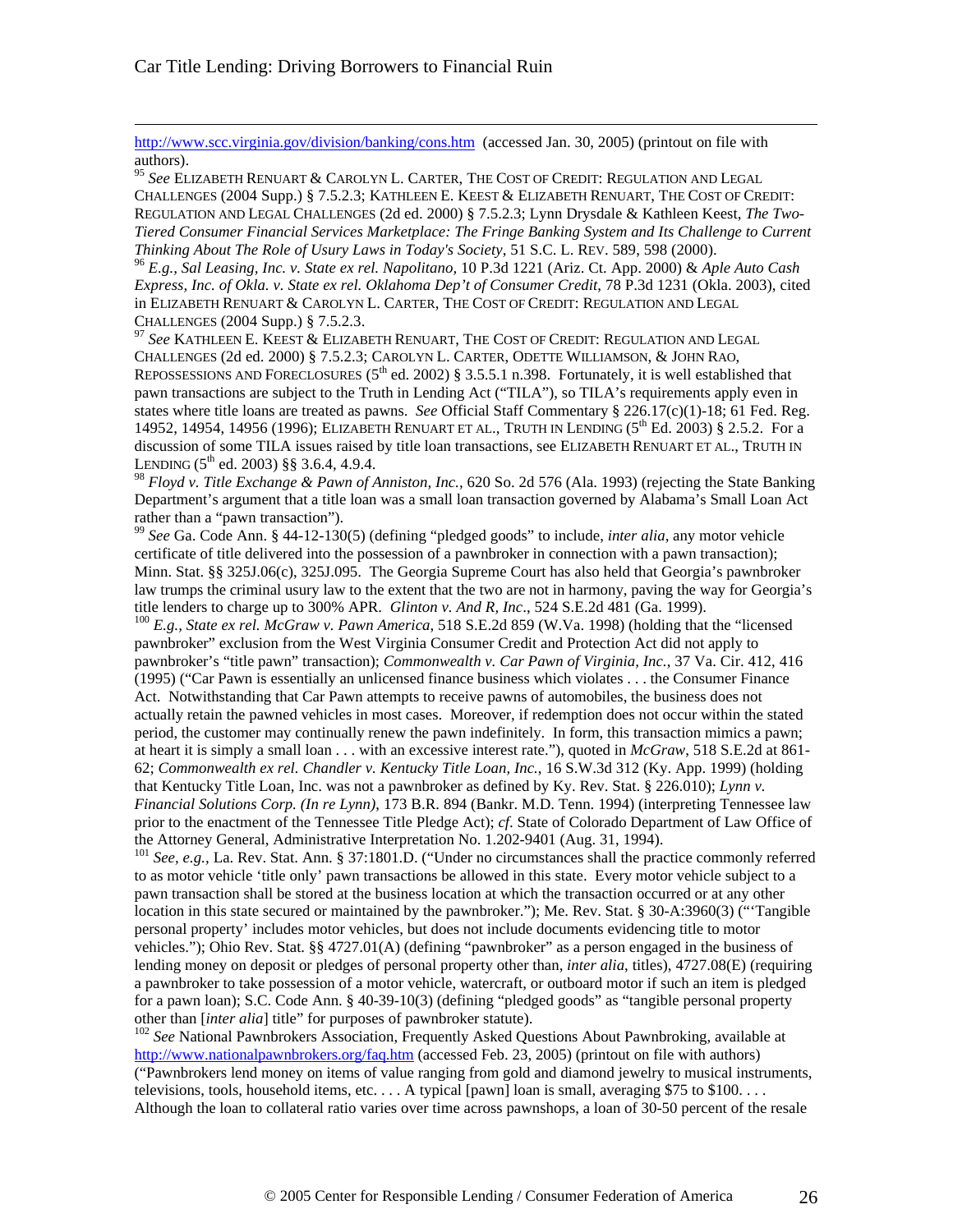of the collateral is typical."); S.J. Diamond, *Despite Cleanup Effort, Pawnshops Hardly Rate as Bargain Boutiques*, LOS ANGELES TIMES, Nov. 19, 1992, at 1 (describing the average pawn loan as \$50 to \$75).

<sup>103</sup> By contrast, some businesses offer what they call "car pawns," in which they take possession of the vehicle during the term of the loan.

<sup>104</sup> Lynn Drysdale & Kathleen Keest, *The Two-Tiered Consumer Financial Services Marketplace: The Fringe Banking System and Its Challenge to Current Thinking About The Role of Usury Laws in Today's Society*, 51 S.C. L. REV. 589, 656-57 (2000).

 $105$  S.B. 121, 114<sup>th</sup> Gen. Assembly (Ind.).

 $\overline{a}$ 

<sup>106</sup> Ind. Code §§ 24-4.5-3-508(2) (permitting supervised lenders to charge 21% to 36% per year, depending on the size of the loan), 28-7-5-28, 28-7-5-28.5.

<sup>107</sup> Letter from Steve Krupnik, President, Indiana Pawnbroker's Association to Insurance & Financial Institutions Committee Members (copy on file with authors) (emphasis in original).

<sup>108</sup> *See* Frank Santiago, *Senator Seeks Ban on Car Title Loans*, DES MOINES REGISTER, Jan. 28, 2005; Virginia State Corporation Commission Bureau of Financial Institutions, Consumer Affairs and Information: Know the Facts About Motor Vehicle Equity Lines of Credit, available at

http://www.scc.virginia.gov/division/banking/cons.htm (accessed Jan. 30, 2005) (printout on file with authors).

<sup>109</sup> Fast Auto Loans, Inc. Motor Vehicle Equity Line of Credit Agreement – Version VA1003 (received Feb. 8, 2005, on file with authors).

<sup>110</sup> Virginia State Corporation Commission Bureau of Financial Institutions, Consumer Affairs and Information: Know the Facts About Motor Vehicle Equity Lines of Credit, available at http://www.scc.virginia.gov/division/banking/cons.htm (accessed Jan. 30, 2005) (printout on file with authors) (emphasis in original).

<sup>111</sup> Va. Code Ann. § 6.1-330.78; Iowa Code Ann. § 537.2402.

<sup>112</sup> Credit card loans are unsecured and therefore more risky than secured loans. Despite the greater risk, the current average annual interest rate charged by credit card companies is about 12.5%, which is more than *20 times* lower than the average rates that surveys have found for car title loans. *Compare* Federal Reserve Statistical Release: G.19 Consumer Credit (March 7, 2005), available at

www.federalreserve.gov/releases/g19/; *with* Illinois DFI 1999 Short Term Lending Report at 4, 26; Florida PIRG, New Survey Shows Outrageous Interest Rates Charged By Florida Title Loan Companies (Mar. 31, 1998), available at http://floridapirg.org (accessed Dec. 1, 2004); Missouri Auditor Report No. 2001-36, at 5.

<sup>113</sup> *E.g.*, Ga. Code Ann. § 44-12-131(a)(1) ("All pawn transactions shall be for 30 day periods but may be extended or continued for additional 30 day periods."); Miss. Code Ann. § 75-67-403(h); Mont. Code Ann. § 31-1-803(8); Tenn. Code Ann. §§ 45-15-103(5), 45-15-113(a).

<sup>114</sup> Federal Reserve Statistical Release: G.20 Finance Companies (Feb. 23, 2005), available at www.federalreserve.gov/releases/g20/. As of February 25, 2005, Bankrate.com quoted a 6.82% overnight average interest rate on 36-month used car loans. *See* 

http://www.bankrate.com/brm/rate/auto\_home.asp?link=5 (accessed Feb. 25, 2005) (printout on file with authors).

<sup>115</sup> Missouri Auditor Report No. 2001-36, at 5; Illinois DFI 1999 Short Term Lending Report at 4, 26; Florida PIRG, New Survey Shows Outrageous Interest Rates Charged By Florida Title Loan Companies (Mar. 31, 1998), available at http://floridapirg.org (accessed Dec. 1, 2004).

<sup>116</sup> Ill. Admin. Code tit. 38, §§ 110.300 to 110.410; Mo. Rev. Stat. §§ 367.515, 408.100, 408.140; N.H. Rev. Stat. Ann. § 399-A:12 (permitting any interest rate agreed upon in writing for loans of up to \$10,000); N.M. Stat. Ann. §§ 58-15-1 to 58-15-31 (allowing unlimited interest rates for small loans of \$2,500 or less); Or. Rev. Stat. §§ 725.340(1), 82.025; Utah Code Ann. §§ 7-24-101 to 7-24-305. As noted elsewhere, South Carolina and California title lenders are charging any rate they want for loans above a certain size, and title lenders in Virginia and Iowa are exploiting the fact that the usury limits do not apply to open-end credit. *See infra* text accompanying notes 139-41 & *supra* text accompanying notes 108-12.

 $11^{7}$  Tenn. Code Ann. § 45-15-111(a).

<sup>118</sup> In Alabama, where title loans are treated as pawns, pawnbrokers may charge a pawnshop charge of up to 25% of the principal amount per month. Ala. Code § 5-19A-7(a). Similarly, in Georgia, a pawnbroker may charge interest and charges of up to 25% of the principal amount for each 30-day period during the first 90 days of a title loan. Ga. Code Ann. § 44-12-131(a)(4)(A); *see also* Ga. Code Ann. § 44-12-131(a)(4)(B) ("On any pawn transaction which is continued or extended beyond 90 days, a pawnbroker may charge for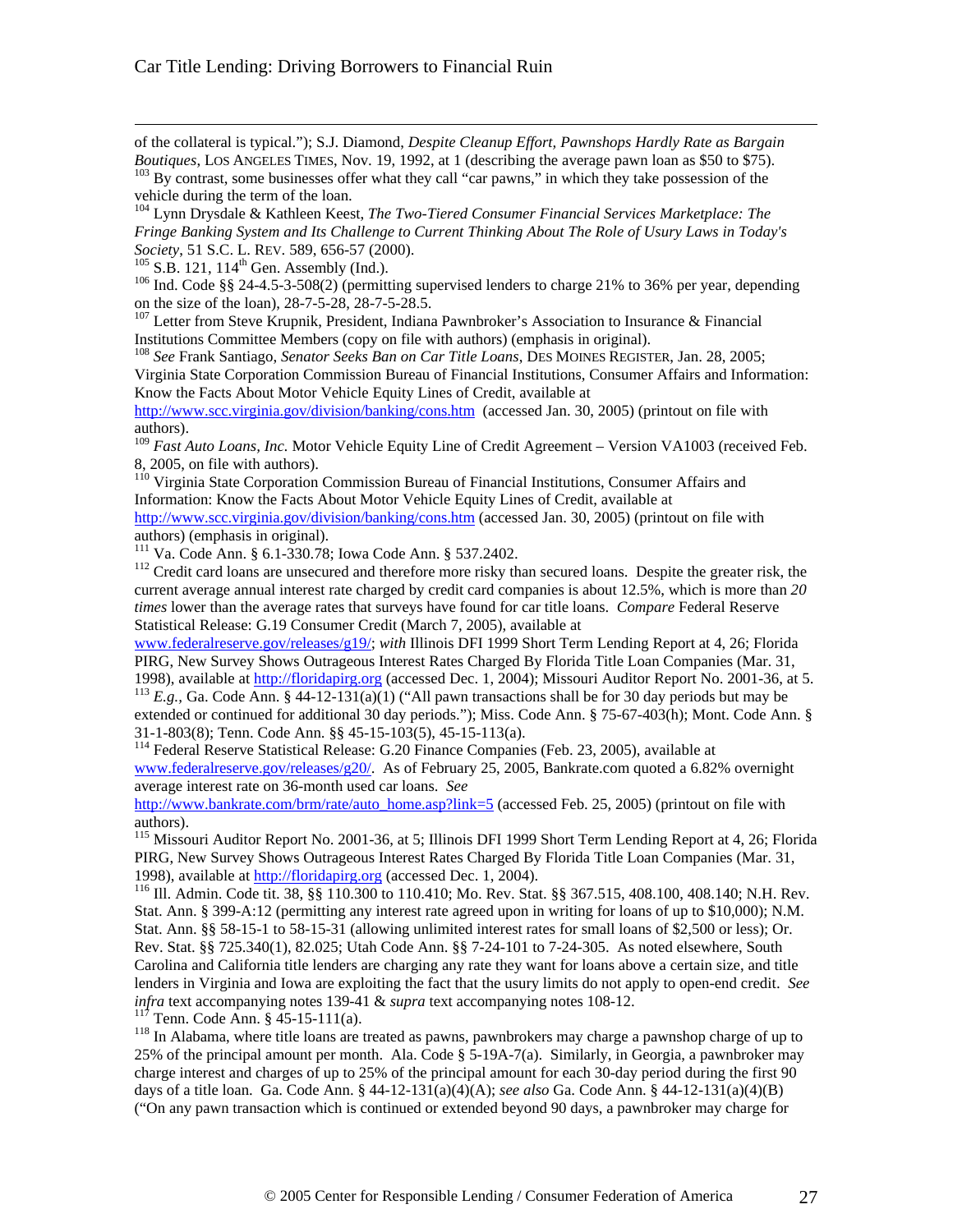each 30 day period interest and pawnshop charges which together equal no more than 12.5 percent of the principal amount advanced, with a minimum charge of up to \$5.00 per 30 day period."). The Mississippi Title Pledge Act permits a title pledge lender to receive 25% of the principal amount per month. Miss. Code Ann. § 75-67-413(1). The Montana Title Loan Act permits interest rates of up to 25% for each 30-day period for loans of up to \$2,000. Mont. Code Ann. § 31-1-817.

<sup>120</sup> Fla. Stat. Ann. §§ 537.011 ("A title loan lender may charge a maximum interest rate of 30 percent per annum computed on the first \$2,000 of the principal amount, 24 percent per annum on that part of the principal amount exceeding \$2,000 and not exceeding \$3,000, and 18 percent per annum on that part of the principal amount exceeding  $$3,000."$ ),  $537.013(1)(i)$ ,  $516.031(1)$  (provision analogous to  $§$  537.011 under Consumer Finance Act); *see also* Fla. Stat. Ann. § 537.003(6) (defining interest as "the cost of obtaining a title loan and includes any profit or advantage of any kind whatsoever that a title loan lender may charge, contract for, collect, receive, or in any way obtain as a result of a title loan"). Florida law also prohibits title lenders selling or charging for any insurance in connection with a title loan agreement. Fla. Stat. Ann. § 537.013(1)(h).

<sup>121</sup> Ky. Rev. Stat. Ann. §§ 368.260(1), 288.530(1) (capping rates at 3% per month on that part of the principal balance not in excess of \$1,000).

<sup>122</sup> Alan Judd, Carrie Teegardin, & Ann Hardie, *Borrower Beware: Why Georgia is a Bad Place to Borrow Money*, THE ATLANTA JOURNAL-CONSTITUTION, Jan. 31, 2005, at A1.

<sup>123</sup> David Lazarus, *Lawmakers Look to Drive Out Car-Title Loans*, THE SAN FRANCISCO CHRONICLE, Oct. 1, 2004, at C1 (according to lenders, the default rate for car title loans in California is as high as 30%); John J. McCloskey, Esq., Vice President & General Counsel, Community Loans of America, Inc., "Everything You Wanted to Know About 'Title Loans' (That You Could Learn in 15 Minutes)" (noting default rates of "up to 30%" in discussion of loss ratios). Of course, the fact that a substantial percentage of loans are defaulting does not necessarily mean that lenders are losing money on them. Because car title loans are so well secured, lenders may well be profiting on loans that default.

<sup>124</sup> Mo. Rev. Stat. § 367.525.4; Or. Rev. Stat. § 725.605; Or. Admin. R. 441-730-0275(18)-(20) (requiring lenders to form a good faith belief in the borrower's ability to repay but including a provision relating to preexisting business relationships that may weaken the rule); S.C. Code Ann. § 37-3-413(3); Utah Code Ann. § 7-24-202.

 $125$  In addition to a right to cancel, borrowers should have an extended right to void any transaction that lenders enter into in violation of statutory requirements, as discussed below in the section entitled "Ensuring Borrowers Can Exercise Their Rights."

<sup>126</sup> 12 C.F.R. § 226.23.

 $\overline{a}$ 

<sup>127</sup> S.C. Code Ann. § 37-3-413(6)(b).

<sup>128</sup> *See, e.g.,* Fla. Stat. Ann. §§ 537.013(k), (l); N.M. Stat. Ann. § 58-15-15.1.

<sup>129</sup> *See generally* CAROLYN L. CARTER, ODETTE WILLIAMSON, & JOHN RAO, REPOSSESSIONS AND FORECLOSURES (5<sup>th</sup> ed. 2002) § 3.5.5.5 (discussing borrowers<sup>'</sup> post-repossession rights under Article 9). <sup>130</sup> For examples of notice requirements that states have implemented, see, e.g., Fla. Stat. Ann. § 537.012; Or.

Admin. R. 441-730-0275(9)-(10).

<sup>131</sup> *See, e.g.,* Fla. Stat. Ann. § 537.012(2); Ill. Admin. Code tit. 38, § 110.390(b).

<sup>132</sup> *See, e.g.,* Ky. Rev. Stat. Ann. § 368.275; *see generally* CAROLYN L. CARTER, ODETTE WILLIAMSON, & JOHN RAO, REPOSSESSIONS AND FORECLOSURES  $(5^{th}$  ed. 2002) §§ 3.5.5.5, 3.5.5.7.

<sup>133</sup> *See, e.g.,* Ky. Rev. Stat. Ann. § 368.275; Fla. Stat. Ann. § 537.012(3); State of Idaho Dep't of Fin. Enforcement Policy #2000-1, Fraudulent & Unconscionable Conduct in Title Loans (Dec. 26, 2000). <sup>134</sup> *See, e.g.,* Fla. Stat. Ann. § 537.013(1)(m).

<sup>135</sup> *See, e.g.,* Fla. Stat. Ann. § 537.012(5); Ky. Rev. Stat. Ann. § 368.275; Mont. Code Ann. § 31-1-818(8); Or. Admin. R. 441-730-0275(13); S.C. Code Ann. § 37-3-413(5); Utah Code Ann. § 7-24-204; State of Idaho Dep't of Fin. Enforcement Policy #2000-1, Fraudulent & Unconscionable Conduct in Title Loans (Dec. 26, 2000) (noting that Idaho Code § 28-9-504, from Chapter 9 of the UCC, requires return of surplus proceeds); *see generally* CAROLYN L. CARTER, ODETTE WILLIAMSON, & JOHN RAO, REPOSSESSIONS AND FORECLOSURES ( $5<sup>th</sup>$  ed. 2002) §§ 3.5.5.5, 3.5.5.7. Even in the absence of a statutory provision explicitly requiring a return of surplus, it may be usurious for a lender to keep any surplus from the sale if the lender

<sup>&</sup>lt;sup>119</sup> "Need Cash?," 60 Minutes (CBS Television Broadcast, Jan. 2, 2000) (BurrellesLuce transcript on file with authors).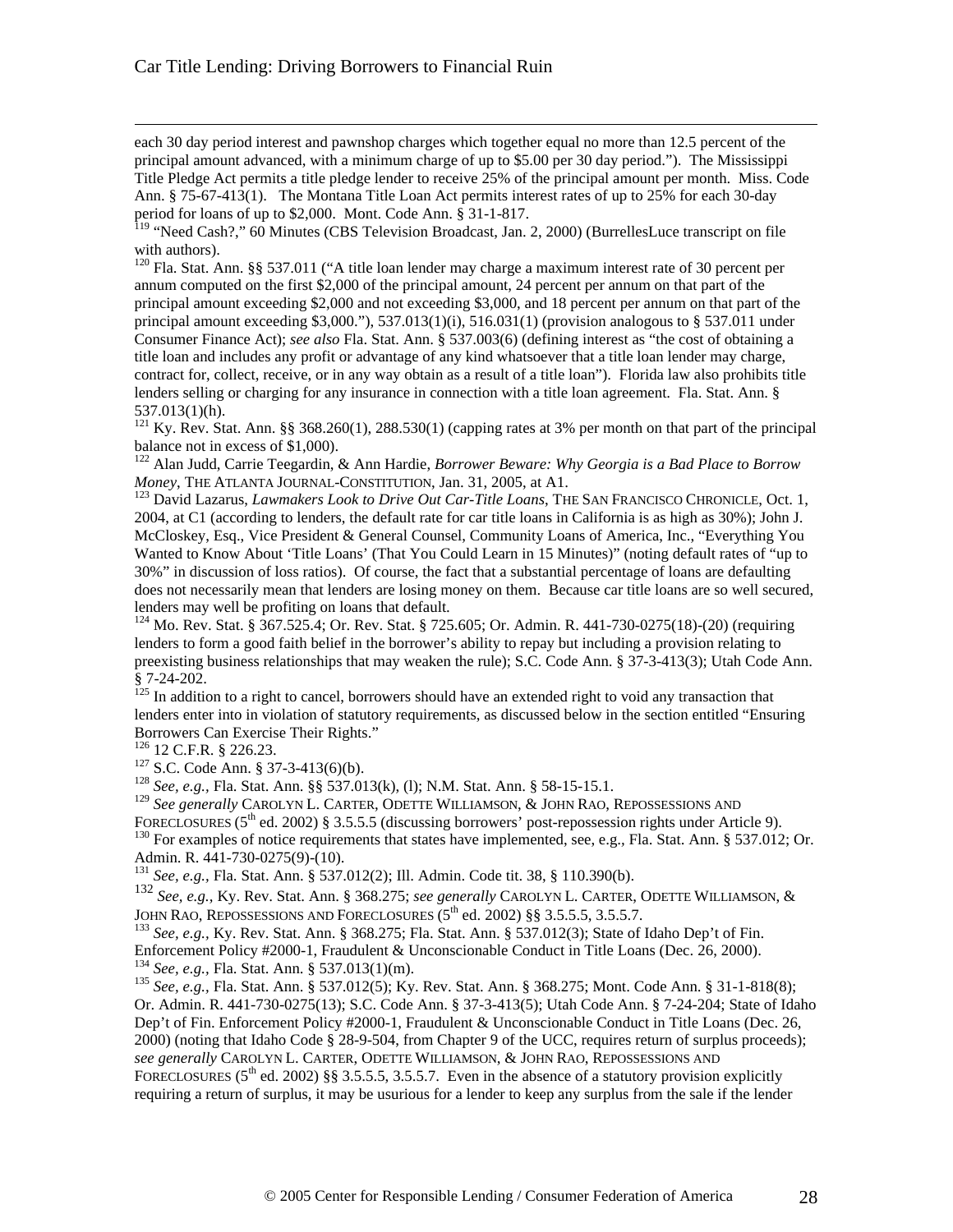$\overline{a}$ 

has already charged the maximum rate permitted by law. *See generally* Advisory Legal Opinion, Office of the Florida Attorney General, Attorney General Opinion 99-38 (Jun. 14, 1999) (discussing Florida law that has since been amended), *cited in* CAROLYN L. CARTER, ODETTE WILLIAMSON, & JOHN RAO, REPOSSESSIONS AND FORECLOSURES (5<sup>th</sup> ed. 2002) § 3.5.5.5 & n.433; *see also* KATHLEEN E. KEEST & ELIZABETH RENUART, THE COST OF CREDIT: REGULATION AND LEGAL CHALLENGES (2d ed. 2000) § 7.5.2.3 & n.269.

<sup>136</sup> *See, e.g., Miss. Code Ann.* § 75-67-411(5) (requiring return of only 85% of "the amount received from the sale above the amount of the unpaid principal balance, the delinquent service charge, the actual cost of the repossession and a sales fee of One Hundred Dollars").

<sup>137</sup> *See, e.g.,* Fla. Stat. Ann. § 537.013(1)(d); Ky. Rev. Stat. Ann. § 368.285(2); Minn. Stat. § 325J.08(6); Miss. Code Ann. § 75-67-415(d); Mont. Code Ann. §§ 31-1-816(2)(i), 31-1-825(1)(b); S.C. Code Ann. § 37- 3-413(5); Tenn. Code Ann. § 45-15-115(2); Utah Code Ann. § 7-24-204; State of Idaho Dep't of Fin. Enforcement Policy #2000-1, Fraudulent & Unconscionable Conduct in Title Loans (Dec. 26, 2000) ("Borrowers should . . . not be pursued for deficiencies following disposal of the vehicle."). *But see* Or. Admin. R. 41-730-0275(17) (requiring lender to inform borrower that "[t]he borrower may be liable to pay additional funds if the proceeds do not equal at least the amount of the debt plus the cost of repossession and sale"). Because title loans are so over-secured, lenders should not need to pursue borrowers personally after taking their vehicles. Moreover, permitting lenders to do so would diminish lenders' incentive to obtain the vehicles' full value on resale after repossession. According to its Vice President, Community Loans of America does not seek deficiency balance judgments and limits its borrowers' exposure to their vehicles. John J. McCloskey, Esq., Vice President & General Counsel, Community Loans of America, Inc., "Everything You Wanted to Know About 'Title Loans' (That You Could Learn in 15 Minutes)" (powerpoint presentation at National Conference of State Legislatures, Dec. 9, 2004) (copy on file with authors).

<sup>138</sup> *See* Mike Fitzgerald, *Cycle of Debt: Payday and Car Title Loans*, BELLEVILLE NEWS-DEMOCRAT, Feb. 29, 2004 (reporting that the Illinois Department of Financial Institutions has chosen not to release a draft report that it completed in 2003, which concluded that Illinois's short term lending rules are "virtually irrelevant" because the industry has side-stepped them). As noted above, in Virginia and Iowa, title lenders are exploiting the fact that the usury limits do not apply to open-end credit. *See supra* text accompanying notes 108-112 (citing Va. Code Ann. § 6.1-330.78; Iowa Code Ann. § 537.2402).

<sup>139</sup> See S.C. Code Ann. §§ 37-3-201 (capping finance charges for some consumer loans of \$600 or less, but placing no limit on rates on larger consumer loans made by supervised lenders as long as the rates are properly filed and posted), 37-3-413; *see also* South Carolina Appleseed Legal Justice Center, Auto Title Loans and The Law (July 2004), available at http://www.scjustice.org/pdfs/TitleLoans.pdf (accessed Mar. 2, 2005).

<sup>140</sup> David Lazarus, *Lenders Levy Up to 120% Interest – Legally*, THE SAN FRANCISCO CHRONICLE, Sep. 29, 2004, at A1.

<sup>141</sup> *Id.* On January 27, 2005, Senate Bill 120 was introduced in the California Senate, which would replace \$2,500 in §§ 22303 and 22304 with \$10,000 and would impose disclosure and annual interest rate requirements for title loans.

 $142$ <sup>142</sup> Missouri Auditor Report No. 2001-36, at 8 (concluding that "[c]onsumers cannot rely on consistent protection from the state" because laws governing instant loans "vary in loan terms including allowable fees, length of term, maximum and minimum amounts, due process, and annual reporting requirements"). Missouri's laws were amended shortly after the auditor's report was released. H.B. 738, 91<sup>st</sup> Gen. Assem. (Mo. Jul. 12, 2001). Although Florida has a title lending statute, most title lending is conducted under statutes that impose less stringent requirements. The Title Loan Act that Florida enacted in 2000 does not apply to a number of different types of financial institutions. Fla. Stat. Ann. § 537.003(11). No lenders were licensed under the Title Loan Act as of November 16, 2004. *See* Florida Dep't of Financial Services Bureau of Regulatory Review Office of Financial Regulation, Licensing and Regulation: Title Loan Companies, available at http://www.dbf.state.fl.us/licensing/titleloanco.html (accessed Dec. 15, 2004). Instead, most title lenders are regulated under the Florida Consumer Finance Act, which provides less protection for borrowers than the Title Loan Act. *See* Florida Attorney General, How to Protect Yourself: Title Loans, available at http://myfloridalegal.com/pages.nsf/0/76D0D43D99E8986285256CC9005FB7F0?OpenDocument (accessed Nov. 23, 2004). Although the Consumer Finance Act contains similar caps on rates, "repossession and sale procedures, and what lenders can charge as extra fees, are not as specific [under it] as in [the Title Loan Act]." *Id*.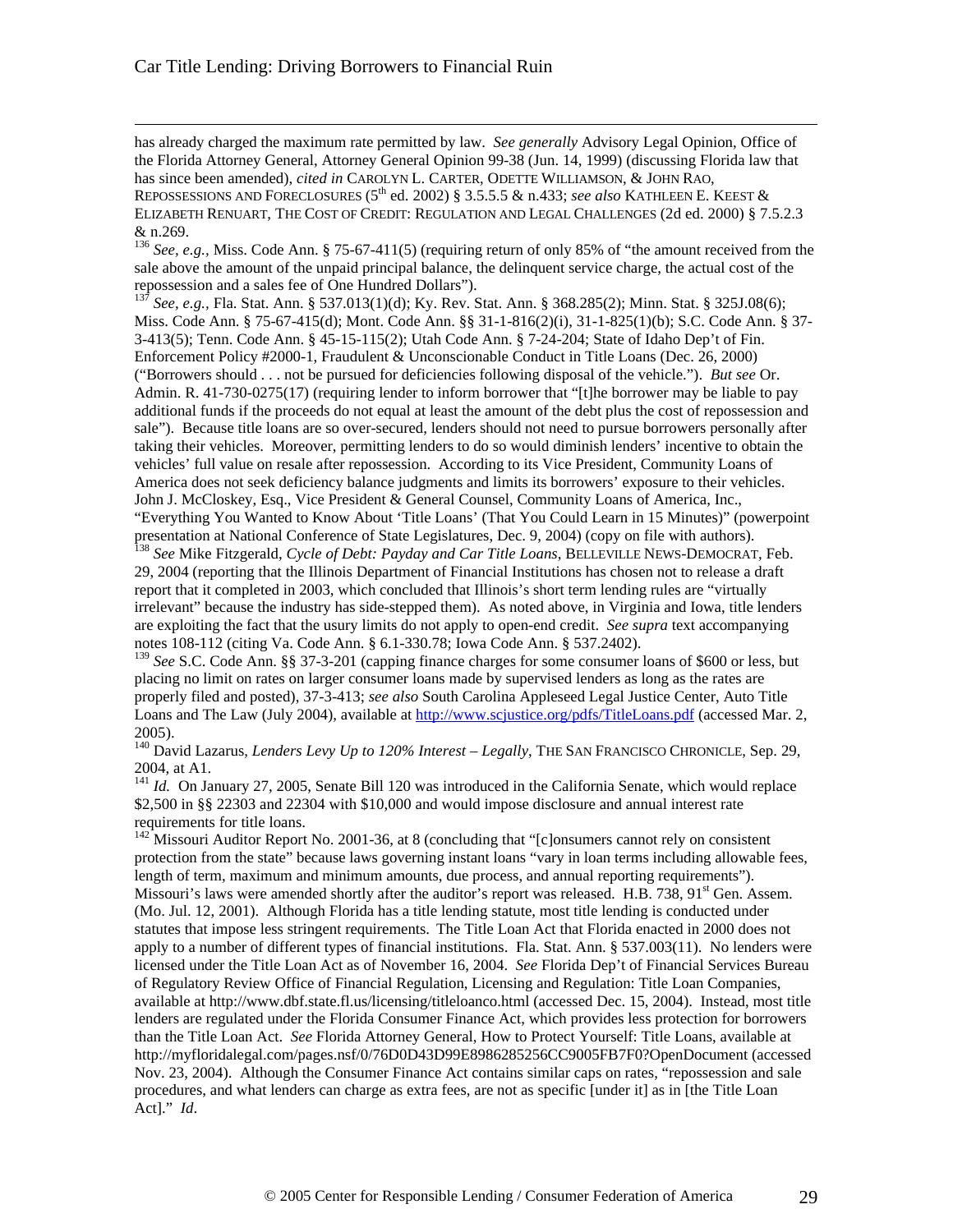<sup>143</sup> After Florida passed its current title lending law in 2000, a number of title lenders opened up shop just across the border in Georgia. Steve Tripoli & Amy Mix, In Harm's Way – At Home: Consumer Scams and the Direct Targeting of America's Military and Veterans: A Report by the National Consumer Law Center (May 2003), at 22-23, available at www.nclc.org.

<sup>144</sup> Office of the Comptroller of the Currency Advisory Letter AL 2000-11 (Nov. 27, 2000); Office of Thrift Supervision Memorandum (Nov. 27, 2000); *see also* National Credit Union Administration Letter No. 01- FCU-03 (urging federal credit unions "to be aware of the risks associated with payday lending and title loan programs").

<sup>145</sup> Alan Judd, Carrie Teegardin, & Ann Hardie, *Borrower Beware: Why Georgia is a Bad Place to Borrow Money*, THE ATLANTA JOURNAL-CONSTITUTION, Jan. 31, 2005, at A1.

<sup>146</sup> Marc Perrusquia, *Tenn. Law 'Is An Absolute Outrage' – Car Title Loans Aren't Regulated; Reform Unlikely*, THE COMMERCIAL APPEAL, Jul. 11, 2004, at A2 (quoting the manager of the Shelby County Clerk's business tax license office).

<sup>147</sup> *Id*.

 $\overline{a}$ 

 $148$   $\frac{1}{1}$ .

<sup>149</sup> Marc Perrusquia, *'Legal Loan Sharking' Under Fire – Car Title Lender Needs to Go, Lawyer for Poor Says*, THE COMMERCIAL APPEAL, Sep. 9, 2004, at A1; *Proliferation of Title Loan Businesses Concerns Officials*, ASSOCIATED PRESS NEWSWIRES, Sep. 7, 2004 (quoting the sheriff further as follows: "'The legislature gave them the authority to rob,' he said. 'I've got people in my jail that didn't make nearly as much money using a gun as these people do without one.'").

<sup>150</sup> In its 1999 report, the Illinois Department of Financial Institutions noted, for example, that: "The Consumer Credit Division has been overwhelmed during the past two years due to the growth of short term loan companies. . . . During the peak of the short term loan industry growth, our Department was receiving in excess of 60 applications a month." Illinois DFI 1999 Short Term Lending Report at 10. <sup>151</sup> Missouri Auditor Report No. 2001-36, at 15-16.

<sup>152</sup> *Id.* In the year 2000, 24% of all Missouri title lenders received less-than-satisfactory ratings, and as of November 2000, 12 of the 22 title lenders that had received a less-than-satisfactory rating in 1999 had not been reexamined. *Id.*

<sup>153</sup> Ray Prushnok, Payday, Mayday! Payday and Title Lender Compliance to Signage and Brochure Regulations at 8 (Mar. 2002). For companies that offer both payday and title loans, the compliance rate was 33%. *Id.*

<sup>154</sup> For an example of a current licensing requirement, see, e.g., Fla. Stat. Ann. §§ 537.004 to 537.007 (setting forth licensing requirements and providing remedies for title loans made without licensure).

<sup>155</sup> For examples of current inspection, investigation, and examination provisions, see, e.g., Fla. Stat. Ann. §§ 537.013(b), 537.016, 537.017; Ky. Rev. Stat. Ann. §§ 368.230 - 368.245; Miss. Code Ann. §§ 75-67-435, 75-67-447; Mo. Rev. Stat. §§ 367.509, 367.524; Mont. Code Ann. §§ 31-1-810, 31-1-815, 31-1-821; N.H. Rev. Stat. Ann. §§ 399-A:10, 399-A:16; N.M. Stat. Ann. § 58-15-9; Tenn. Code Ann. § 45-15-109; Utah Code Ann. § 7-24-302.

<sup>156</sup> Florida's statute gives the Office of Financial Regulation the authority to issue subpoenas and cease and desist orders and to bring enforcement actions in court, among other powers. Fla. Stat. Ann. § 537.016. The Florida statute also provides for criminal penalties, treats any excessive interest charge on a title loan as a usury violation, and gives the Financial Services Commission rulemaking authority. Fla. Stat. Ann. §§ 537.011(5) (excessive interest as usury), 537.015 (criminal penalties), 537.016 (rulemaking authority).

<sup>157</sup> *E.g.*, Fla. Stat. Ann. § 537.005(3) (requiring each title lender to obtain a bond, certificate of deposit, or irrevocable letter of credit of the lesser of \$100,000 for each license or \$1 million); Ky. Rev. Stat. Ann. § 368.215(3) (requiring a bond of \$100,000); Miss. Code Ann. § 75-67-421(1)(c) (requiring a bond of \$50,000 for each location or cash, a certificate of deposit, or government bonds of \$25,000 for each location, with required amount not to exceed \$250,000 total if there are multiple locations); Mo. Rev. Stat. § 367.509.2 (requiring a "corporate surety bond [or an irrevocable letter of credit] in the principal sum of twenty thousand dollars per location"); Mont. Code Ann. § 31-1-805(6) (requiring a bond of \$10,000 for each location).

<sup>158</sup> *See, e.g., Ky. Rev. Stat. Ann.* § 368.215(3) ("This bond shall be maintained for the benefit and security of the title pledge borrowers and for the benefit and security of the Commonwealth with respect to the civil and criminal penalties provided in KRS 368.991").

<sup>159</sup> N.M. Stat. Ann. § 58-15-10; N.M. Admin. Code tit. 12, § 12.18.6 (requiring annual reports due on or before March 31, 2005 to include information pertaining to title loans made during the preceding year). For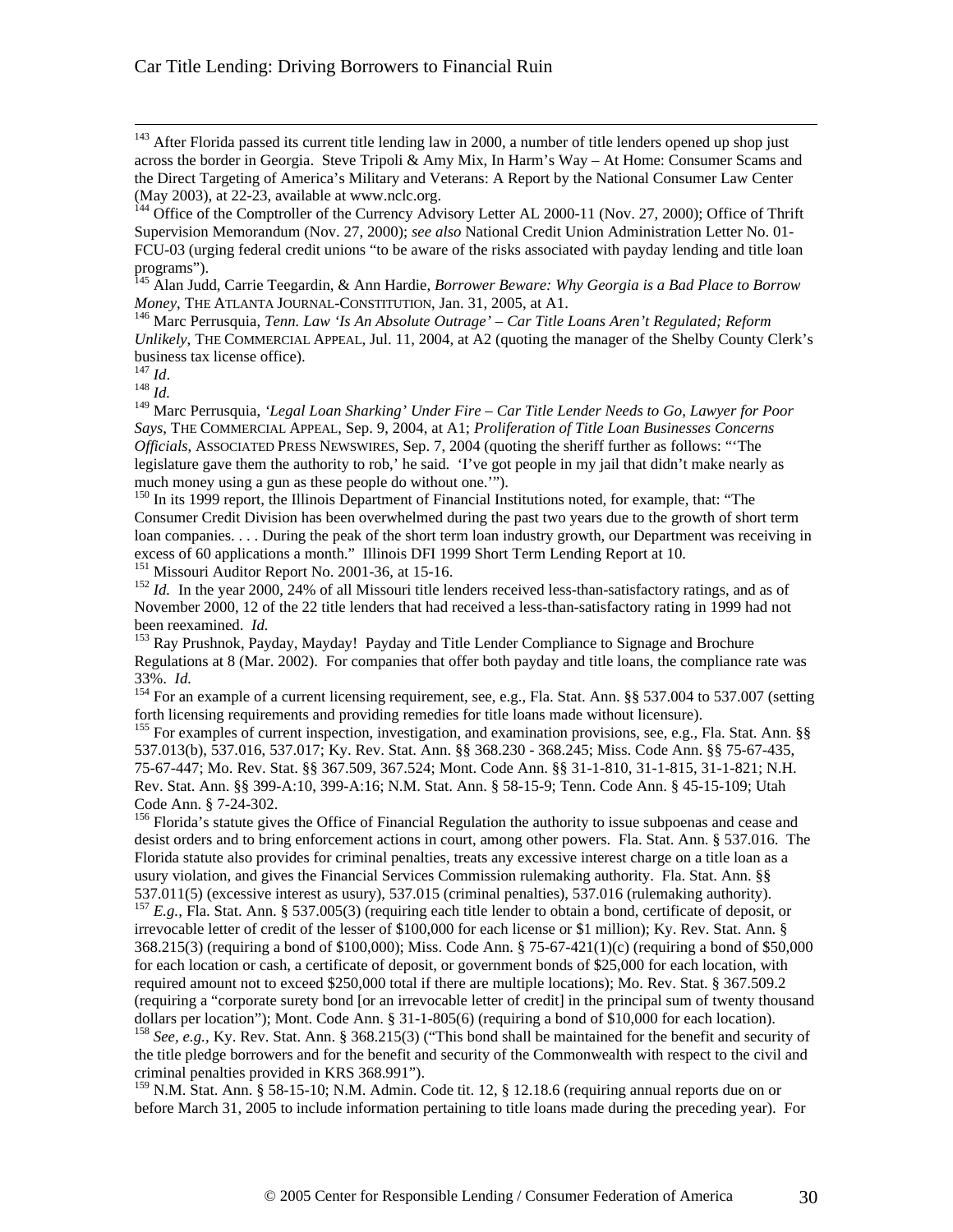$\overline{a}$ 

examples of other states' current reporting and/or recordkeeping requirements, see, e.g., Fla. Stat. Ann. § 537.009; Ky. Rev. Stat. Ann. § 368.250; Minn. Stat. § 325J.05; Miss. Code Ann. § 75-67-409; Miss. Title Pledge Act Regs. §§ 1, 2; Mo. Rev. Stat. § 367.524; Mo. Code Regs. Ann. tit. 4, § 140-29.010; Mont. Code Ann. §§ 31-1-815; 31-1-821; N.H. Rev. Stat. Ann. §§ 399-A:6, 399-A:17; N.H. Banking Dep't Regs. Ch. Ban 2400; N.M. Stat. Ann. § 58-15-10; Or. Rev. Stat. § 725.330, Or. Admin. R. 441-730-0110 to 441-730- 0140, 441-730-0320; Tenn. Code Ann. § 45-15-109; *cf.* Cal. Fin. Code § 23026 (requiring detailed reports from licensees under the California Deferred Deposit Transaction Law).

<sup>160</sup> *See, e.g.,* Mont. Code Ann. §§ 31-1-804(2), 31-1-826; Fla. Stat. Ann. §§ 537.007, 537.011(4), 537.012(5). <sup>161</sup> For examples of various disclosure requirements that states currently have in place, see Fla. Stat. Ann. § 537.008; Ga. Code Ann. § 44-12-138; Ill. Admin. Code tit. 38, §§ 110.360, 110.370(e), (f), 110.380; Ky. Rev. Stat. Ann. §§ 368.250, 368.260(2); Minn. Stat. §§ 325J.04, 325J.07(e); Miss. Code Ann. §§ 75-67-405, 75-67-407, 75-67-409, 75-67-411(6); Miss. Title Pledge Act Regs. § 3; Mo. Rev. Stat. §§ 367.518, 367.524, 367.525, Mo. Code Regs. Ann. tit. 4, § 140-29.010; Mont. Code Ann. §§ 31-1-818, 31-1-819, 31-1-821; N.H. Rev. Stat. Ann. §§ 399-A:11(XIV), 399-A:12; N.M. Stat. Ann. § 58-15-17; N.M. Admin. Code §§ 12.18.3, 12.18.4; Or. Rev. Stat. §§ 725.360, 725.620; Or. Admin. R. 441-730-0240, 441-730-0250, 441-730-0275; S.C. Code Ann. §§ 37-3-413(6)(a), 37-3-301, 37-3-302, 37-3-303, 37-3-305; Tenn. Code Ann. §§ 45-15-111, 45-15-113(b); Rules of the Tenn. Dep't of Fin. Institutions Chapter 0180-27-.04; Utah Code Ann. §§ 7-24- 202, 7-24-203; State of Idaho Dep't of Fin. Enforcement Policy #2000-1, Fraudulent & Unconscionable Conduct in Title Loans (Dec. 26, 2000). Among other things, these requirements address what information lenders must include in the title loan agreement and require that an exact copy of the executed agreement be provided to the borrower. *See, e.g.,* Fla. Stat. Ann. §§ 537.008 (detailing requirements), 537.011(3) (applying same requirements to any extensions).

 $162$  Some states have also adopted provisions in their loan laws banning unconscionable provisions like mandatory arbitration clauses. *See, e.g.,* Ga. Code Ann. § 7-6A-7(g) (establishing that any provision of a home loan agreement that allows a party to require a borrower to assert a claim or defense in a less convenient, more costly, or more dilatory forum than a Georgia judicial forum where the borrower could otherwise bring the claim is unconscionable and void); *cf. Wisconsin Auto Title Loans, Inc. v. Jones*, Cir. Ct. No. 02SC013843, Appeal No. 03-2457, slip op. (Wis. Ct. App. Mar. 24, 2005) (finding an arbitration clause in a title loan agreement to be unconscionable and unenforceable). For a general discussion of consumer arbitration agreements and the preemptive effect of the Federal Arbitration Act, see F. PAUL BLAND, JR., ET AL., CONSUMER ARBITRATION AGREEMENTS: ENFORCEABILITY AND OTHER TOPICS (3d ed. 2003).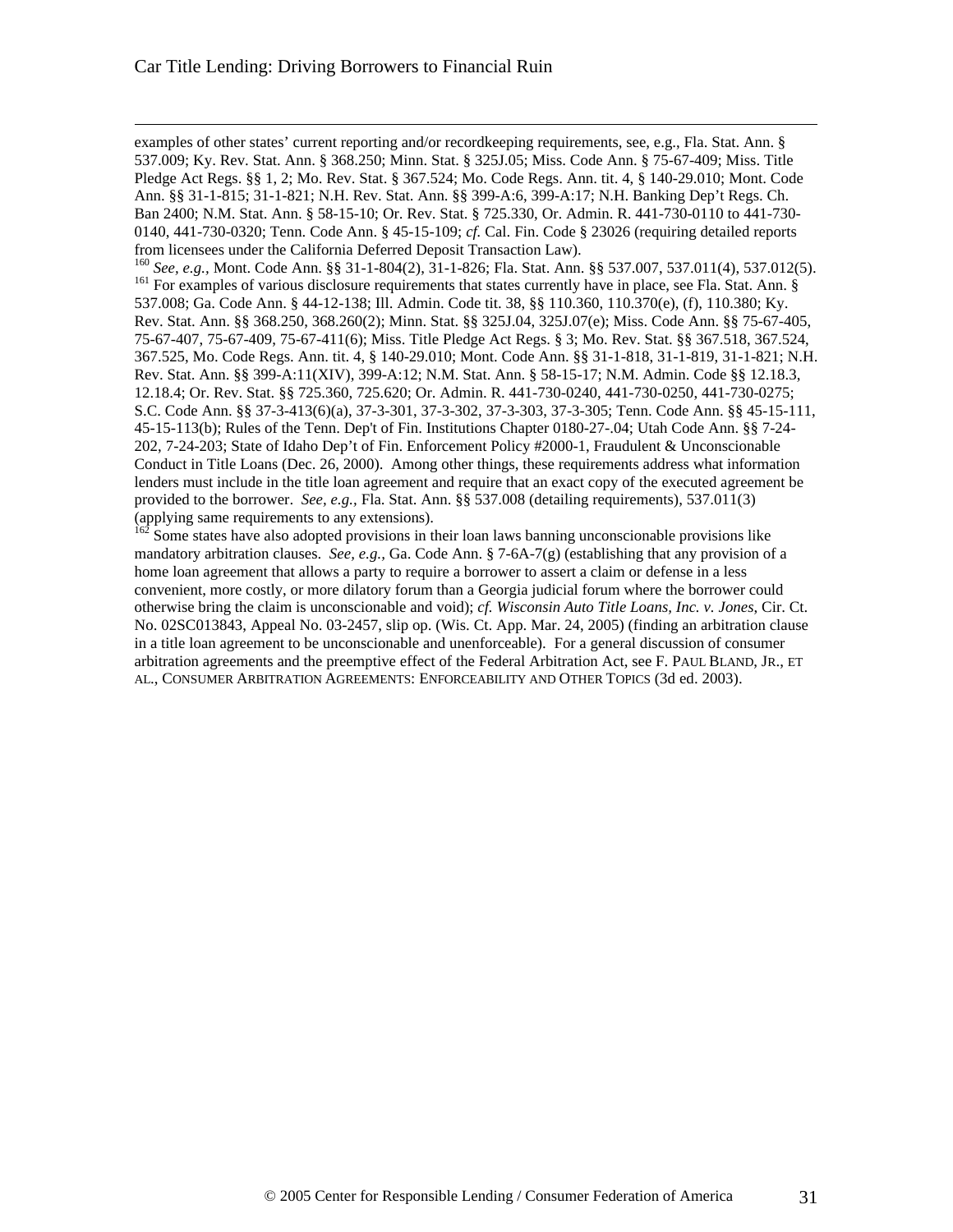## Appendix A

#### **Table of Existing Laws that Expressly Permit Title Lending**

The following table very briefly describes aspects of state statutes and regulations that specifically address and permit title loans. In many states, title loans may be regulated under general laws, caselaw, or other non-statutory authorities, which are not discussed here. Statutes that prohibit "title pawns" and title loans are also not included below.

| <b>State</b> | <b>Statute/Regulations</b>                                                                                                                                                        | <b>Description</b>                                                                                                                                                                                                                                                                                                                                                                                                                                                                                                                                                                                                                                                                                                             |
|--------------|-----------------------------------------------------------------------------------------------------------------------------------------------------------------------------------|--------------------------------------------------------------------------------------------------------------------------------------------------------------------------------------------------------------------------------------------------------------------------------------------------------------------------------------------------------------------------------------------------------------------------------------------------------------------------------------------------------------------------------------------------------------------------------------------------------------------------------------------------------------------------------------------------------------------------------|
| Florida      | Fla. Stat. Ann.<br>Chapter 537 ("Title<br>Loans"), Chapter 516<br>("Consumer<br>Finance"); Florida<br><b>Administrative Code</b><br>Chapter 69V-45<br>("Title Loan<br>Companies") | Caps interest rates at 30% per annum on the first \$2,000<br>of the loan, §§ 537.011(1); 516.031(1). Provides a<br>number of protections for title loan borrowers, but<br>includes more specific requirements regarding<br>repossession and sale procedures and additional fees<br>that may be charged for lenders licensed under Chapter<br>537 than for lenders licensed under Chapter 516, see<br>Florida Attorney General, How to Protect Yourself: Title<br>Loans, available at http://myfloridalegal.com.                                                                                                                                                                                                                |
| Georgia      | Ga. Code Ann. §§ 44-<br>12-130 to 44-12-138<br>& 44-14-403<br>(pawnbroker<br>provisions)                                                                                          | Permits pawnbrokers to engage in car title pawns, § 44-<br>12-130(5), with charges of up to 25% for each 30-day<br>period during the first 90 days and up to 12.5% for each<br>30-day period thereafter, § 44-12-131(a)(4). Permits<br>municipal authorities to license pawnbrokers, § 44-12-<br>136, but does not require state-issued licenses. Does<br>not discuss return of surplus in pawnbroker statute.                                                                                                                                                                                                                                                                                                                 |
| Illinois     | III. Admin. Code tit.<br>38, §§ 110.300 to<br>110.410 ("Short Term<br>Lending")                                                                                                   | Does not cap rates that title lenders can charge.<br>Provides that "short-term loans" (including title loans with<br>a term of up to 60 days) "may be refinanced a maximum<br>number of 2 times, but only when the outstanding<br>balance of the loan has been reduced by at least 20%,"<br>§ 110.370(b). Prohibits loans, other than the refinancing<br>of an existing short-term loan, to an obligor who has had<br>an outstanding short-term loan within the last 15 days, §<br>110.370(c). Limits the size of title loans to \$2,000, and<br>provides that "no loan shall be made in such amount that<br>the principal and interest payments exceed 50% of<br>the obligor's gross income" for the period, $\S$ 110.370(a). |
| Kentucky     | Ky. Rev. Stat. Ann. §§<br>368.200 to 368.285 &<br>368.991 ("Title Pledge<br>Lending")                                                                                             | Imposes a 36% annual cap on charges for loans of up to<br>\$1,000 and annual caps between 24% and 36% for<br>larger loans, §§ 288.530(1), 368.260(1). Limits rollovers<br>to 3 additional 30-day periods, $\S$ 368.260(3).                                                                                                                                                                                                                                                                                                                                                                                                                                                                                                     |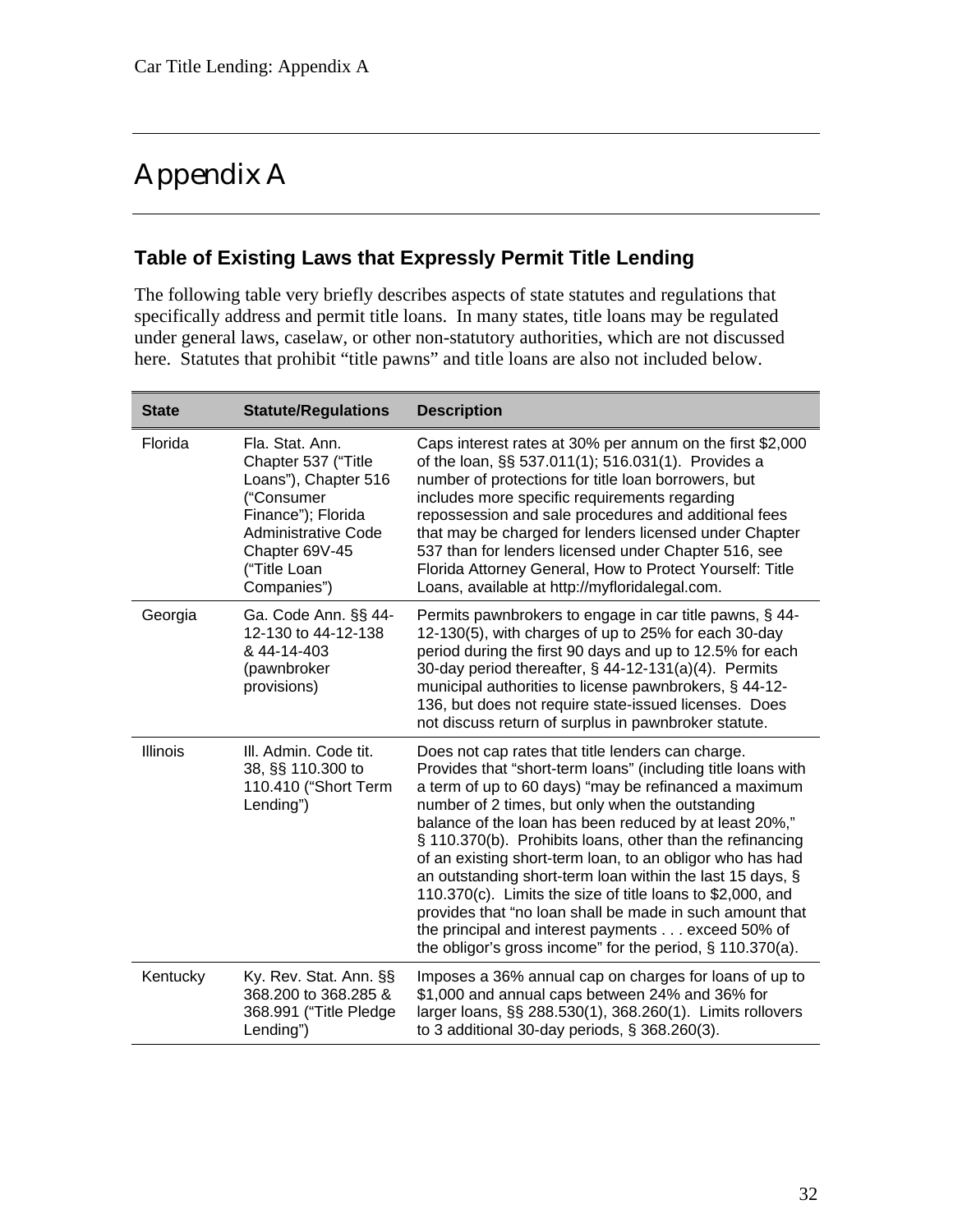| <b>State</b> | <b>Statute/Regulations</b>                                                                                                                                                                    | <b>Description</b>                                                                                                                                                                                                                                                                                                                                                                                                                                                                                                                                                                                                                                                                                                                                                                                                                                                                                                                                                                       |
|--------------|-----------------------------------------------------------------------------------------------------------------------------------------------------------------------------------------------|------------------------------------------------------------------------------------------------------------------------------------------------------------------------------------------------------------------------------------------------------------------------------------------------------------------------------------------------------------------------------------------------------------------------------------------------------------------------------------------------------------------------------------------------------------------------------------------------------------------------------------------------------------------------------------------------------------------------------------------------------------------------------------------------------------------------------------------------------------------------------------------------------------------------------------------------------------------------------------------|
| Minnesota    | Minn. Stat. §§<br>325J.01 to 325J.13<br>("Pawnbroker<br>Regulation")                                                                                                                          | Regulates title loans under pawnbroker law and chapter<br>168A (Vehicle Titles)/chapter 336 (Uniform Commercial<br>Code), § 325J.06(c). Permits a pawnshop charge of up<br>to 3% per month of the principal amount plus a<br>"reasonable fee for storage and services" that "may not<br>exceed \$20 if the property is not in the possession of the<br>pawnbroker," § 325J.07(a). Prohibits pawnbrokers from<br>selling a motor vehicle covered by a pawn transaction<br>until 90 days after recovery of the vehicle, § 325J.095(b).                                                                                                                                                                                                                                                                                                                                                                                                                                                     |
| Mississippi  | Miss. Code Ann. §§<br>75-67-401 to 75-67-<br>449 ("Title Pledge<br>Act"); Mississippi Title<br>Pledge Act<br>Regulations issued by<br>Department of<br>Banking and<br><b>Consumer Finance</b> | Permits title pledge lenders to charge up to 25% of the<br>principal amount per month (a 300% annual rate), § 75-<br>67-413(1). Permits rollovers if the parties agree as long<br>as the principal is reduced by at least 10% of the original<br>principal amount for purposes of calculating the lender's<br>service charge, § 75-67-413(3). Requires return of only<br>85% of the difference between the sales price and the<br>amount of the unpaid principal balance, the delinquent<br>service charge, the actual cost of the repossession, and<br>a \$100 sales fee, § 75-67-411(5). Limits title pledge<br>agreements to \$2,500 or less, § 75-67-415(f).                                                                                                                                                                                                                                                                                                                         |
| Missouri     | Mo. Rev. Stat. §§<br>367.500 to 367.533;<br>Mo. Code Regs. Ann.<br>tit. 4, § 140-29.010<br>("Title Loan<br>Companies")                                                                        | Permits title lenders, like other small loan lenders, to<br>charge any interest rate agreed to by the parties, §§<br>367.515, 408.100. Permits an additional fee of up to 5%<br>of the principal or \$75, whichever is less, on initial<br>closed-end contracts, but not on subsequent contracts,<br>§§ 367.515, 408.140. Permits borrowers to cancel a<br>loan made by a title lender without any costs by returning<br>the full principal amount by the close of the next<br>business day, $\S$ 367.518.1(5), requires the borrower to<br>reduce the principal of the loan by 10% upon the third or<br>any subsequent renewal, § 367.512.1(4), requires<br>lenders to consider the financial ability of the borrower to<br>reasonably repay the loan, § 367.525(4), and requires<br>lenders to comply with generally applicable provisions in<br>taking possession and selling the vehicle upon default,<br>§§ 367.512.1, 367.521, 367.531, 408.551 to 408.557,<br>408.560 to 408.562. |
| Montana      | Mont. Code Ann. §§<br>31-1-801 to 31-1-827<br>("Montana Title Loan<br>Act")                                                                                                                   | For each 30-day period permits interest rates of up to<br>25% for the portion of the loan that does not exceed<br>\$2,000, 18% for the portion of the loan between \$2,000<br>and \$4,000, and 10% plus fees for the portion of the loan<br>over \$4,000, § 31-1-817; § 32-5-103(5). Permits<br>unlimited rollovers by the lender, as long as beginning<br>with the sixth rollover and for each subsequent rollover,<br>the principal amount is reduced by at least 10% of the<br>original principal amount of the loan for purposes of<br>calculating the interest or fees due, $\S 31-1-816(2)(d)$ .                                                                                                                                                                                                                                                                                                                                                                                   |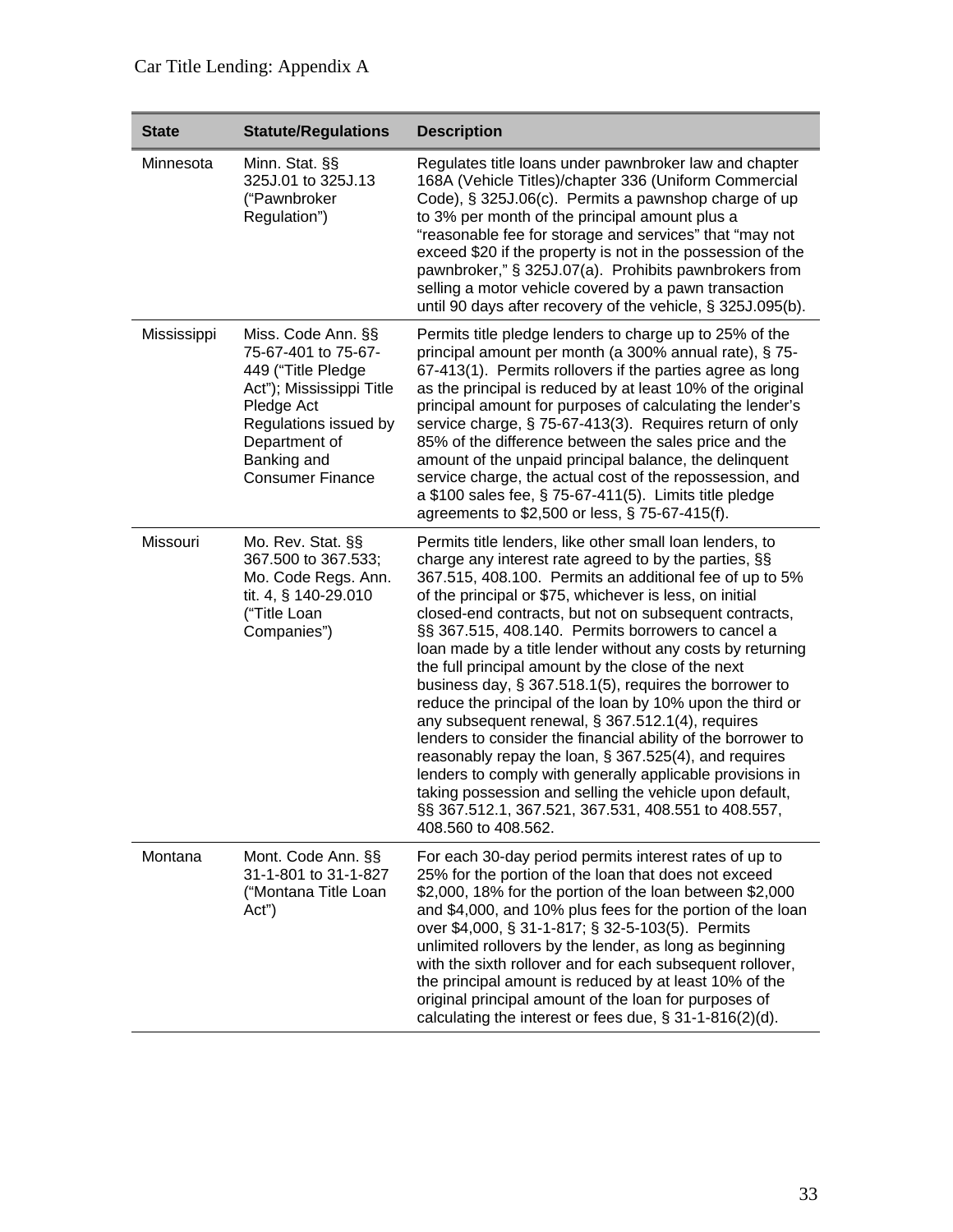## Car Title Lending: Appendix A

| <b>State</b>            | <b>Statute/Regulations</b>                                                                                                                                                   | <b>Description</b>                                                                                                                                                                                                                                                                                                                                                                                                                                                                                                                                                                                                                                                                                          |
|-------------------------|------------------------------------------------------------------------------------------------------------------------------------------------------------------------------|-------------------------------------------------------------------------------------------------------------------------------------------------------------------------------------------------------------------------------------------------------------------------------------------------------------------------------------------------------------------------------------------------------------------------------------------------------------------------------------------------------------------------------------------------------------------------------------------------------------------------------------------------------------------------------------------------------------|
| <b>New</b><br>Hampshire | N.H. Rev. Stat. Ann.<br>§§ 399-A:1 to 399-<br>A:19 ("Regulation of<br>Small Loans, Title<br>Loans, and Payday<br>Loans")                                                     | Permits lenders to charge any rate agreed upon for<br>loans, including title loans, of \$10,000 or less, § 399-<br>A:12. Provides a right to cancel a title loan by the next<br>business day following the date of the transaction, § 399-<br>A:14(III). Permits a title lender to roll a loan over up to<br>11 times as long as the principal amount is reduced by at<br>least 5% of the original principal amount at each rollover<br>for purposes of calculating interest, § 399-A:15.                                                                                                                                                                                                                   |
| <b>New</b><br>Mexico    | N.M. Stat. Ann. §§<br>58-15-1 to 58-15-31<br>("Small Loan<br>Business"); N.M.<br>Admin. Code tit. 12,<br>ch. 18                                                              | Requires licensing of small loan lenders with the state's<br>Financial Institutions Division of the Regulation and<br>Licensing Department, but allows unlimited interest rates<br>and rollovers for small loans of \$2,500 or less, including<br>title loans.                                                                                                                                                                                                                                                                                                                                                                                                                                              |
| Oregon                  | Or. Rev. Stat. §§<br>725.600 to 725.625<br>("Title and Payday<br>Loans"); Or. Admin.<br>R. 441-730-0000 et<br>seq.                                                           | Does not limit interest rates on title loans, §§ 725.340(1),<br>82.025. Prohibits more than 6 rollovers and requires a<br>one-day waiting period before obtaining a new loan if the<br>lender renewed a previous loan 6 times, § 725.615.<br>Permits lender to seek recourse from the borrower even<br>after car is repossessed and sold, 441-730-0275(17).<br>Prohibits making title loans without forming a good faith<br>belief that the consumer has the ability to repay the title<br>loan, after considering factors set out by rule, § 725.605,<br>441-730-0275(18)-(20).                                                                                                                            |
| South<br>Carolina       | S.C. Code Ann. § 37-<br>3-413 ("Short-Term<br><b>Vehicle Secured</b><br>Loans")                                                                                              | Caps finance charges for some consumer loans of \$600<br>or less, but does not limit charges on larger consumer<br>loans made by supervised lenders as long as they are<br>properly filed and posted, § 37-3-201. Provides a right of<br>rescission until the next business day, $\S 37-3-413(6)(b)$ .<br>Allows lenders to renew for no more than 6 additional<br>periods (not to exceed 240 days), § 37-3-413(2). After<br>the final renewal period, permits the borrower to repay<br>the remaining principal, without any additional interest, in<br>6 equal monthly installments, § 37-3-413(2). Requires a<br>good-faith belief that the borrower has the ability to repay<br>the loan, § 37-3-413(3). |
| Tennessee               | Tenn. Code Ann. §§<br>45-15-101 to 45-15-<br>120 ("Title Pledges");<br>Rules of the<br><b>Tennessee</b><br>Department of<br><b>Financial Institutions</b><br>Chapter 0180-27 | Permits title pledge lenders to charge up to 2% monthly<br>interest plus an additional 20% in fees (a 264% annual<br>rate), §§ 45-15-111(a). Limits title pledge agreements to<br>$$2,500, \S 45-15-115(3)$ . Provides that county clerks will<br>issue licenses, §§ 45-15-107, 45-15-108. Permits<br>agreements to provide for rollovers that occur<br>automatically, § 45-15-113(a). Does not address return<br>of surplus.                                                                                                                                                                                                                                                                               |
| Utah                    | Utah Code Ann. §§ 7-<br>24-101 to 7-24-305<br>("Title Lending<br>Registration Act")                                                                                          | Does not cap rates that title lenders can charge.<br>Requires registration rather than licensing, § 7-24-201.<br>Requires consideration of ability to repay, § 7-24-<br>$202(3)(d)$ .                                                                                                                                                                                                                                                                                                                                                                                                                                                                                                                       |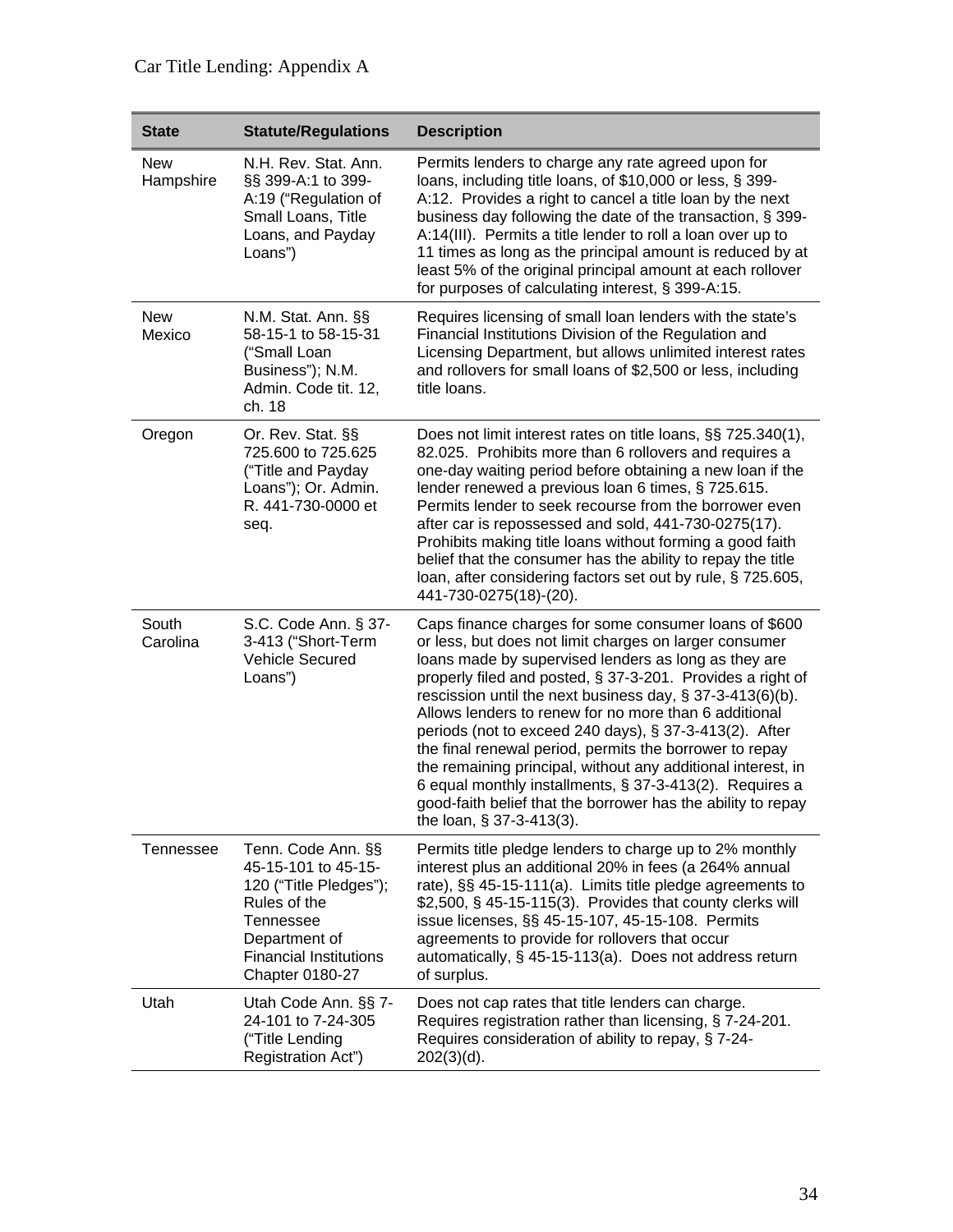## Appendix B

#### **Alternatives to Title Loans**

Title lenders are not the only option for borrowers facing the need for additional cash. Alternatives to such loans include, but are not limited to:

- A payment plan with creditors
- Advances from employers
- Credit counseling
- Emergency assistance programs
- Credit union loans
- Cash advances on credit cards
- Military loans
- Small consumer loans

#### *Payment Plan with Creditors*

The best alternative to title loans is for borrowers to deal directly with their debt. Many creditors will negotiate partial payments if a payment plan is in place. Working out a payment plan with creditors can allow the consumer to adjust billing to pay off bills over a longer period of time.

#### *Advances from Employers*

Some employers grant paycheck advances to employees. Because this is a true advance, and not a loan, there is no interest and the advance is therefore cheaper than a title loan.

#### *Consumer Credit Counseling*

There are various consumer credit counseling agencies throughout the country that can help borrowers work out a debt repayment plan with creditors or develop a budget. These services are available at little or no cost. Contact a nationally accredited consumer counseling agency in your area by calling 1-800-388-2227 or visiting www.debtadvice.org.

#### *Emergency Assistance Programs*

Many faith-based groups and community organizations provide emergency assistance, either directly or through social services programs. For example, in partnership with state agencies, the federal Low Income Home Energy Assistance Program provides financial assistance to certain low-income households that are in a heating or cooling (weather) related emergency.

#### *Credit Union Loans*

Many credit unions offer small, short-term loans to their members. For example, North Carolina State Employees' Credit Union offers members a salary advance loan at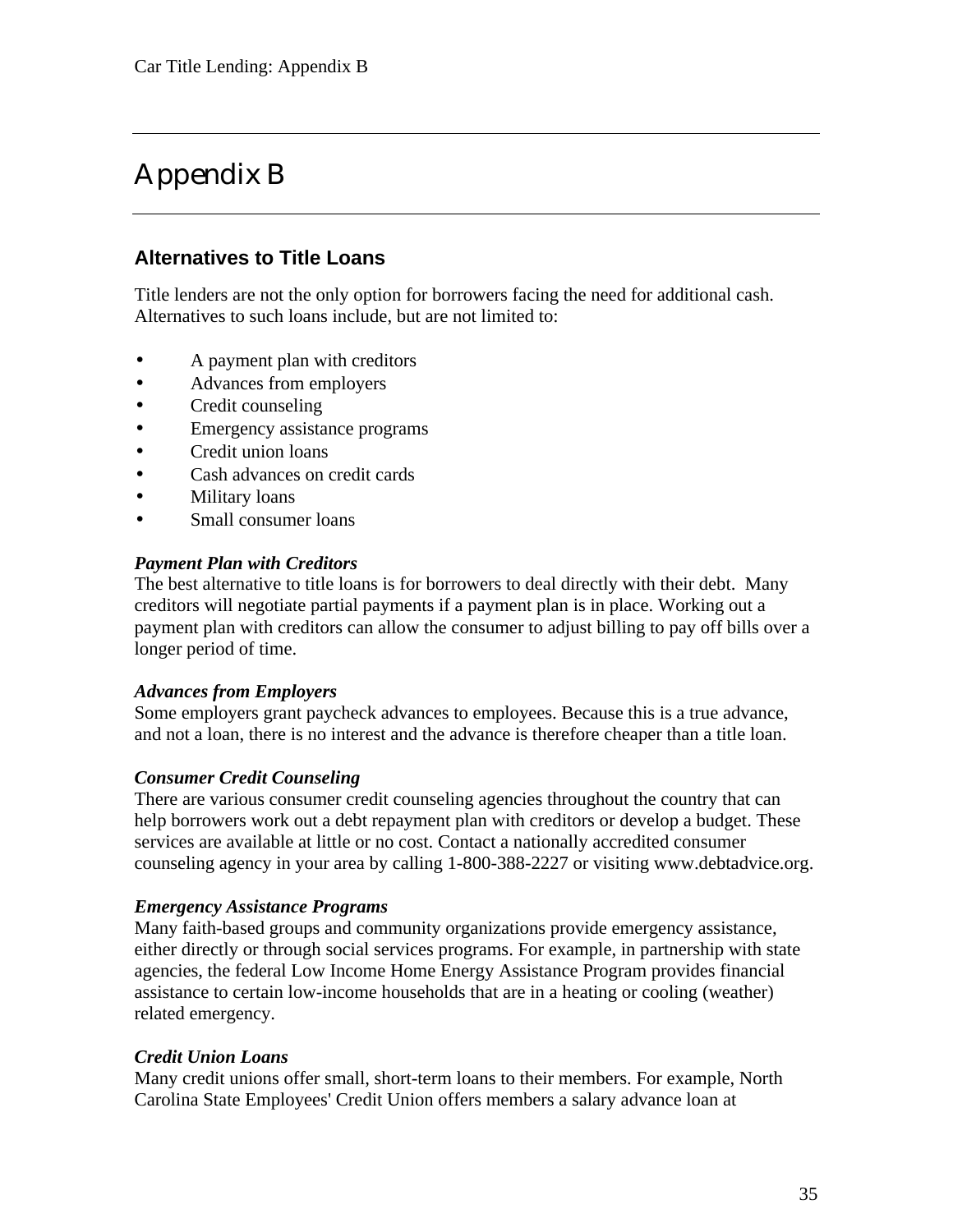approximately 12% annual interest -- *vastly* cheaper than a typical title loan. Some credit unions also offer free financial counseling and a savings plan to help members get back on their feet. Many other credit unions offer very low interest rate loans (prime to 18% annual interest) with quick approval on an emergency basis. Unlike the typical title loan, these loans give the borrowers a real chance to repay with longer payback periods and installment payments.

#### *Cash Advances on Credit Cards*

Credit card cash advances, which are offered at about 30% APR, are much cheaper than a typical title loan. Some credit card companies specialize in borrowers with financial problems or poor credit histories. Borrowers should shop around and not assume they do not qualify for a credit card. Secured credit cards are another option. A secured credit card is tied to a savings account. The funds on the account "secure" the amounts charged on the card. Once a consumer has successfully used the secured card for a period of time, they can then qualify for a regular unsecured credit card.

#### *Military Loans*

Several companies offer loans ranging from about \$500 to \$10,000 to active duty and retired military personnel. These loans cost less than the typical title loan because they have much lower APR.

#### *Small Consumer Loans*

Small consumer finance companies offer small, short-term loans that cost up to 60% APR, usually in the range of 25-36% APR. These loans are also much cheaper than the typical title loan; a person can borrow \$1000 from a finance company for a year, and pay much less than they would on a 300% APR title loan of *half* that size over the same period. Such loans may be made with or without security.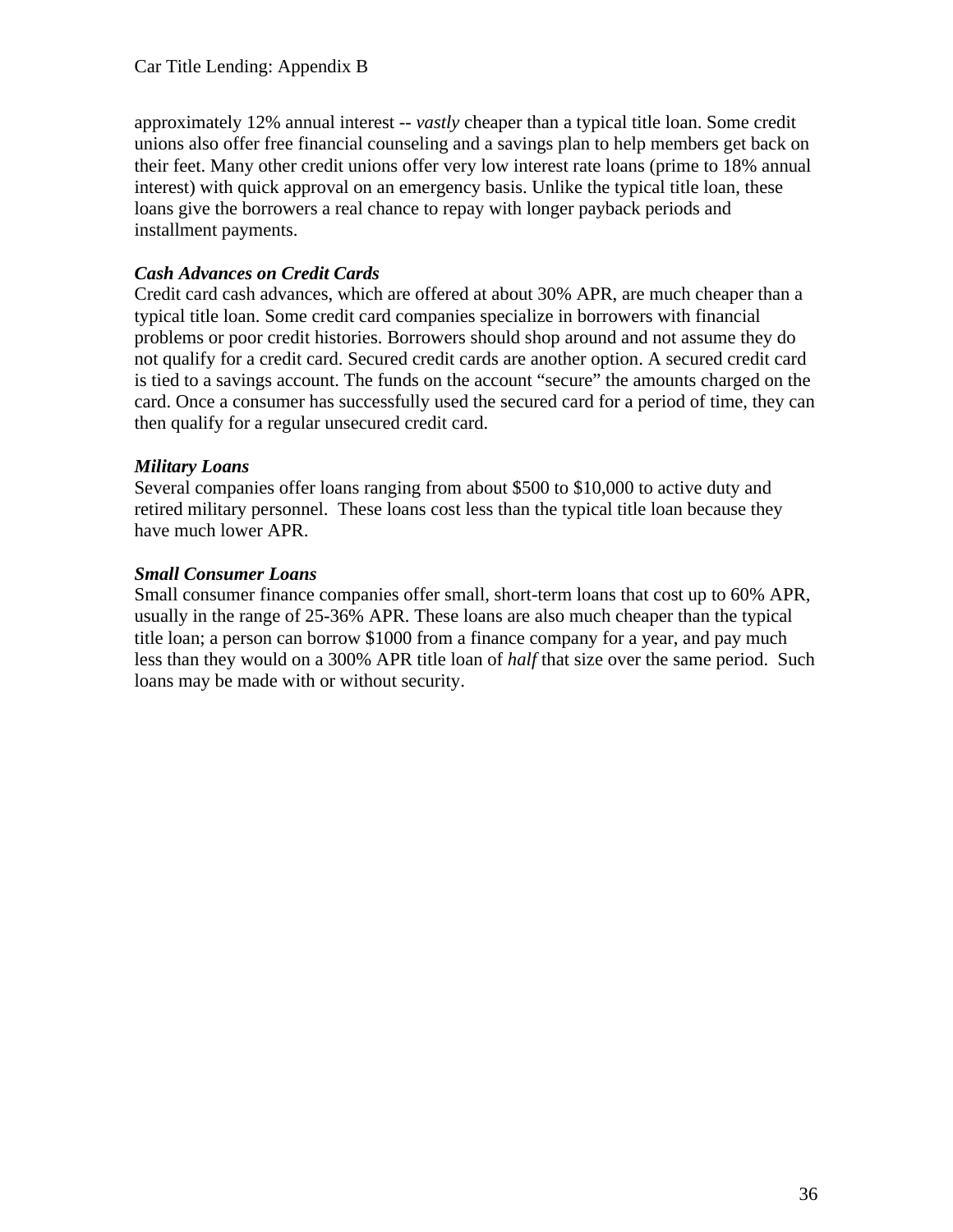## **Pending Title Lending Legislation 1**

**Current as of April 2005**

| <b>State</b>    | <b>Bill</b>           | Description                                                                                                            |
|-----------------|-----------------------|------------------------------------------------------------------------------------------------------------------------|
| Alabama         | H.B. 560              | Authorizes licensed pawnbrokers to sell memberships in an                                                              |
|                 |                       | automobile club in conjunction with title loans under certain                                                          |
|                 |                       | circumstances and provides that the sale of automobile club                                                            |
|                 |                       | memberships is not deemed to be the sale of insurance.                                                                 |
| California      | S.B. 120              | Amends §§ 22303 and 22304 of Financial Code by raising                                                                 |
|                 |                       | the amount for excepted loans from \$2,500 to \$10,000.                                                                |
|                 |                       | Adds § 22343 to Financial Code, which prohibits licensees                                                              |
|                 |                       | from taking title as security for a consumer loan unless                                                               |
|                 |                       | disclosures are made and the annual interest rate is below an                                                          |
|                 |                       | as-yet unspecified threshold.                                                                                          |
| Georgia         | H.B. 675              | Amends criminal usury statute to include "title pawn"                                                                  |
|                 |                       | transactions" and changes laws governing pawnbrokers with                                                              |
|                 |                       | respect to "title pawn transactions" (e.g., to require notice                                                          |
|                 |                       | and provide for civil and criminal penalties).                                                                         |
|                 | S.B. 198              | Amends Ga. Code Ann. $\S$ 44-12-131(a)(4) to limit the                                                                 |
|                 |                       | interest rate on pawn transactions involving a motor vehicle                                                           |
|                 |                       | or motor vehicle certificate of title to 5% per month (i.e., a                                                         |
| Idaho           | S.B. 1031             | 60% annual rate).                                                                                                      |
|                 |                       | Adds a new section to the Idaho Code relating to "Short-<br>Term Vehicle Equity Loans" that, inter alia, provides that |
|                 |                       | such loans are regulated consumer credit transactions and                                                              |
|                 |                       | sets out lender licensing requirements.                                                                                |
| <b>Illinois</b> | H.B. $427^2$          | Amends the Consumer Installment Loan Act and provides                                                                  |
|                 |                       | that a short-term lender may not impose fees (other than                                                               |
|                 |                       | interest) of more than 25% of the principal amount of a                                                                |
|                 |                       | short-term or title-secured loan during the 30-day period                                                              |
|                 |                       | beginning with the date the loan is commenced.                                                                         |
|                 | H.B. 600 <sup>2</sup> | Creates the Short-Term Loan Act, which inter alia limits                                                               |
|                 |                       | interest to 24% per annum on loans of \$1,000 or less with a                                                           |
|                 |                       | term of less than 93 days and requires licensing,                                                                      |
|                 |                       | examination, and reporting.                                                                                            |

<sup>&</sup>lt;sup>1</sup> This table may not be a comprehensive list. The descriptions provided also are not intended to provide a

complete summary of any pending legislation. 2 Illinois H.B. 427, H.B. 600, and H.B. 2360 were re-referred to the Rules Committee on March 10, 2005 per Rule 19(a).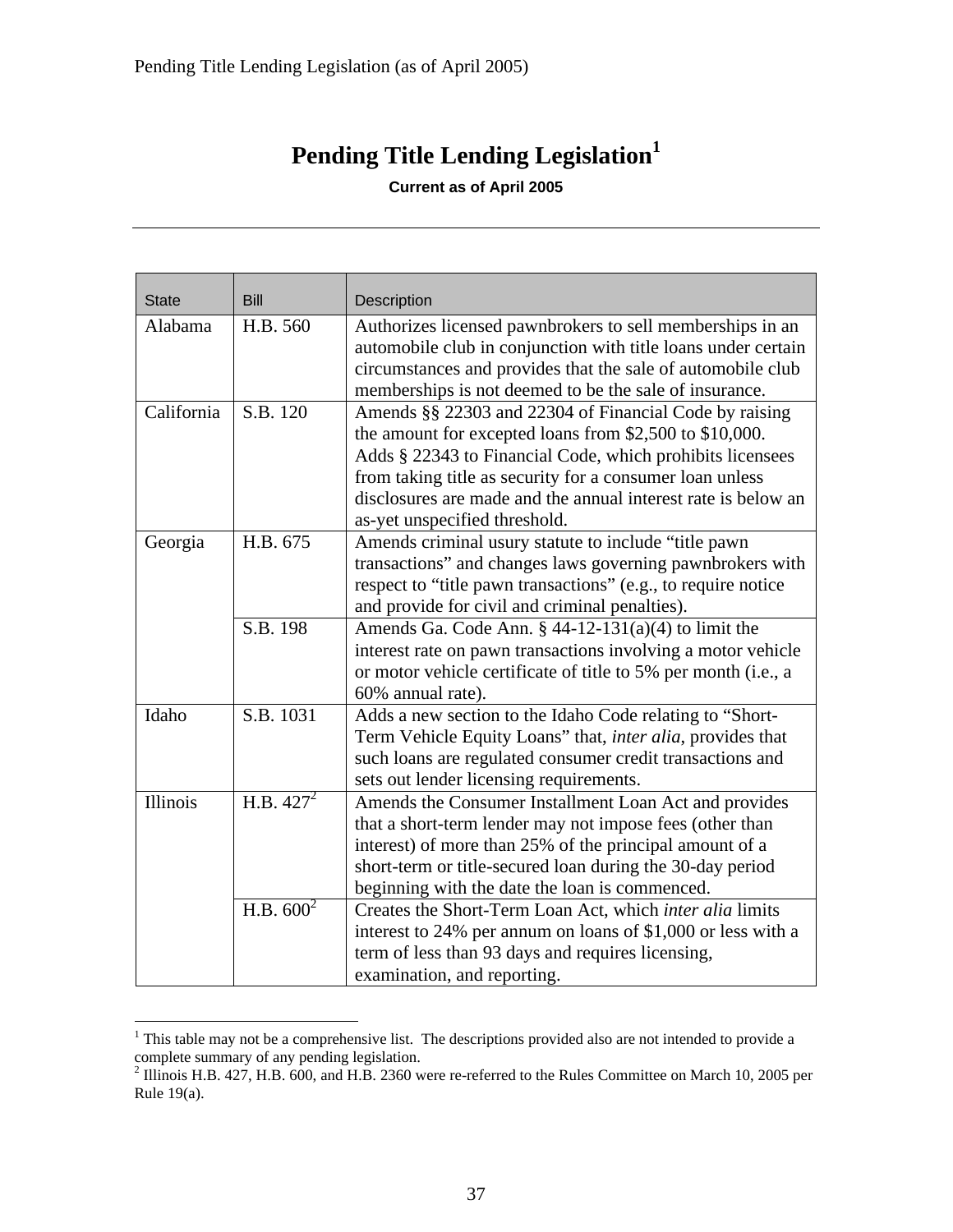| <b>State</b>    | <b>Bill</b>              | Description                                                                                                                                                                                                                                                                                                                                                                                                                                                                                                                                                                                     |
|-----------------|--------------------------|-------------------------------------------------------------------------------------------------------------------------------------------------------------------------------------------------------------------------------------------------------------------------------------------------------------------------------------------------------------------------------------------------------------------------------------------------------------------------------------------------------------------------------------------------------------------------------------------------|
| <b>Illinois</b> | H.B. $2360^2$            | Creates the Payday and Title Loan Credit Reporting Act,<br>requiring any lender who provides a payday or title loan to<br>an Illinois resident to furnish the borrower's repayment<br>history and other relevant credit information to at least one<br>consumer reporting agency.                                                                                                                                                                                                                                                                                                               |
|                 | S.B. 2069                | As amended, contains only a short title provision for the<br>Short-Term Loan Act.                                                                                                                                                                                                                                                                                                                                                                                                                                                                                                               |
| Iowa            | H.F. 307                 | Regulates title loans by, inter alia, capping interest rates at<br>21% per annum, requiring licensing, consideration of ability<br>to repay, and a \$20,000 bond or irrevocable letter of credit<br>per title loan office, imposing civil and criminal penalties,<br>giving the Superintendent rulemaking authority, and<br>prohibiting mandatory arbitration clauses in title loan<br>contracts.                                                                                                                                                                                               |
|                 | S.F. 217                 | Prohibits a lender from receiving a finance charge that<br>exceeds 21% per annum on the unpaid balance of a loan for<br>money that is secured by a certificate of title to a motor<br>vehicle. Provides that an attempt to avoid application of the<br>maximum finance charge on a loan secured by a certificate<br>of title to a motor vehicle by structuring the transaction as a<br>sale, sale and repurchase, sale and lease, pawn, rental<br>purchase, or lease with the intent to avoid the maximum<br>finance charge shall be considered a consumer fraud subject<br>to civil penalties. |
| Missouri        | H.B. 566                 | Provides that title lenders may not charge more than double<br>the average rate charged by credit unions in Missouri.                                                                                                                                                                                                                                                                                                                                                                                                                                                                           |
| Nevada          | A.B. 384                 | Makes various changes related to certain short-term, high-<br>interest loans, including title loans. Includes specific<br>provisions governing title loans in sections 78-86, which,<br>inter alia, require lender licensing and consideration of<br>ability to repay.                                                                                                                                                                                                                                                                                                                          |
| Tennessee       | H.B. 1327 /<br>S.B. 1544 | Permits title pledge lenders to charge up to 2% monthly<br>interest on the original principal amount plus an additional<br>20% in fees for each 30-day period (i.e., a 264% annual<br>rate). Requires licensing by the department of financial<br>institutions and a bond, certificate of deposit, or irrevocable<br>letter of credit. Requires 1-2 examinations every 24 months<br>(or more frequently under certain circumstances), but<br>renders examination reports confidential. Includes other<br>provisions, including a requirement that lenders return<br>surplus.                    |